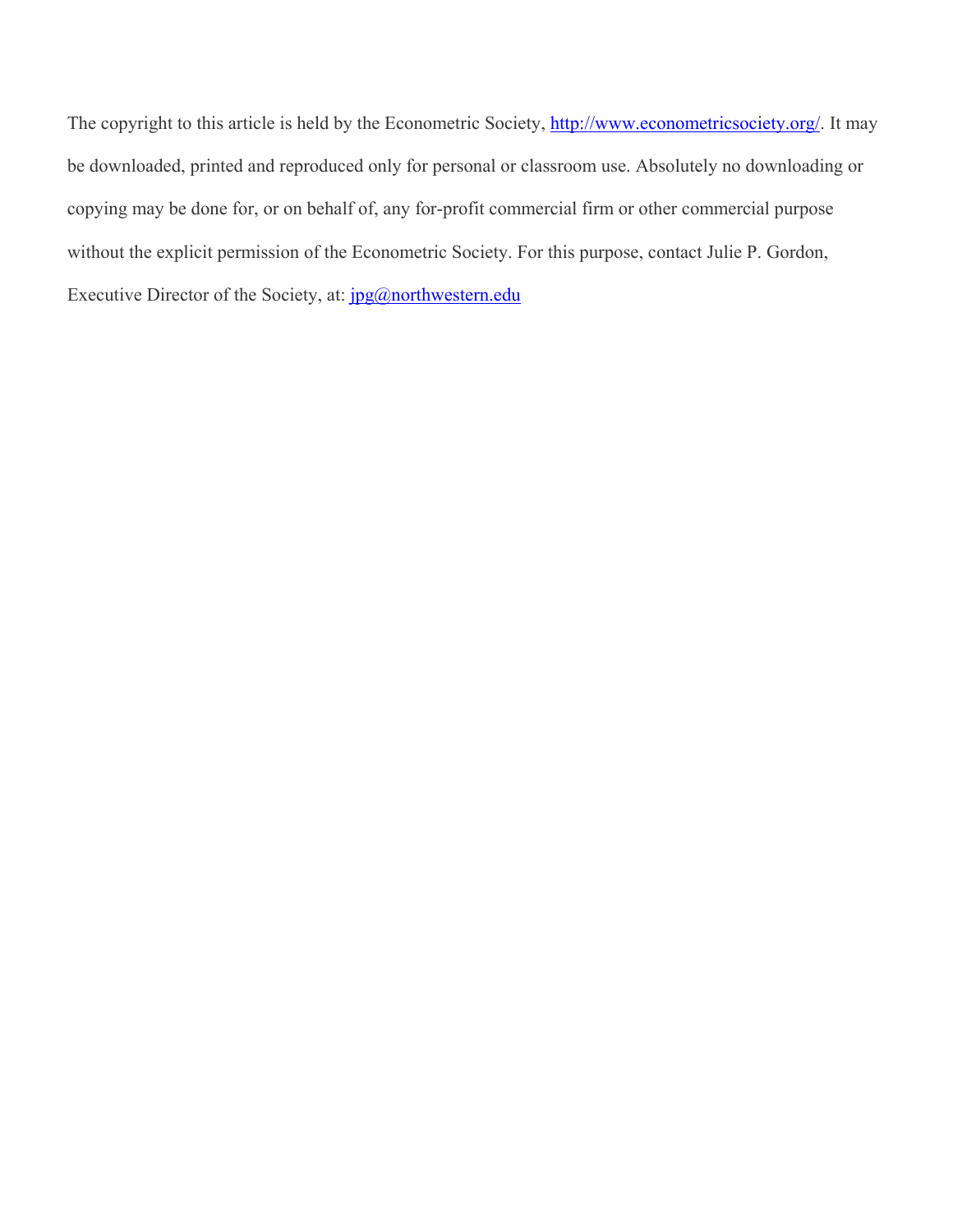# PRICE MANIPULATION AND QUASI-ARBITRAGE1 BY GUR HUBERMAN AND WERNER STANZL

In an environment where trading volume affects security prices and where prices are uncertain when trades are submitted, quasi-arbitrage is the availability of a series of trades which generate infinite expected profits with an infinite Sharpe ratio. We show that when the price impact of trades is permanent and time-independent, only linear price-impact functions rule out quasi-arbitrage and thus support viable market prices. When trades have also a temporary price impact, only the permanent price impact must be linear while the temporary one can be of a more general form. We also extend the analysis to a time-dependent framework.

KEYWORDS: Market microstructure, price impact, arbitrage, market viability, gain-loss ratio.

# 1. INTRODUCTION

IN ANY MARKETS, trades can affect prices. In financial markets, the same individual can buy and subsequently sell the same security. In principle, then, a trader in a financial market can manipulate prices by buying and then selling the same security, with the expectation of earning a positive profit from such a manipulation.

This paper takes the perspective of a market watcher who has no opinion on the direction of security price movements but is an excellent student of the relation between trades and price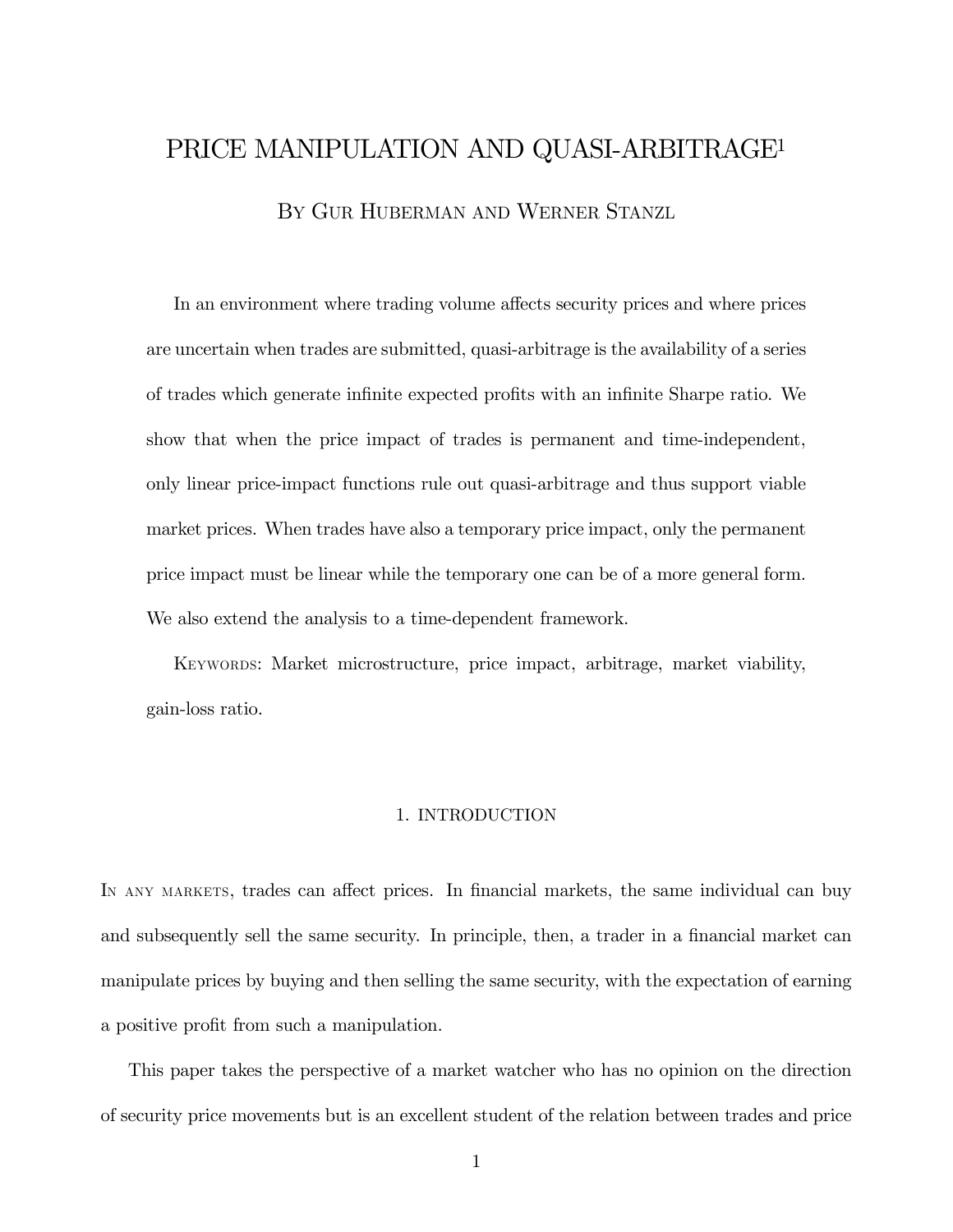changes. In fact, he has estimated that relation and is tempted to exploit this knowledge to his advantage. In a market in which prices are uncertain when orders are submitted, he attempts to implement a quasi-arbitrage which is a trading strategy that produces infinite expected profits with an infinite Sharpe ratio. What are the possible relations between price changes and trades that rule out quasi-arbitrage for this market watcher?

The absence of quasi-arbitrage is tantamount to market viability. A market is viable if the optimal demand of an agent with a mean/standard-deviation utility function exists. This result resembles that of Dybvig and Ross (1987) for the classical pricing model. They show that the absence of pure arbitrage is equivalent to the existence of an optimum for an agent who prefers more to less.

The dependence of price on trade size has an immediate as well as a permanent component. The price-impact function is the immediate price reaction to trading volume, including both temporary and permanent effects. The price-update function is the permanent effect of trade size on future prices. This paper's main result is the characterization of the price-update function under time independence. Specifically, price-update functions that admit no quasiarbitrage possibilities and thus ensure viable markets are linear in trade size.

Recent empirical papers assume in addition to time independence that the price-impact and price-update functions are the same and suggest nonlinear price-update functions. Examples include Hasbrouck (1991), Hausman et al. (1992), and Kempf and Korn (1999). Interpreted in light of this work, these empirical results imply the feasibility of price manipulation.

Alternatively, our work calls into question either the time independence underlying much of the empirical work or the identification of the price-impact with the price-update function. (Holthausen et al. (1987), Gemmill (1996), or Keim and Madhavan (1996) make exactly the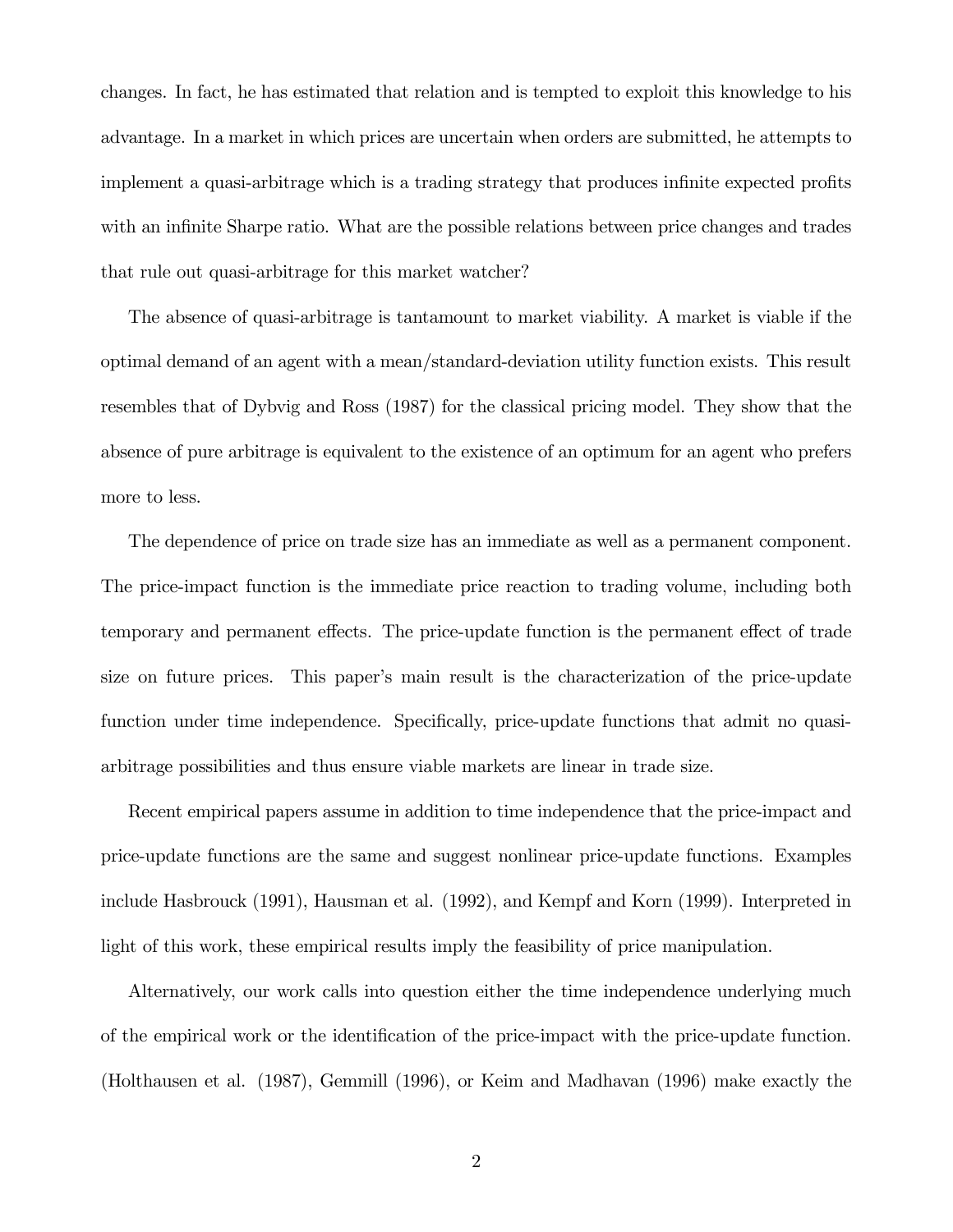distinction between temporary and permanent effects of trades on prices.)

Anticipating some of this paper's results, Black (1995) imagines equilibrium exchanges where only limit orders labeled by levels of urgency are traded, and informally argues that price moves at each urgency level should be roughly proportional to order sizes to avoid "arbitrage." Presumably, he had in mind a time-independent framework where trades have a permanent price impact only. This paper does not address limit orders, but provides a formal proof of Black's conjecture when only market orders are allowed.

The standard justification of a price-impact function in an environment with asymmetrically informed agents is that information is impounded into prices through trades. Kyle (1985) is the leading example. Such models assume linear price-impact functions for tractability. This paper argues that linearity is justified in an environment that rules out quasi-arbitrage. It thereby selects which price-impact and price-update functions qualify for equilibrium.

The framework of this paper can also be used to evaluate Black's (1995) conjecture that the Kyle (1985) model allows price manipulation. We demonstrate that this is wrong. Underlying these results is a characterizing condition of the absence of price manipulation which governs how liquidity is allowed to vary over time. Furthermore, we prove that under certain conditions the equilibrium price-impact functions in Kyle have to be linear when time between trades is small.

The recent incomplete-markets, asset-pricing literature suggests to impose bounds on either the Sharpe ratio (see Cochrane and Saa-Requejo (2000)) or the gain-loss ratio (see Bernardo and Ledoit (2000)) to rule out "good deals." These bounds are then used to calculate price bounds for the assets in the economy. The framework of this paper can also embed such restrictions on prices. All results derived here for the absence of quasi-arbitrage are qualitatively the same as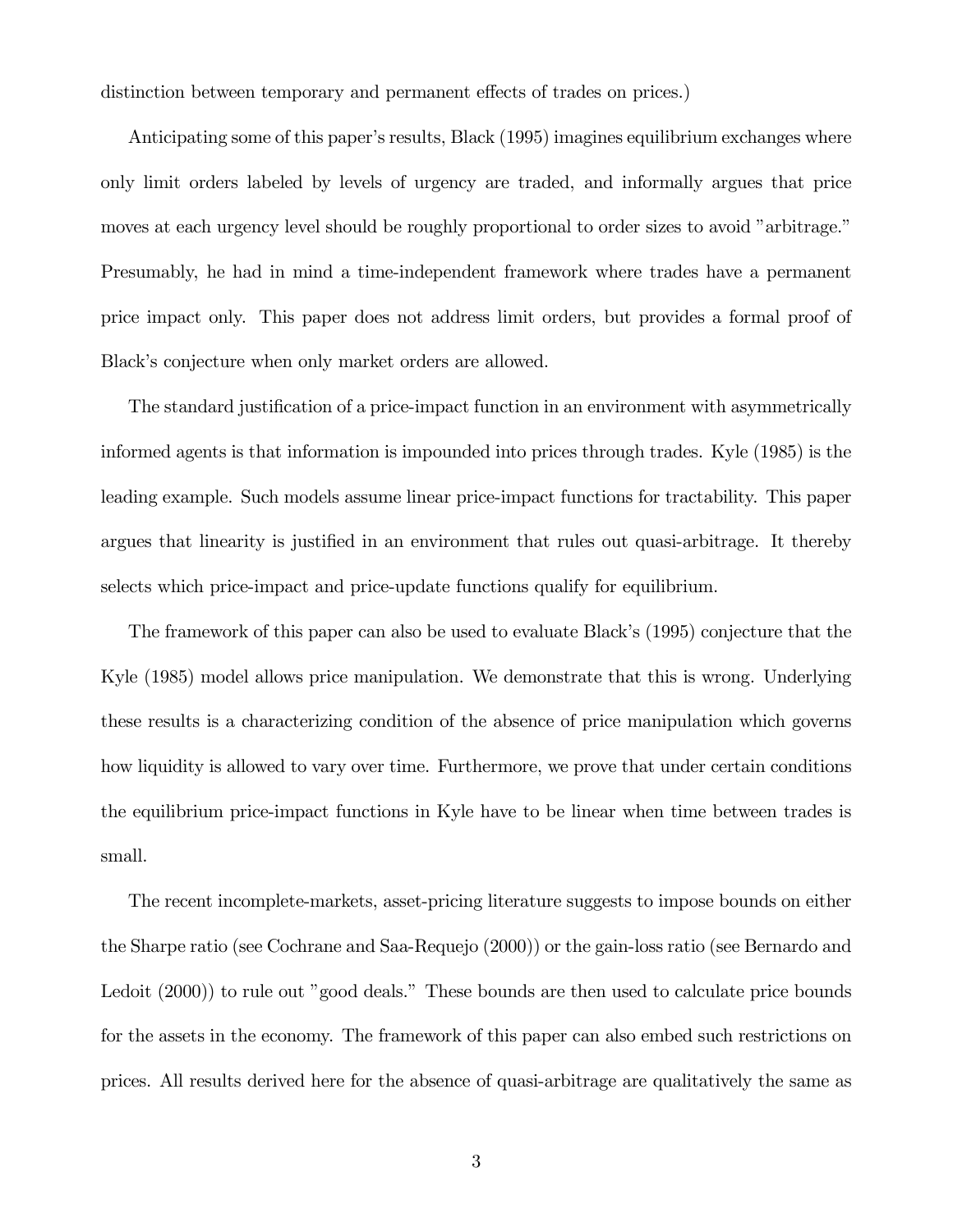those for imposing no good deals with infinite gain-loss ratio.

Also, a simple corollary of our analysis is that ruling out price manipulation in a pure riskneutral world has the same implications for the shape of the price-impact and price-update functions as the absence of quasi-arbitrage. A risk-neutral price manipulation embodies a trading strategy that generates positive expected profits.

Allen and Gale (1992) examine risk-neutral price manipulation in the Glosten and Milgrom (1985) framework. They construct equilibria in which uninformed agents profitably manipulate the security price. This price manipulation does not erode the equilibrium because traders are volume-constrained. Jarrow (1992) investigates whether a large trader, whose trades move the price in an otherwise complete and continuous-time market, can make profits from price manipulation. He gives several examples of pure arbitrage and states a sufficient condition that precludes arbitrage. The setups and results of both papers differ substantially from ours.

The rest of the paper is organized as follows. Section 2 introduces the model and describes the properties of prices. It also defines price manipulation and quasi-arbitrage. Section 3 finds necessary and sufficient conditions for both the absence of price manipulation and the absence of quasi-arbitrage, when the price-impact and price-update functions are time-independent. Section 4 investigates time-dependent price-impact and price-update functions and discusses the Kyle (1985) model. Section 5 treats multi-asset price dynamics. Section 6 studies the relationship between price impact and the gain-loss ratio, and Section 7 concludes. All proofs are relegated to the Appendix.

# 2. PRICE MODEL AND MARKET CONDITIONS

The first subsection describes the trading environment and how trades affect price changes.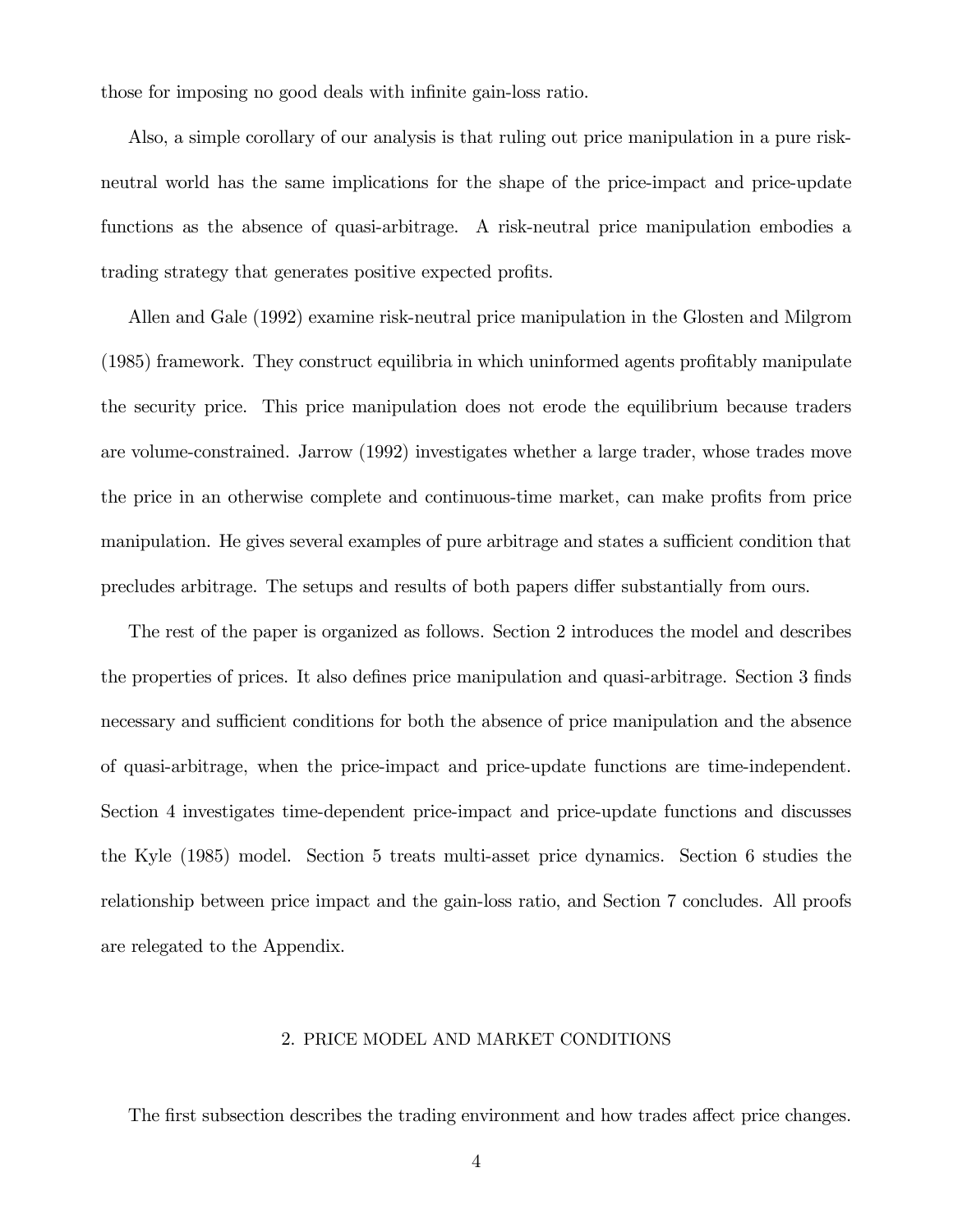The second takes the viewpoint of a trader and defines price manipulation and quasi-arbitrage. The third explains why ruling out quasi-arbitrage is necessary for market viability. The fourth is more technical and lays out possible assumptions regarding the probability distribution of security prices.

# 2.1. Price Impact and Dynamics

Consider a trader of a single asset over N periods in the time interval  $(0, 1]$ . (The multi-asset case will be discussed in Section 5.) The asset can be bought or sold via market orders at times  $n\Delta_N$ ,  $1 \leq n \leq N$ , where  $\Delta_N \equiv 1/N$ . In each period n, the initial price of the asset is given by the price quote  $\tilde{p}_{n,N}$ . In the absence of uncertainty, the trader, who trades the quantity  $q_{n,N}$ , has to pay a total of  $p_{n,N} q_{n,N}$  with  $p_{n,N} = \tilde{p}_{n,N} + P_{n,N} (q_{n,N})$ . The initial price for the next period will be the quote  $\tilde{p}_{n+1,N} = \tilde{p}_{n,N} + U_{n,N}(q_{n,N})$ . A positive (negative)  $q_{n,N}$  indicates a purchase (sale). The price-impact function  $P_{n,N}$  measures the immediate price reaction to the trade  $q_{n,N}$ , including both the permanent and the temporary price impact, while the price-update function  $U_{n,N}$  describes only the trade's permanent price impact. Hence, the temporary price impact is the difference  $P_{n,N} - U_{n,N}$ .

In every period competitive liquidity providers stand ready to fill the order of the trader. They set quotes and transaction prices. The price-impact and price-update functions represent their price reaction to trade size. Since the price-impact functions include the permanent price impact, any new information contained in an order is incorporated into the transaction price instantaneously.

Price-impact and price-update functions may be the consequence of either asymmetric information (see Glosten and Milgrom (1985), Kyle (1985), or Easley and OíHara (1987, 1992)) or inventory costs (e.g., Amihud and Mendelson (1980) and Ho and Stoll (1981)). We nei-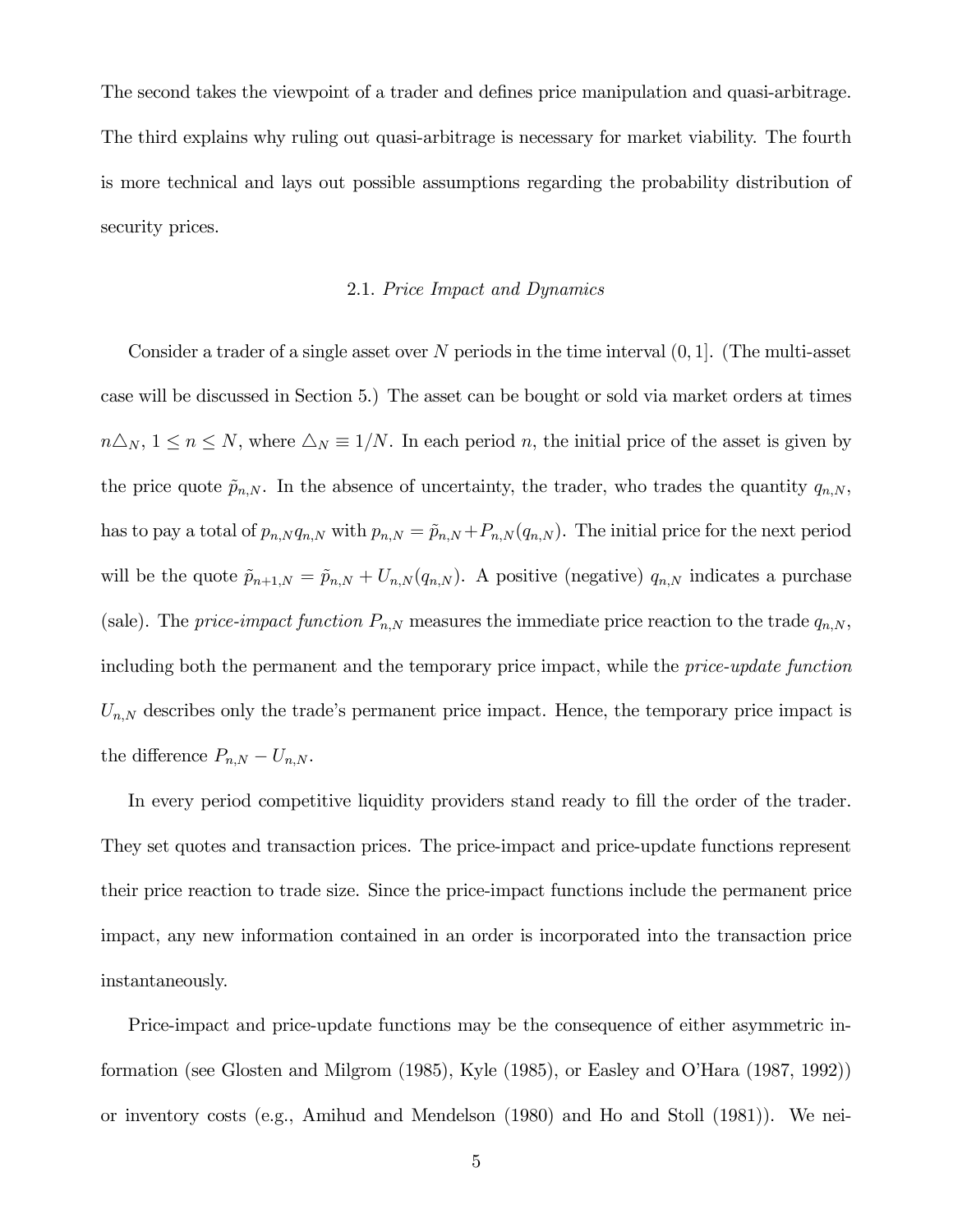ther model here how beliefs about the fundamental value of the asset are formed, nor do we postulate a specific dynamic for the inventory of the liquidity providers. Rather, we assume that we are given a certain set of price-impact and price-update functions that are already the outcome of these processes. The market can be in an equilibrium or a disequilibrium; it only has to meet the assumptions that we make here regarding the trading environment, but, other than that, can be very general. In particular, the price-impact and price-update functions may not only incorporate the fundamental value of the asset and inventory effects, but also other exchange-specific characteristics that affect prices and are sensitive to trading volume.

The trader does not possess superior information about the value of the asset, but can trade any amount he wishes. Others, called the *trading crowd*, may also submit orders. Their trade sizes are random, from the trader's perspective. All orders are submitted simultaneously at the end of each period. In addition, news that reveal value-relevant information arrive randomly. To incorporate both types of uncertainty, the price process is augmented with stochastic terms as follows.

After the most recent trades at time  $(n-1)\Delta_N$ , the price change due to public news,  $\varepsilon_{n,N}$ , is revealed at the beginning of period n and the price is updated to  $\tilde{p}_{n,N}$ , taking into account both the last trades and the latest news. Since the next trades take place only at time  $n\Delta_N$  and the trading crowd does not reveal its intended orders, the trader knows  $\tilde{p}_{n,N}$  and  $\varepsilon_{n,N}$  before his trade in period n, but not the net order size of the trading crowd denoted by  $\eta_{n,N}$ . Our setup should best capture real trading activity: while it is unlikely that new information occurs at the moment of submitting a trade, other traders' order submissions not known to a trader are likely to happen.

For simplicity, the price-impact and price-update functions,  $P_{n,N}$  and  $U_{n,N}$ , are both assumed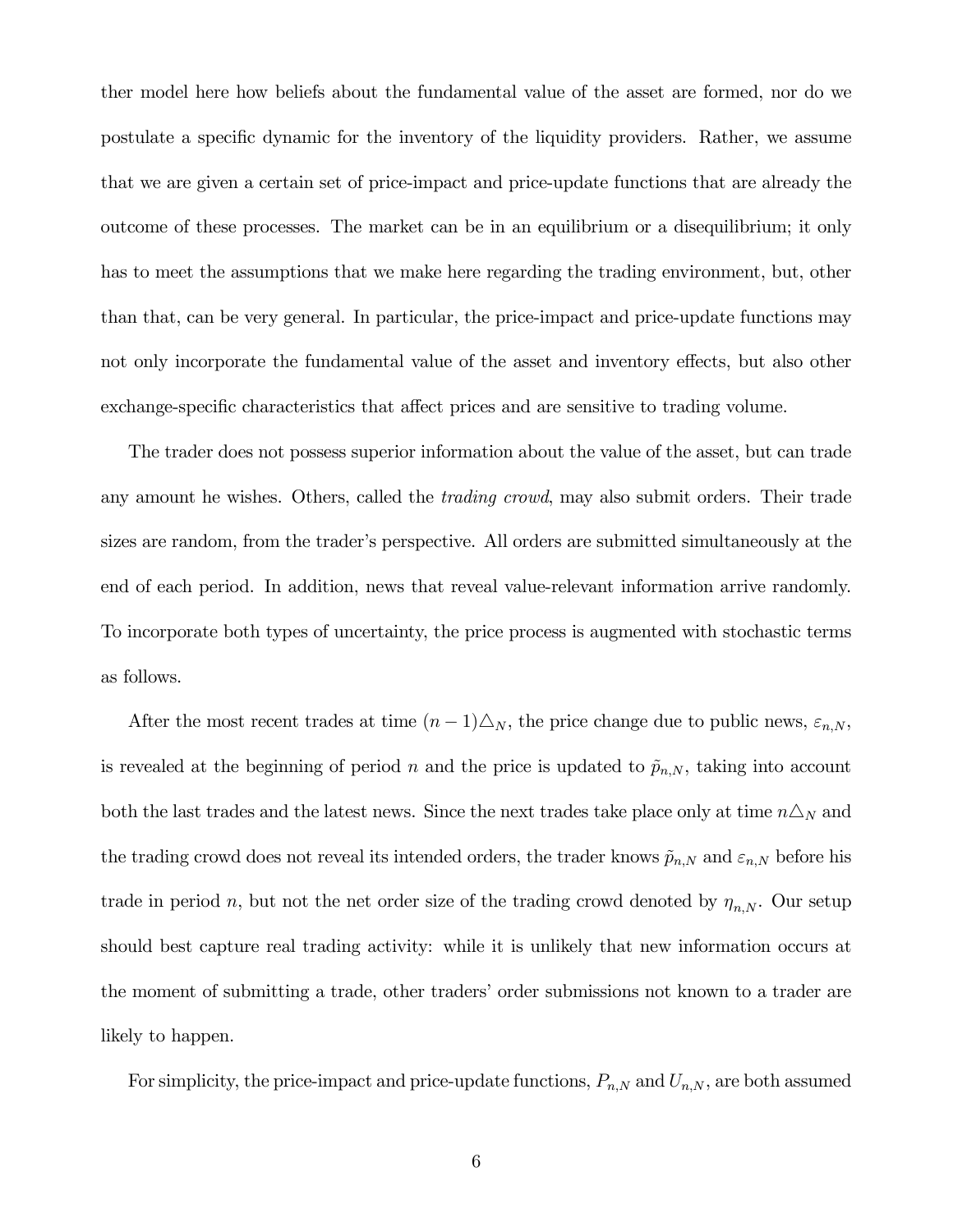to be finite and deterministic functions of the total trading volume  $q_{n,N} + \eta_{n,N}$  only. Hence, the structure outlined above gives rise to the following price dynamics:

(1) 
$$
\tilde{p}_{n,N} = \tilde{p}_{n-1,N} + U_{n-1,N}(q_{n-1,N} + \eta_{n-1,N}) + \varepsilon_{n,N},
$$

$$
p_{n,N} = \tilde{p}_{n,N} + P_{n,N}(q_{n,N} + \eta_{n,N}),
$$

for  $1 \leq n \leq N$ ,  $\tilde{p}_{0,N} > 0$ , where  $p_{n,N}$  denotes the transaction price at time  $n\Delta_N$ . Recall that the prices given by (1) are set by the liquidity providers.

All random variables in (1) are defined on the same probability space,  $(\Omega, \mathcal{F}, \mathbb{P})$ . Both, the  $\varepsilon_{n,N}$ 's and the  $\eta_{n,N}$ 's are *i.i.d.* processes with zero expected values, and are independent of each other. The information of the liquidity providers before orders have been submitted at time  $n\Delta_N$  is represented by the sigma-algebra  $\mathcal{F}_{n\Delta_N}^{(N)}$  and includes the knowledge of  $\{\tilde{p}_{j,N}\}_{j=1}^n$ ,  $\{p_{j,N}\}_{j=1}^{n-1}$ ,  $\{q_{j,N} + \eta_{j,N}\}_{j=1}^{n-1}$ , and  $\{\varepsilon_{j,N}\}_{j=1}^n$ . The transaction price  $p_{n,N}$  and the total volume  $q_{n,N} + \eta_{n,N}$  are known only after the trades and hence belong to  $\mathcal{F}_{(n+1)\triangle_N}^{(N)}$ . Thus, the liquidity providers observe the total trading volume, but never know its decomposition. Such providers resemble the market makers in Kyle (1985).

The trader, in contrast, knows in addition to  $\mathcal{F}_{n\triangle_N}^{(N)}$  his own orders  $\{q_{j,N}\}_{j=1}^n$  and extracts the past orders of the trading crowd  $\{\eta_{j,N}\}_{j=1}^{n-1}$  from  $\{q_{j,N}+\eta_{j,N}\}_{j=1}^{n-1}$ , at time  $n\Delta_N$ . However, he can compute  $\eta_{n,N}$  only after the trades have taken place in that period. Conditional expectations, denoted by  $\mathbb{E}_{n,N}$ , are with respect to the private information of the trader,  $\mathcal{G}_{n\triangle_N}^{(N)}$ .

The roles of the trader and the trading crowd can be interpreted in two ways. Either one thinks of the trader as being a large monopolistic trader and the trading crowd as being noise traders, or one sees the trader as a representative agent who believes that others' orders are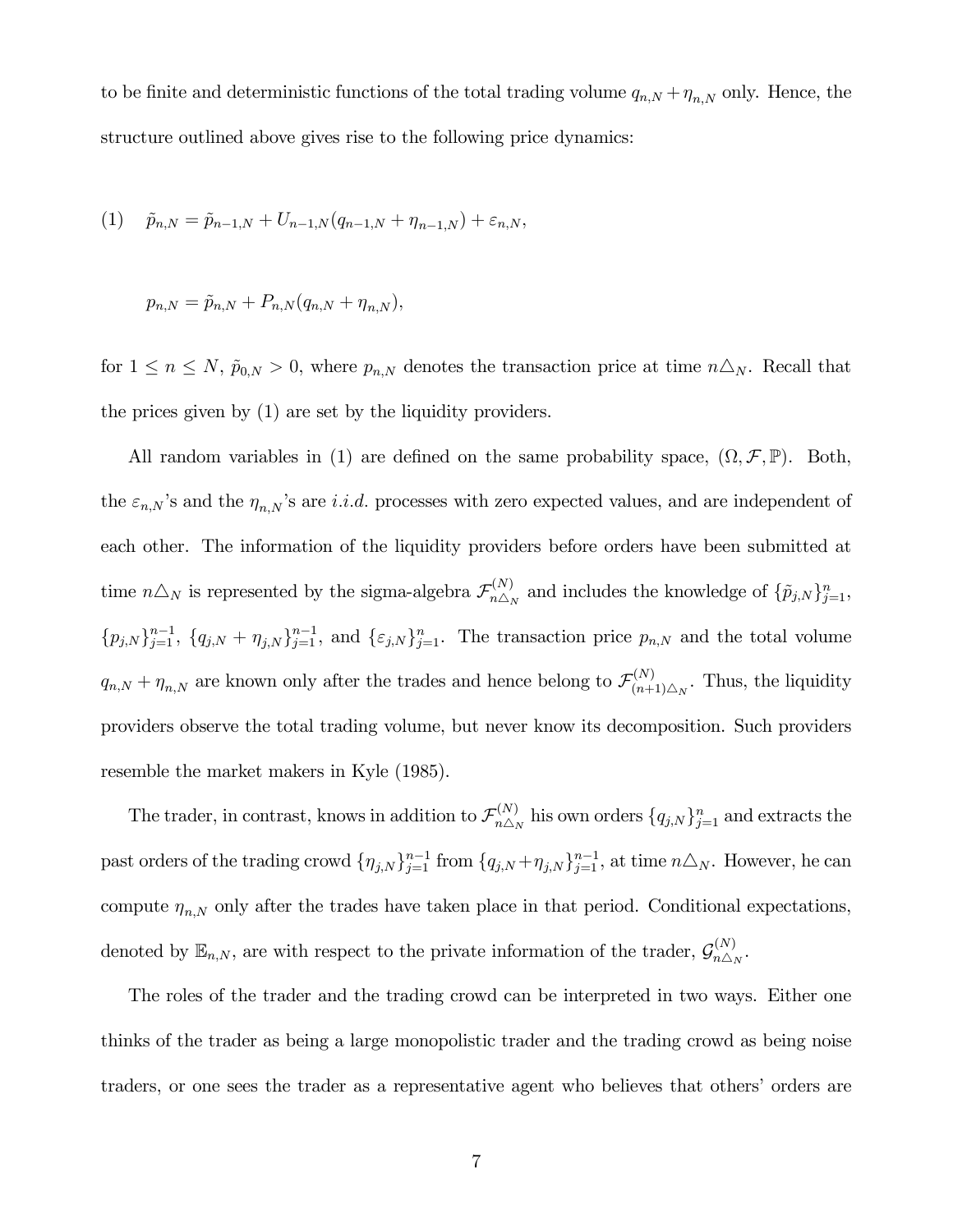noise. The model is a stylized model of microstructure. In most financial markets, participants can trade continuously, whereas here (as in other microstructure models, such as Kyle (1985)) they trade via a series of equally spaced auctions. Actual order flows or even signed order flows seem to violate the *i.i.d.* assumption assumed about the  $\eta_{n,N}$ 's. (See, e.g., Hasbrouck and Ho (1987), and Madhavan, Richardson and Rommans (1997).) To accommodate these empirical regularities one may want to interpret the  $\eta_{n,N}$ 's as the unexpected demand of the trading crowd. This interpretation leaves the analysis intact and is consistent with the observed empirical regularities.

The functions  $P_{n,N}$  and  $U_{n,N}$  can integrate bid-ask spreads and the market depths associated with these spreads. For example, suppose that at time  $n\Delta_N$  the bid and the ask prices are  $\tilde{p}_{n,N} \mp s_n/2$  for up to  $S_n$  shares. In addition, assume that after the trade at time  $n\Delta_N$  the new mid-point quote equals the average of the previous mid-point quote and the last transaction price, plus  $\varepsilon_{n+1,N}$ . This situation can be modeled by setting  $P_{n,N}(q) = s_n/2$  if  $0 < q \leq S_n$ ,  $= -s_n/2$  if  $-S_n \le q < 0$ ,  $= 0$  if  $q = 0$ , and  $U_{n,N} = P_{n,N}/2$ . What  $P_{n,N}$  and  $U_{n,N}$  look like for trades larger than  $S_n$  will depend on other features of the trading environment, such as the liquidity of the limit-order book and the upstairs market (if they exist), the trading protocols, and so on.

The trading interval (0, 1] represents a short-term time horizon such as a day or a week. Here, the time between trades,  $\Delta_N$ , is exogenously fixed by the exchange before trading starts; later sections also allow the traders to choose  $\triangle_N$ . Fixed transactions costs are charged by intermediaries:  $c(k) > 0$  specifies the total fixed costs of k trades.

All variables and functions depend on the number of trades available, N, or equivalently, on the length of the inter-trading interval,  $\Delta_N$ . The sensitivity of the price-impact and price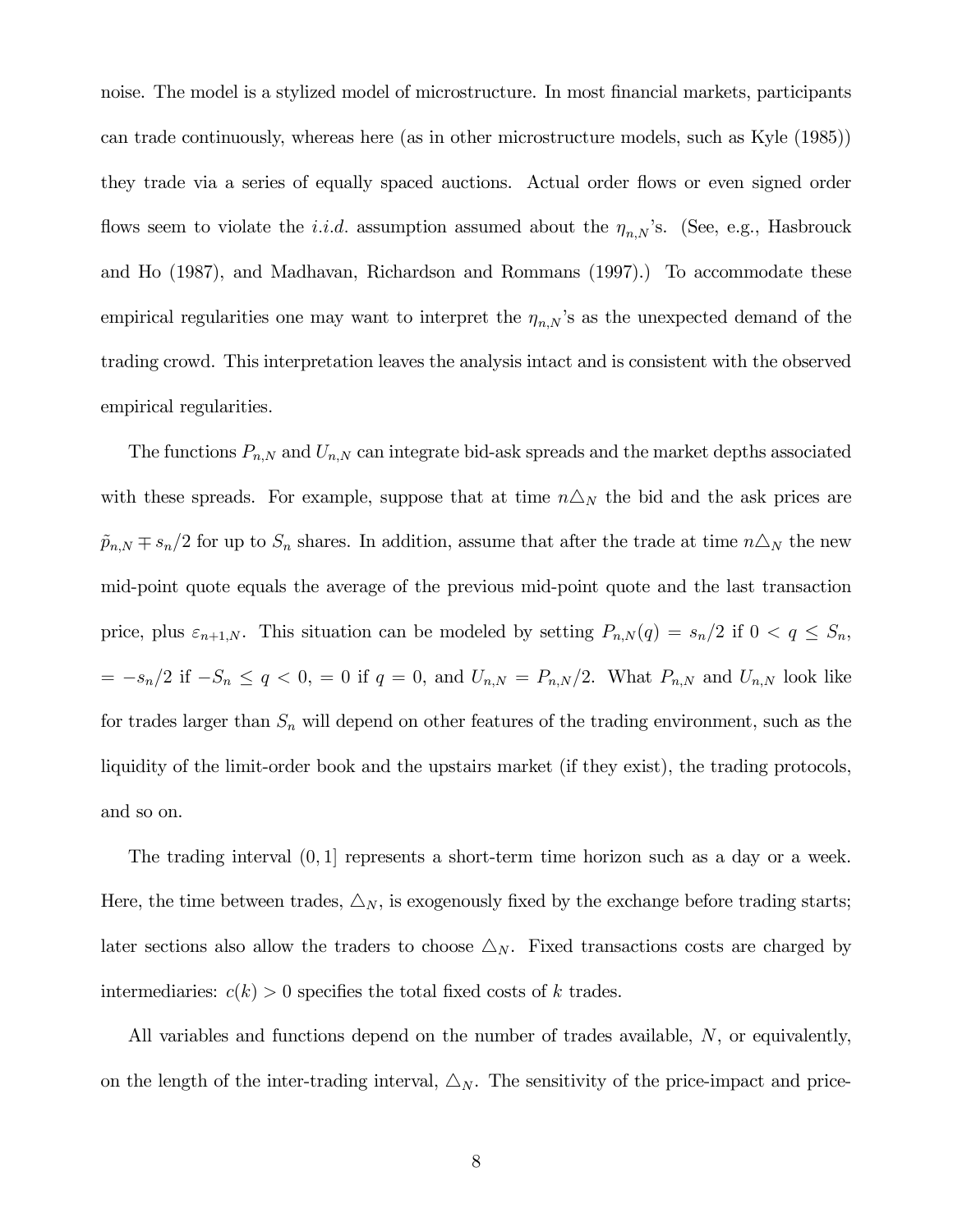update functions to trading volume may change when  $\triangle_N$  decreases. Section 2.4 states the pertinent assumptions.

The ranges of the trader's order size,  $q_{n,N}$ , and the crowd's trading volume,  $\eta_{n,N}$ , are  $\mathcal{D}_M$ and  $\mathcal{D}_{\eta}$ , respectively. The domain of the price-impact and price-update functions,  $\mathcal{D}_{\eta}$ , is thus  $\mathcal{D}_M + \mathcal{D}_\eta$ .

A relatively tractable special case of (1) is

(2) 
$$
\tilde{p}_{n,N} = \alpha \tilde{p}_{n-1,N} + (1 - \alpha) p_{n-1,N} + \varepsilon_{n,N},
$$

$$
p_{n,N} = \tilde{p}_{n,N} + P_{n,N}(q_{n,N} + \eta_{n,N}),
$$

where  $\alpha \in [0,1]$ . The price dynamics (2) can be obtained by setting  $U_{n,N} = (1-\alpha)P_{n,N}$  in (1). The trader faces a price quote that is a convex combination of the previous quote and the transaction price of the last trade. In this case, temporary and permanent price changes are closely linked. This will allow the derivation of stronger conditions that are implied by the absence of quasi-arbitrage or the absence of price manipulation. When  $\alpha = 0$ , i.e.,  $U_{n,N} = P_{n,N}$ , then (2) simplifies to

$$
(3) \quad p_{n,N} = p_{n-1,N} + U_{n,N}(q_{n,N} + \eta_{n,N}) + \varepsilon_{n,N},
$$

implying that the price change is a function of the current trades and randomness only, i.e., it does not depend on history. Further, the transaction price at time  $n\Delta_N$  equals the price quote at time  $(n+1)\Delta_N$  minus  $\varepsilon_{n+1,N}$ , and each trade has only a permanent impact on the security price.

Observe that the Kyle (1985) model can be recovered from (3), by setting  $\varepsilon_{n,N} = 0$  and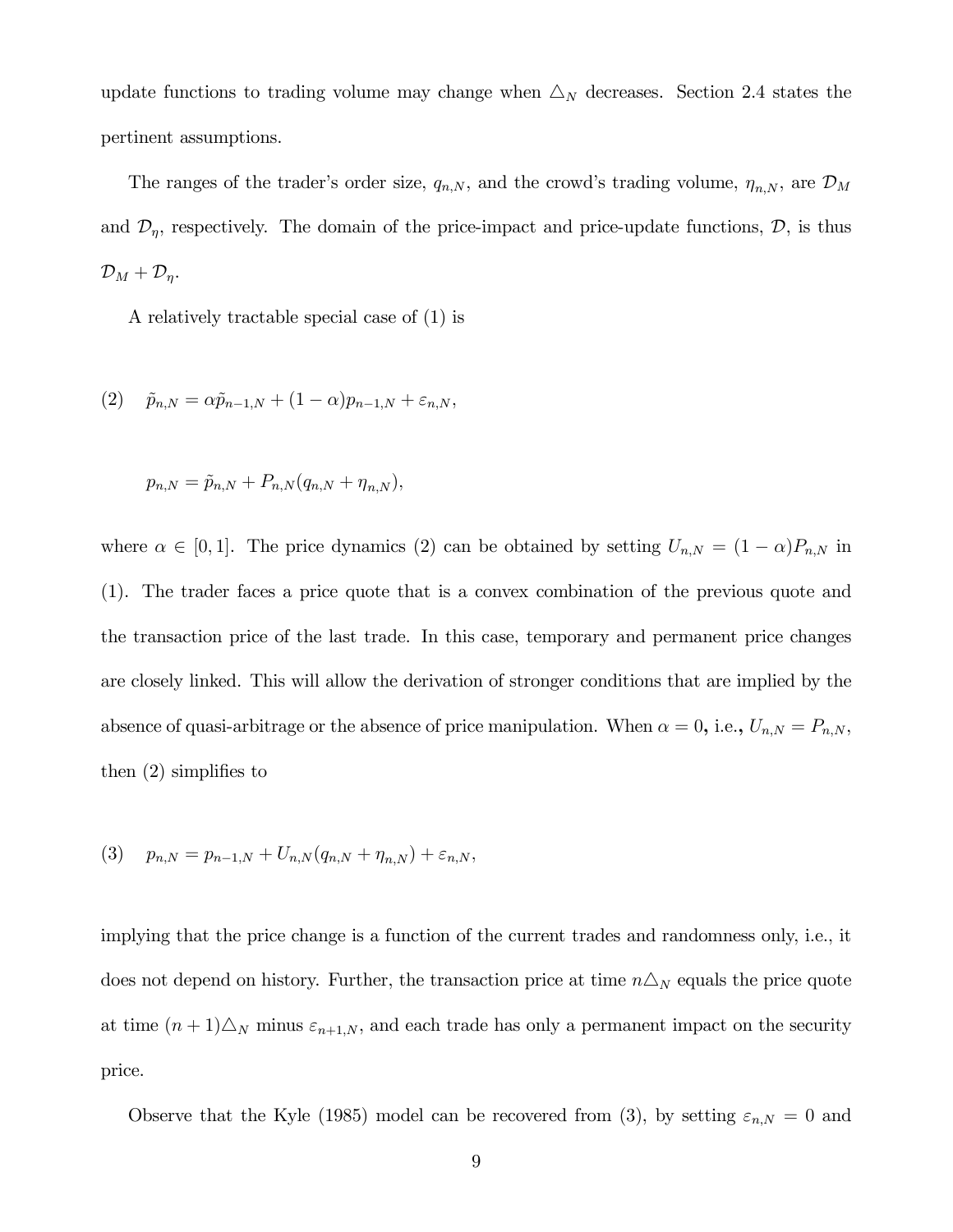making the  $U_{n,N}$ 's linear functions. Thus, the price model in (1) generalizes Kyle's model.

# 2.2. Definition of Price Manipulation and Quasi-Arbitrage

What are reasonable prices for the market model introduced in the previous section? Equivalently, what do reasonable price-impact and price-update functions look like? Usually, the absence of arbitrage is invoked to find the set of viable asset prices. If arbitrage were feasible and scalable, agents would want to trade an infinite amount of shares over a finite time horizon and thus would cause the market to collapse. Two crucial assumptions underlying the classical arbitrage theory are that traders know the prices at which they can trade at any time, and that investments can be scaled without affecting prices.

Since we relax both of these assumptions, imposing the absence of pure arbitrage is less suitable here. First, if prices are unknown before the trades, pure arbitrages are hard to implement. Prices may fall after a sell order has been submitted or rise after a buy order has been announced; such adverse price movements make it difficult to avoid states in which losses occur with positive probability. Second, the dependence of prices on trade sizes limits the profitability of pure arbitrage. In this case, the existence of arbitrage does not necessarily imply the breakdown of a market. Hence, to identify the prices which support a viable market, we do not employ a no pure-arbitrage condition but use the concept of price manipulation and quasi-arbitrage as defined and discussed next.

A sequence of trades  $q^{0,N} \equiv \{q_{n,N}\}_{n=1}^N$  is a *round-trip trade* if the sum of all these trades is zero, i.e.,  $\sum_{n=1}^{N} q_{n,N} = 0$ . This sequence may contain zero trades and thus the actual number of trades,  $T(q^{0,N})$ , may be strictly less than N. The profit of a round-trip trade is given by

(4) 
$$
\pi(q^{0,N}) \equiv -\sum_{n=1}^{N} p_{n,N} q_{n,N} - c(T(q^{0,N})).
$$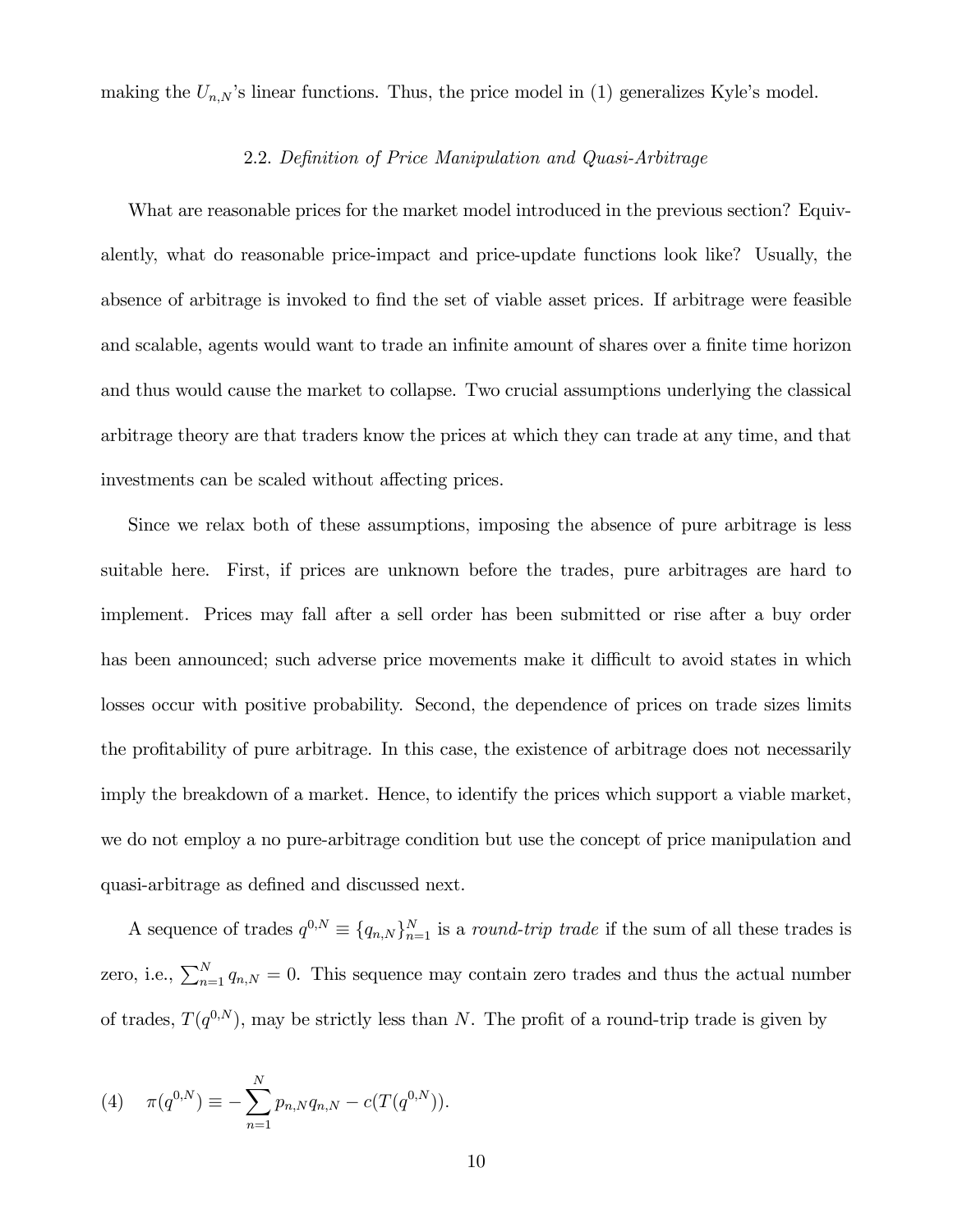We now define price manipulation and quasi-arbitrage as follows.

DEFINITION 1: A *(risk-neutral) price manipulation* is a round-trip trade  $q^{0,N}$  with the expected value  $\mathbb{E}[\pi(q^{0,N})] > 0.$ 

DEFINITION 2: An unbounded (risk-neutral) price manipulation is a sequence  $\{q_m^{0,N}\}_{m=1}^{\infty}$  of round-trip trades with  $\lim_{m\to\infty} \mathbb{E}[\pi(q_m^{0,N})] = \infty$ .

DEFINITION 3: A *quasi-arbitrage* is an unbounded price manipulation  $\{q_m^{0,N}\}_{m=1}^{\infty}$  which satisfies  $\lim_{m\to\infty} \mathbb{E}[\pi(q_m^{0,N})]/Std[\pi(q_m^{0,N})] = \infty$ , where  $Std[\pi(q_m^{0,N})]$  denotes the standard deviation of  $\pi(q_m^{0,N})$ .

A quasi-arbitrage is a sequence of round-trip trades that exhibits not only infinite expected profits but also infinite expected profits per unit of risk, since the ratio  $SR(q^{0,N}) \equiv$  $\mathbb{E}[\pi(q^{0,N})]/Std[\pi(q^{0,N})]$  (SR(0)  $\equiv$  0) can be interpreted as the "Sharpe ratio" of the trading profits. The standard deviation is allowed to converge to infinity as long as the expected value grows at a faster rate. However, if a quasi-arbitrage is divisible, meaning that any fraction of the quasi-arbitrage can be held, then its risk can be eliminated asymptotically. This is because one can always find a sequence of portfolio weights  $\{\theta_m\}_{m=1}^{\infty}$  such that  $\lim_{m\to\infty} \mathbb{E}[\theta_m \pi(q_m^{0,N})] = \infty$ and  $\lim_{m\to\infty} Std[\theta_m \pi(q_m^{0,N})] = 0$ , for example,  $\theta_m = 1/($  $\sqrt{ }$  $\mathrm{SR}(q_m^{0,N})Std[\pi(q_m^{0,N})]).$ 

Price manipulation and quasi-arbitrage have been defined here for a fixed  $\Delta_N$ . Sections 3 and 5 allow the trader to select  $\Delta_N$ . For this case, Definitions 2 to 3 need to be slightly generalized: replace  ${q_m^{0,N}}_{m=1}^{\infty}$  by  ${q_m^{0,N_m}}_{m=1}^{\infty}$  to permit the trader to choose round-trip trades based on different  $\triangle_{N_m}$ 's.

A divisible quasi-arbitrage resembles asymptotic arbitrage as introduced in Huberman (1982) for the APT. An asymptotic arbitrage is a sequence of zero-cost investments that produces an infinite average return in the limit, while the variance of the returns falls to zero. In Huber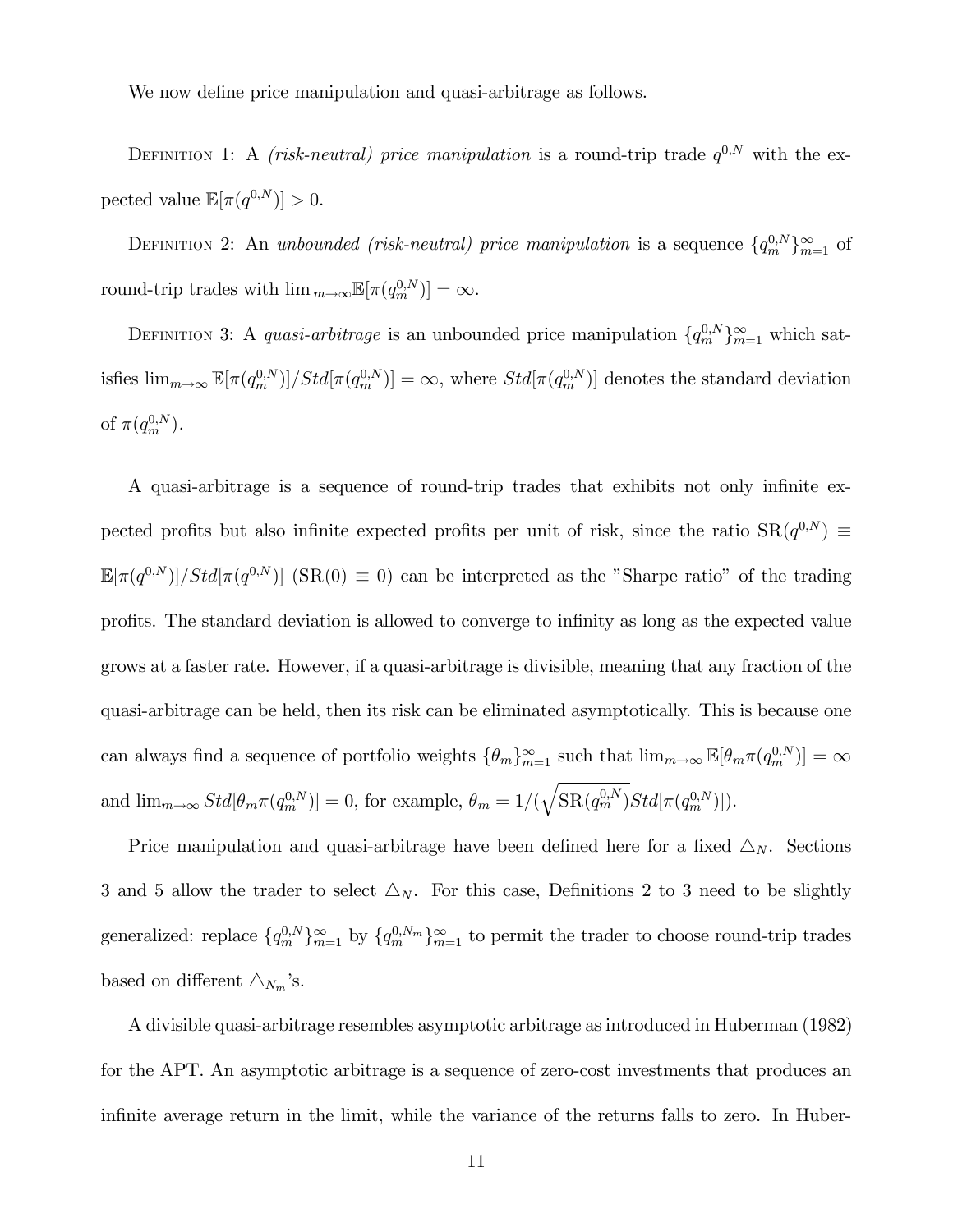man asymptotic arbitrage could occur when the number of assets becomes infinite; asymptotic arbitrage here could occur when the trading volume goes to infinity.

Quasi-arbitrage is a weaker constraint than δ-arbitrage as introduced in Ledoit (1995). Translated into this framework, a  $\delta$ -arbitrage is a round-trip trade  $q^{0,N}$  for which the Sharpe ratio  $\text{SR}(q^{0,N})$  is larger than  $\delta$ . Obviously, the absence of  $\delta$ -arbitrage excludes quasi-arbitrage.

# 2.3. Market Viability

We consider a market not viable if the optimal demand for the trader does not exist. To determine when this occurs, the trader's utility first needs to specified. We assume here that his utility,  $u(SR(q^{0,N}))$ , depends only on the Sharpe ratio of his trading profits. His optimal demand is therefore given by  $\arg \max_{q^{0,N}} u(SR(q^{0,N}))$ , where  $q^{0,N}$  is such that prices never become negative in expectation. The function  $u$  is non-decreasing and never becomes flat, that is, for every y there exists a  $y' > y$  with  $u(y') > u(y)$ . In case the trader is risk-neutral, his utility is simply given by  $u(\mathbb{E}[\pi(q^{0,N})]).$ 

We can now make more precise what we mean under market viability.

DEFINITION 4: A market is *weakly viable* if the optimal demand for the trader exists, and strongly viable if the trader's optimal demand exists uniquely and is zero.

While price-manipulation is impossible in strongly viable markets, limited price manipulation is feasible in weakly viable ones. Some market models may allow price manipulation in equilibrium and hence are only weakly viable. Of course, any equilibrium implies the existence of the optimal demand for the trader. Thus, weak viability seems a minimal requirement for any theoretical or econometric model aiming to study or estimate the relation between price changes and trading volume.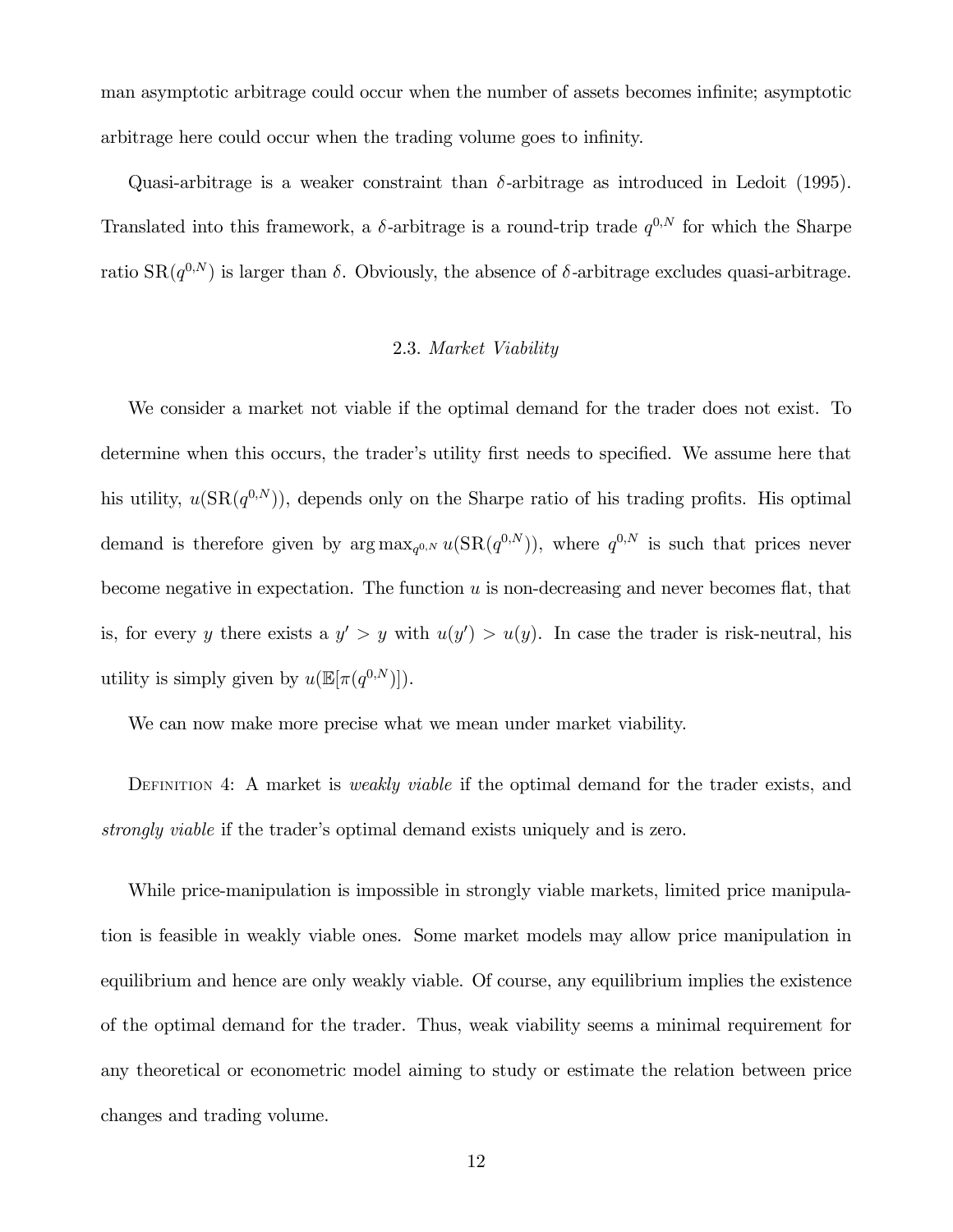Weak viability rules out quasi-arbitrage. This follows immediately from the assumptions on u and the definition of quasi-arbitrage. Whether the converse holds, is not obvious. We will identify conditions under which the absence of quasi-arbitrage implies either strong or weak viability.

# 2.4. Market Classification

We aim at using a market model as general as possible. To this end, we will distinguish three markets depending on whether the first and second moments of the security prices exist, on how the second moments evolve when the time between trades becomes small, and on whether the trader can choose  $\Delta_N$ . The first two markets study price manipulation and only require the existence of the asset prices' first moments. One of them allows  $\Delta_N$  to be endogenous in order to embed unbounded price manipulation. The third market focuses on quasi-arbitrage and needs in addition the existence of the second moments and a law that governs how these change when the inter-trading interval varies.

The expected price-impact and expected price-update functions, defined by  $\hat{P}_{n,N}(q) \equiv \mathbb{E}[P_{n,N}(q + \eta_{n,N})]$  and  $\hat{U}_{n,N}(q) \equiv \mathbb{E}[U_{n,N}(q + \eta_{n,N})], q \in \mathcal{D}_M$ , respectively, satisfy, if they exist,  $\hat{P}_{n,N}(q) \geq 0$  and  $\hat{U}_{n,N}(q) \geq 0$  if  $q \geq 0$ , and  $\hat{P}_{n,N}(q) \leq 0$  and  $\hat{U}_{n,N}(q) \leq 0$  if  $q < 0$ , in all three markets. Therefore, purchases are expected to have a positive impact on the price while sales have a negative one (the expected temporary impact of a trade,  $\hat{P}_{n,N}(q) - \hat{U}_{n,N}(q)$ , can have any sign, though). Fixed costs,  $c(k)$ , are assumed to be proportional to  $k^e$  in either market, where  $e < 2$ .

If the functions  $\hat{P}_{n,N}$  and  $\hat{U}_{n,N}$  exist for all  $q \in \mathcal{D}_M$  and  $1 \leq n \leq N$ , and if  $\triangle_N$  is fixed by the exchange, then we call the market described by the price process (1)  $\mathcal{M}_1(\Delta_N)$ . Hence, the prices in this market all have first moments. The market  $\mathcal{M}_1(\Delta_N)$  provides a minimal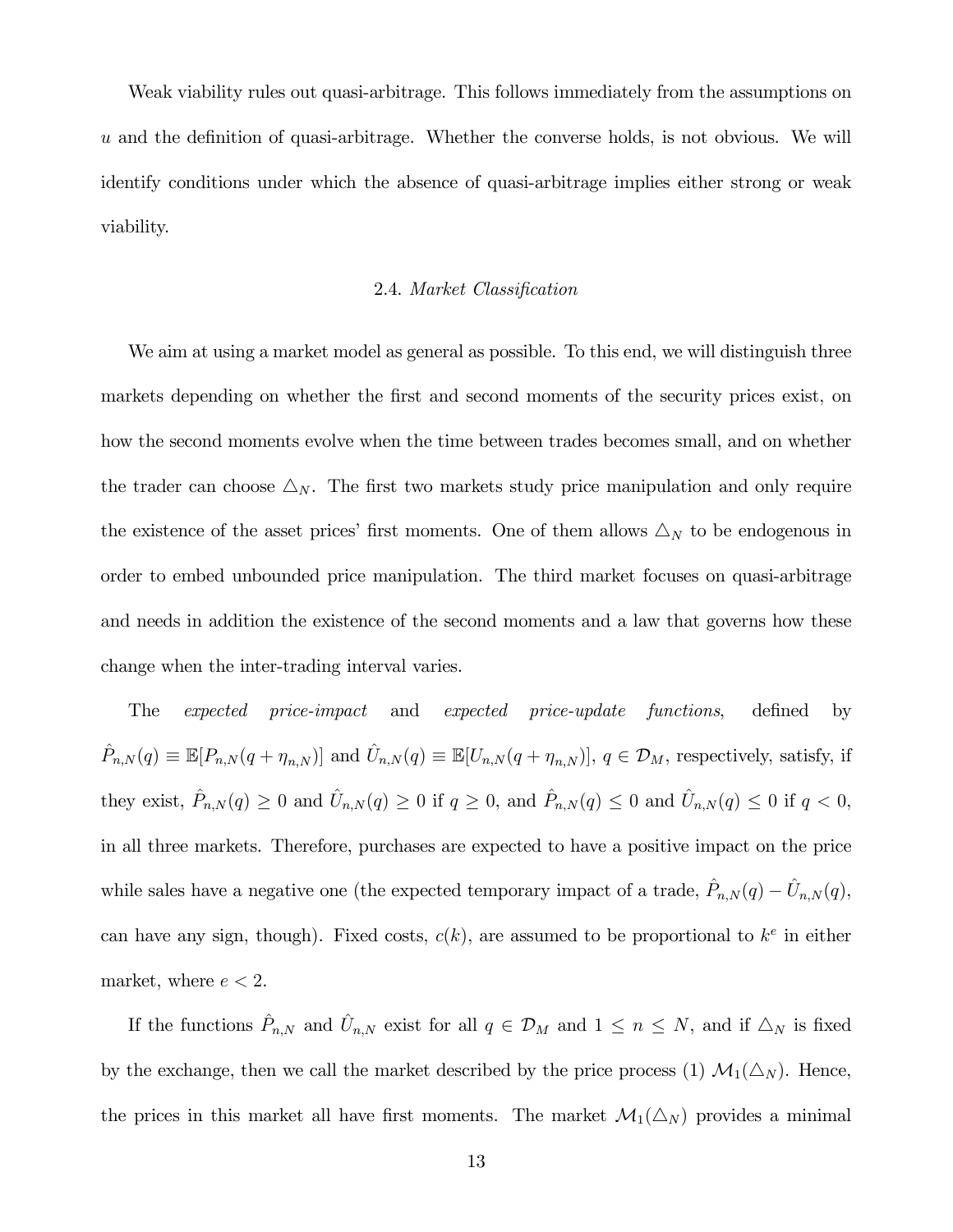environment to study price manipulation.

In the second market,  $\mathcal{M}_1$ , not only all  $\hat{P}_{n,N}$ 's and  $\hat{U}_{n,N}$ 's exist for  $N \geq 1, 1 \leq n \leq N$ , but also the trader can choose  $\Delta_N$  (at time zero). Furthermore, we require that  $\hat{U}_{n,N}(q) \geq$  $-\hat{U}_{n,N}(-q)$  for all non-negative  $q \in \mathcal{D}_M$ . This inequality says that purchases have an expected price update no smaller than sales. It can be interpreted in various ways. One argument is that sales often occur because of liquidity shocks and thus have less informational content. Or, purchases have to have at least as big a price impact as sales, on average, because otherwise the price would be expected to drop to zero in case buys and sells are equally likely. In market  $\mathcal{M}_1$  we will examine unbounded price manipulation.

Finally, the market  $\mathcal{M}_1$  shall be labeled  $\mathcal{M}_2$  if also the variances  $V_P(q, n, N) \equiv Var[P_{n,N}(q+1)]$  $[\eta_{n,N}]$ ,  $V_U(q,n,N) \equiv Var[U_{n,N}(q+\eta_{n,N})]$ , and  $\sigma_{\varepsilon}^2(N) \equiv Var[\varepsilon_{1,N}]$  (recall that  $Var[\varepsilon_{n,N}]$  is constant for  $1 \le n \le N$ ) exist for all  $q \in \mathcal{D}_M$ ,  $N \ge 1$ , and  $1 \le n \le N$ , and if the variances, as a function of N, do not grow faster than linearly as  $N \to \infty$ , for each  $q \in \mathcal{D}_M$  and n (see Appendix A for details). We will determine under which conditions quasi-arbitrage is absent in market  $\mathcal{M}_2$ .

Standard models typically assume that  $\sigma_{\varepsilon}^2$  asymptotically evolves as  $1/N$  (e.g., see Merton (1990)), which say that the total variance of the asset price during a fixed time horizon is evenly divided between the  $N$  per-period variances of that asset. In contrast, this work permits more general behavior of the variances. For instance,  $\mathcal{M}_2$  admits  $\sigma_{\varepsilon}^2$  to be constant, which allows the total variance,  $\sigma_{\varepsilon}^2(N)N$ , to be linearly increasing in the number of trades. Such an assumption is appropriate if market volatility rises due to a higher trading intensity. At most, the per-period variances in  $\mathcal{M}_2$  can grow linearly in  $N$ , or put differently, the total variances during the time interval  $(0, 1]$  can grow no more than quadratically in N.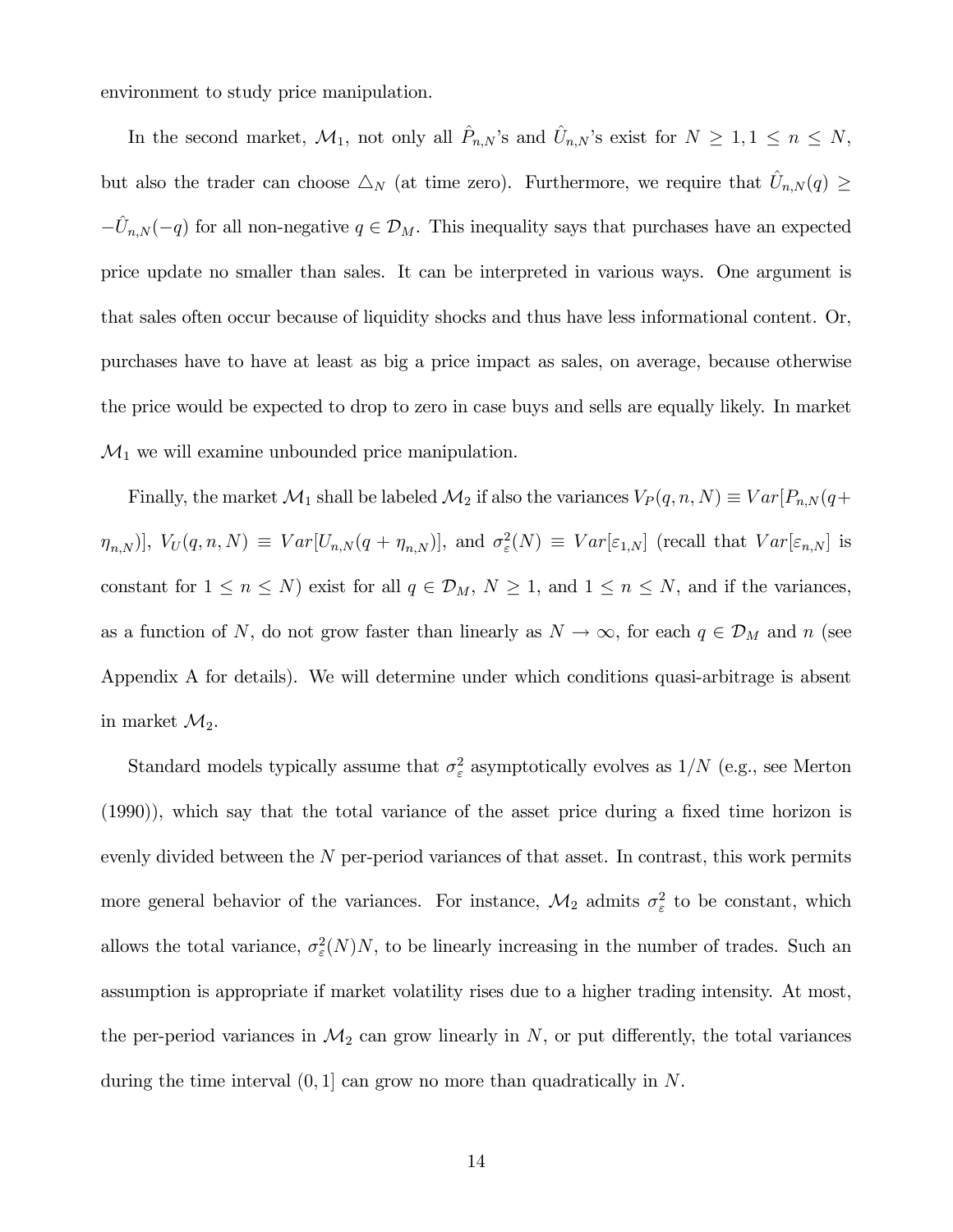The conditions introduced above are not restrictive and examples of the three markets can be quite easily constructed. In any case,  $\mathcal{M}_2$  is contained in  $\mathcal{M}_1$ , which, in turn, is a subset of  $\mathcal{M}_1(\triangle_N)$ , for all  $\triangle_N$ .

# 3. SINGLE-ASSET TIME-INDEPENDENT PRICE IMPACT

The price-impact and price-update functions are time-independent if  $P_{n,N} = P$  and  $U_{n,N} =$ U for all  $N \geq 1$  and  $1 \leq n \leq N$ .

# 3.1. Necessary Conditions for the Absence of Quasi-Arbitrage

We first show that the absence of price manipulation in market  $\mathcal{M}_1(\Delta_N)$  requires the priceupdate function to be linear. To this end, allow for any trade size for the trader and assume the crowd's trades are normally distributed. The arguments below offer an outline of the proof using four steps. The formal proof is in Appendix B.

CLAIM 1: The expected price-update function must be symmetric, i.e.,  $\hat{U}(q) = -\hat{U}(-q)$ . To show this, note that either  $\hat{U}(q) > -\hat{U}(-q)$  or  $\hat{U}(q) < -\hat{U}(-q)$  for a  $q > 0$  would invite price manipulation. In the former case (where purchasing  $q$  units has a stronger impact on the price update than selling q units), a trader could buy q shares in each of the first  $m$  periods and then sell q shares in each of the subsequent m periods  $(2m \leq N)$ . The expected profit of this round-trip strategy satisfies

(5) 
$$
\mathbb{E}[\pi(q^{0,N})] = \frac{m^2}{2}q[\hat{U}(q) + \hat{U}(-q)] - \frac{m}{2}q[\hat{U}(-q) - \hat{U}(q) + 2(\hat{P}(q) - \hat{P}(-q))] - c(2m).
$$

(Two additional technical assumptions (see conditions (C1) and (C3) in Appendix B) ensure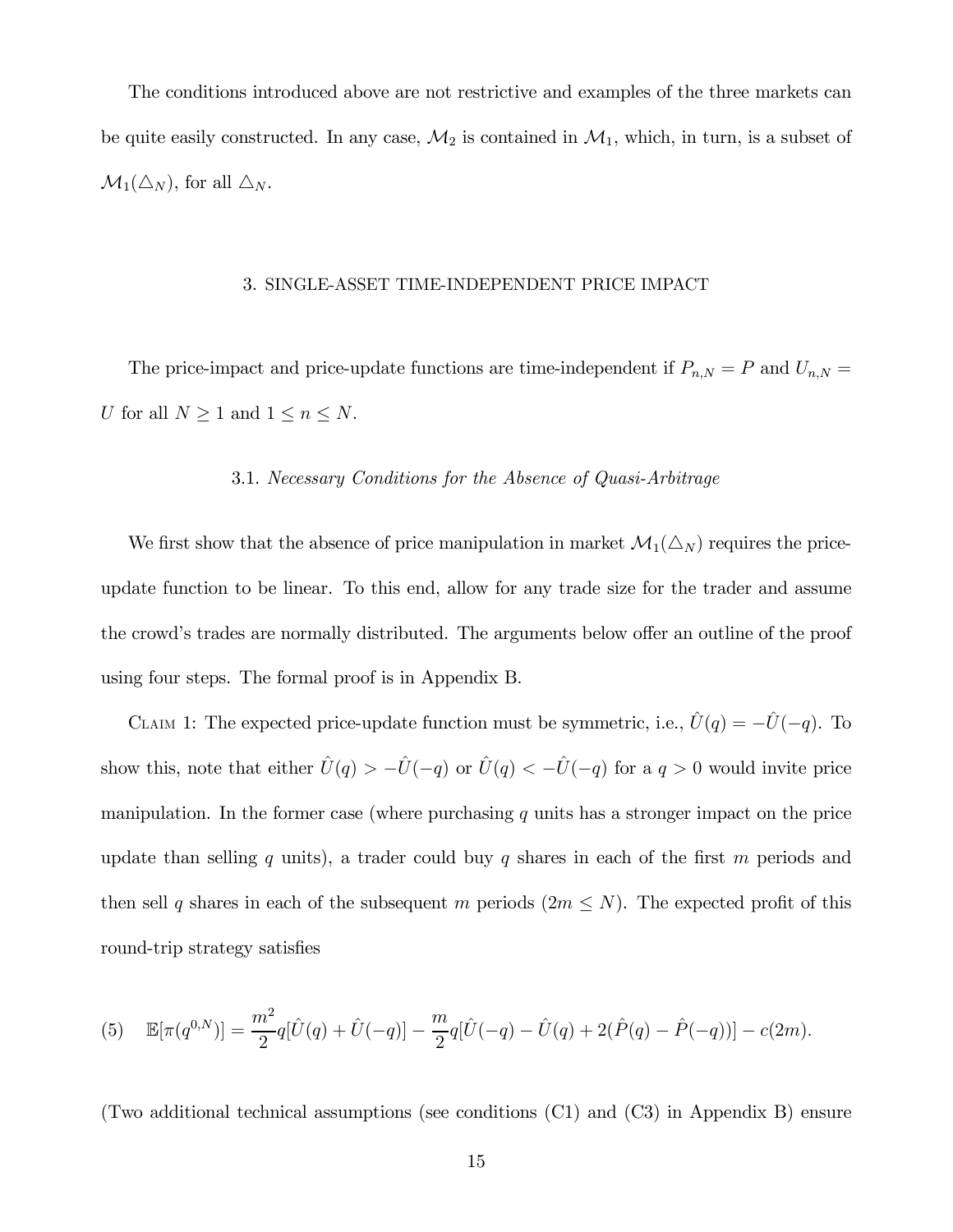that this and all round-trip trades below induce only non-negative expected prices.) Hence, if  $\Delta_N$  is sufficiently small, then  $\mathbb{E}[\pi(q^{0,N})] > 0$  and there is price manipulation.

In the second case, the reverse strategy (first selling  $q$  shares in each of the first  $m$  periods and then buying back q shares in each of periods  $m + 1$  to  $2m$ ) would yield  $\mathbb{E}[\pi(q^{0,N})] > 0$  for sufficiently small  $\triangle_N$ .

It is straightforward to check that  $\hat{U}(0) = 0$ , which concludes the proof of Claim 1.

CLAIM 2:  $\hat{U}$  is continuous everywhere except possibly at the origin, i.e.,  $\lim_{j\to\infty}\hat{U}(q_j) = \hat{U}(q)$ ,  $q \neq 0$ , when  $\lim_{j\to\infty} q_j = q$ . To sketch the idea of this part of the proof, consider the following example. Suppose that the price-update function has an upward jump at  $q > 0$ , that is,  $\lim_{q_j\downarrow q} \hat{U}(q_j) > \hat{U}(q)$ . The strategy of buying  $q_j > q$  shares in each of the first m periods and selling q shares in each of the following  $m$  periods, and selling the remaining shares at time  $2m + 1$ , where  $q_j$  is chosen arbitrarily close to q, yields  $\mathbb{E}[\pi(q^{0,N})] > 0$  for sufficiently small  $\Delta_N$ . Due to the jump, the updating reacts less to sales than to buys, causing the average selling price to exceed the average purchasing price. Appendix B demonstrates that for any possible type of jump price manipulations can be found.

CLAIM 3:  $\hat{U}$  is linear, since either  $\hat{U}(q) > \hat{U}(1)q$  or  $\hat{U}(q) < \hat{U}(1)q$  would induce price manipulation, for an arbitrary q. To see this, consider the first case and note that  $q > 0$  can be assumed to be a rational number. Now, buying q shares in each of the first  $m$  periods and then selling one share in each of the following  $mq$  periods  $(mq \text{ can be chosen to be an})$ integer) constitutes a price manipulation for sufficiently small  $\Delta_N$ , because the selling moves the price down by less than the degree to which the buying shifts the price upwards. The second inequality can be rejected analogously.

CLAIM 4: U is linear. For this purpose, define  $R_U(q) \equiv U(q) - \hat{U}(q)$ . Then, Claim 3 implies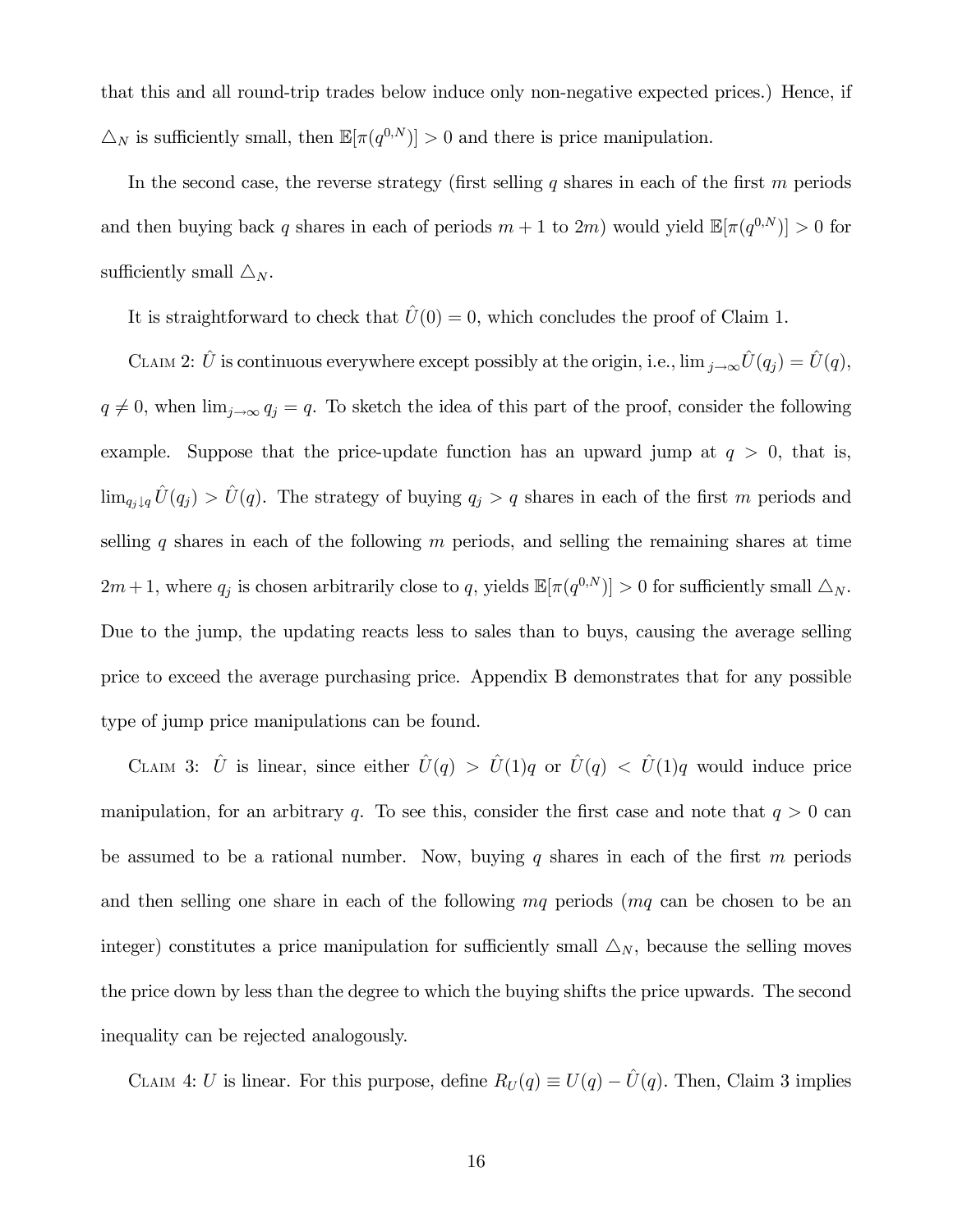$\mathbb{E}[R_U(q + \eta_{1,N})] = 0$  for all q, which in turn has  $R_U = 0$ , as a consequence, thanks to the normality of  $\eta_{1,N}$ . Actually, the equality  $U(q) = \hat{U}(q)$  holds only  $L(\mathbf{R})$ -almost everywhere, where  $L(\mathbf{R})$  is the Lebesgue measure on **R**.

Exactly the same strategy can be applied to prove that also the absence of unbounded price manipulation in  $\mathcal{M}_1$  and the absence of quasi-arbitrage in  $\mathcal{M}_2$  each imply the linearity of the price-update function. For example, let us verify that the first price manipulation used to prove Claim 1 can be extended to a quasi-arbitrage in market  $\mathcal{M}_2$  if  $\hat{U}(q) > -\hat{U}(-q)$ . The expected profit,  $\mathbb{E}[\pi(q^{0,N})]$ , is of order  $m^2$  by (5), while its standard deviation is only of order  $m^a$ ,  $a < 2$ , by inequality (10) in Appendix B. Thus, when the trader chooses  $\Delta_N \to 0$ ,  $q^{0,N}$ becomes a quasi-arbitrage. Similarly, all other price manipulations above can be augmented to quasi-arbitrages if U deviates from linearity. For the details of these arguments and the proof of the following proposition see Appendix B.

PROPOSITION 1: Suppose that any trade size is allowed for the trader and that either

- (i)  $\mathbb{P}[\eta_{1,N} = 0] = 1$  (zero net trades of the crowd) or
- $(ii)$  the crowd's trades are normally distributed.

Then, the absence of price manipulation in  $\mathcal{M}_1(\Delta_N)$  requires U to be linear with non-negative slope,  $L(\mathbf{R})$  – a.e., for all sufficiently small  $\Delta_N$ . The linearity of U with non-negative slope is also implied by each the absence of unbounded price manipulation in  $\mathcal{M}_1$  and the absence of quasi-arbitrage in  $\mathcal{M}_2$ .

Let us now generalize the previous results in two ways. First, the domains  $\mathcal{D}, \mathcal{D}_M, \mathcal{D}_\eta$ , and  $\mathcal{D}_{\varepsilon}$  need no longer be **R**. Instead, each of them can be an arbitrary *symmetric* set (a set  $\mathcal{D}$ is symmetric if  $0 \in \mathcal{D}$  and  $q \in \mathcal{D}$  implies  $-q \in \mathcal{D}$ ). Second, the distribution of the crowd's trading volume can be non-normal. To establish a generalization of Proposition 1 the following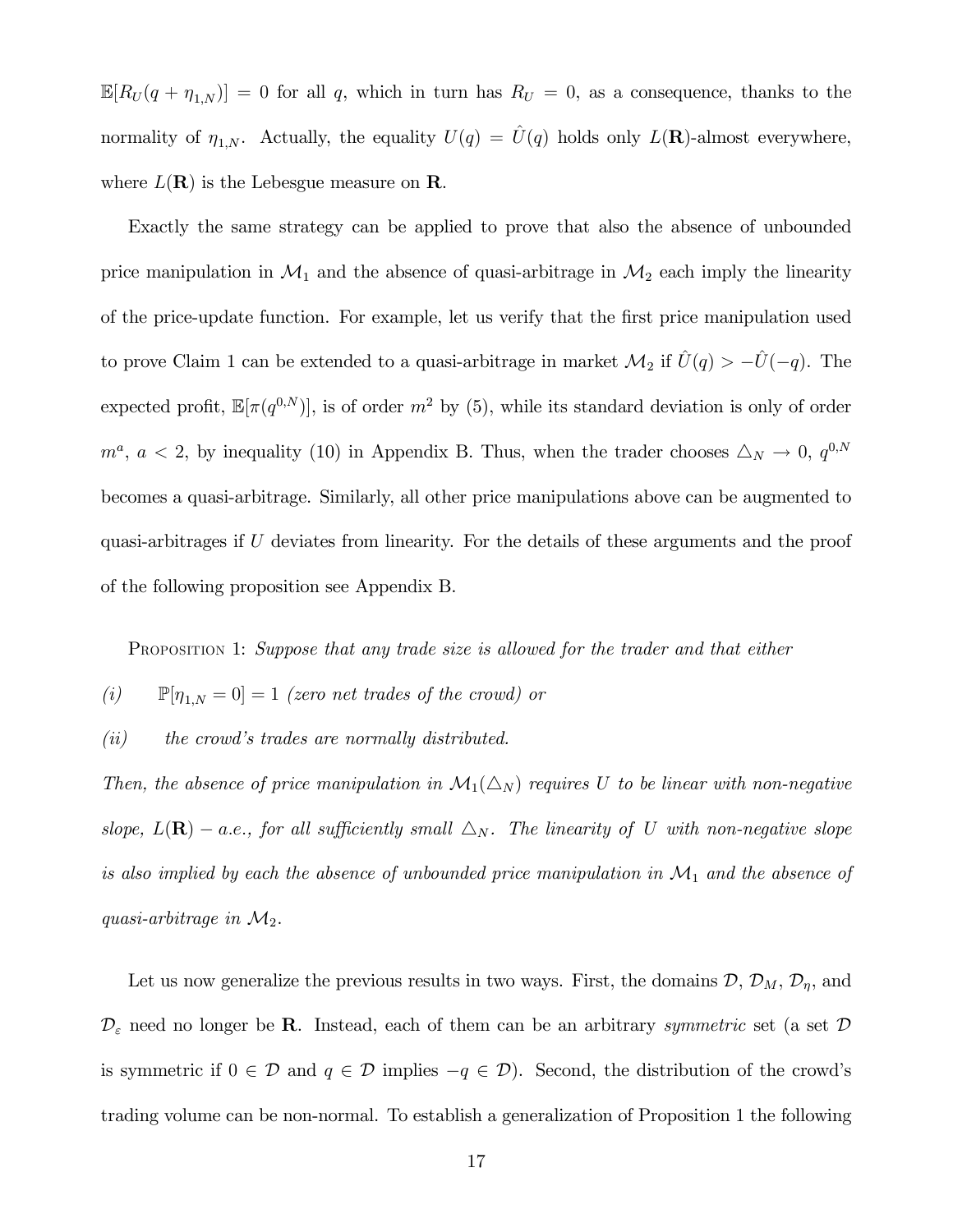definition is useful.

DEFINITION 5: A function  $f : \mathcal{D} \to \mathbf{R}$  is quasi-linear if it has the representation  $f(y) =$  $\lambda y + R_f(y)$  on  $\mathcal{D}, \lambda \geq 0, L(\mathcal{D})$ -a.e., where the  $\mathcal{D}$ -Borel-measurable function  $R_f : \mathcal{D} \to \mathbf{R}$ satisfies

$$
(6) \quad \mathbb{E}_{n,N}[R_f(\tilde{q}_{n,N} + \eta_{n,N})] = 0
$$

for all  $\mathcal{G}_{n\triangle_N}^{(N)}$ -measurable random variables  $\tilde{q}_{n,N}$ :  $\Omega \to \mathcal{D}_M$ ,  $1 \leq n \leq N$ ,  $N \geq 1$ . We call  $R_f$  the residual function of f.

We will interpret this definition after Theorem 1. However, note that any linear function with non-negative slope is also quasi-linear and that equation (6) does not imply  $R_f = 0$  (see Appendix C).

Having Definition 5, the proof of Proposition 1 can be easily modified to give the theorem below.

THEOREM 1: The absence of price manipulation in  $\mathcal{M}_1(\Delta_N)$  (NoPM) requires U to be quasilinear, if  $\Delta_N$  is sufficiently small. The quasi-linearity of U is also a consequence of each, the absence of unbounded price manipulation in  $\mathcal{M}_1$  (NoUM), and the absence of quasi-arbitrage in  $\mathcal{M}_2$  (NoQA).

Theorem 1 says that each of (NoPM)-(NoQA) implies a price-update function that can be written as the sum of a linear function and its residual function  $R_U$ , which in conditional expected terms drops out. The latter holds regardless of what order the trader submits, because the trader's strategy set is identical to the set consisting of all  $\mathcal{G}_{n\Delta_N}^{(N)}$ -measurable random variables. Thus, traders always expect linear price updating.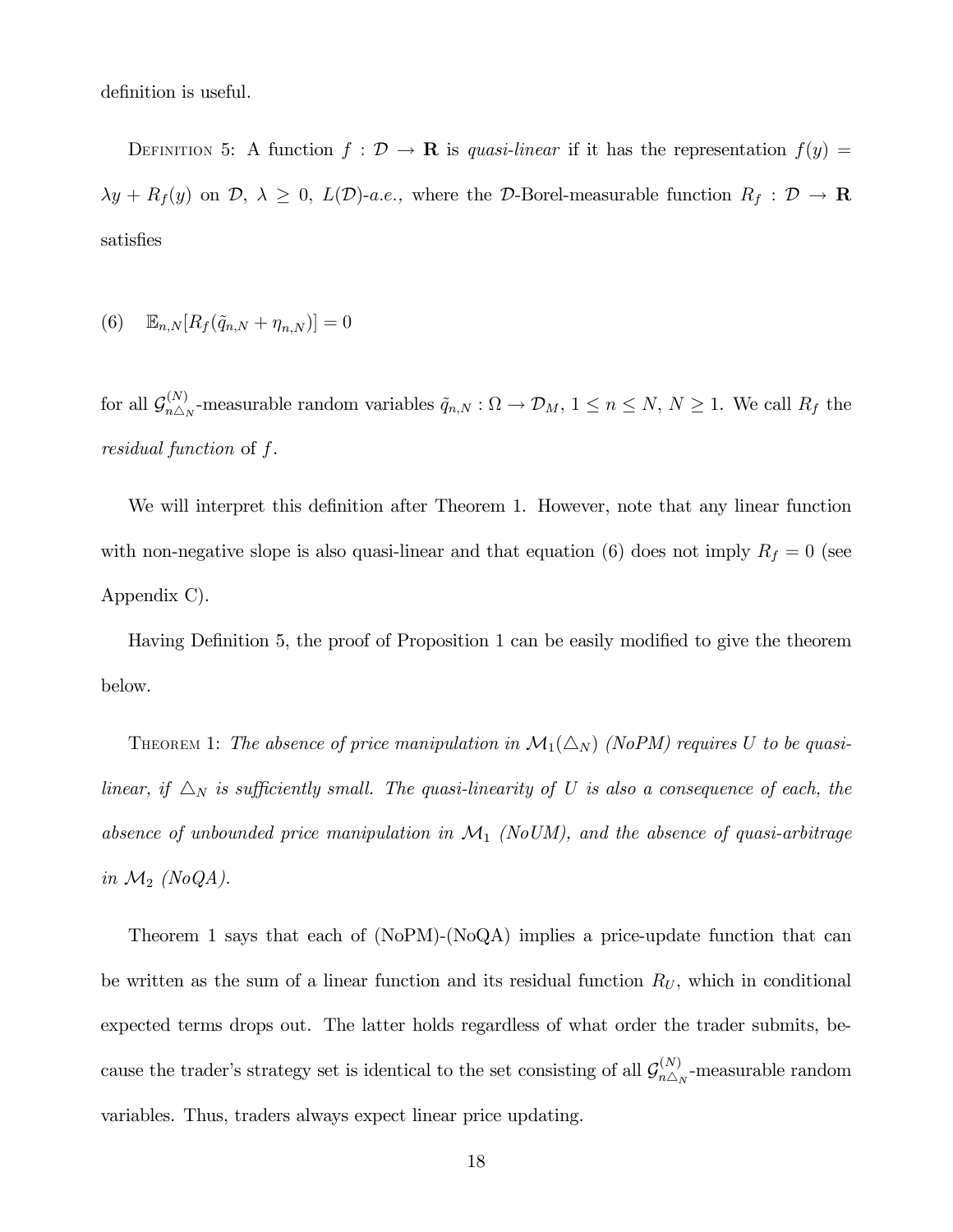One important formal feature of the price process  $(1)$  is that the price-impact function  $P$  can be chosen to include fixed per-share transaction costs. Therefore, Proposition 1 and Theorem 1 are also valid when commissions have to be paid per share.

Some empirical papers report evidence of asymmetric price impacts. For instance, Chan and Lakonishok (1995), Gemmill (1996), and Holthausen et al. (1987, 1990) find that block purchases have a larger price impact than block sales, whereas Keim and Madhavan (1996) and Scholes (1972) provide evidence that there are also markets with a stronger price impact of sales. A literal interpretation of Proposition 1 and Theorem 1 suggests quasi-arbitrage. Alternatively, this result suggests that a better specification should allow for time dependence of the price-impact function.

Proposition 1 and Theorem 1 above establish the linearity of the price-update function. Necessary conditions for the price-impact function are in Proposition 2. (Recall that the priceimpact function is the sum of the permanent component - the price-update function - and the temporary component.)

PROPOSITION 2: If either (NoPM) or (NoUM) holds, and if fixed costs  $c(k)$  are proportional to  $k^a$ ,  $a < 1$ , then the following two conditions must hold for all sufficiently small  $\Delta_N$ :

(i) 
$$
\hat{P}(q) - \hat{P}(-q) \geq \hat{U}(q)
$$
 for  $q \geq 0, q \in \mathcal{D}_M$ , and

$$
(ii) \qquad \hat{P} \neq 0 \text{ when } \hat{U} \neq 0.
$$

If we interpret the left-hand side of condition  $(i)$  in Proposition 2 as the expected spread of the price-impact function, then condition  $(i)$  says that the expected spread at any trade size has to exceed the expected price update resulting from that trade. Were this not true, the trading strategy cited in the proof of Claim 1 (buying q shares in each of the first  $m$  periods and then selling q shares in each of the next  $m$  periods) would allow unbounded price manipulation (see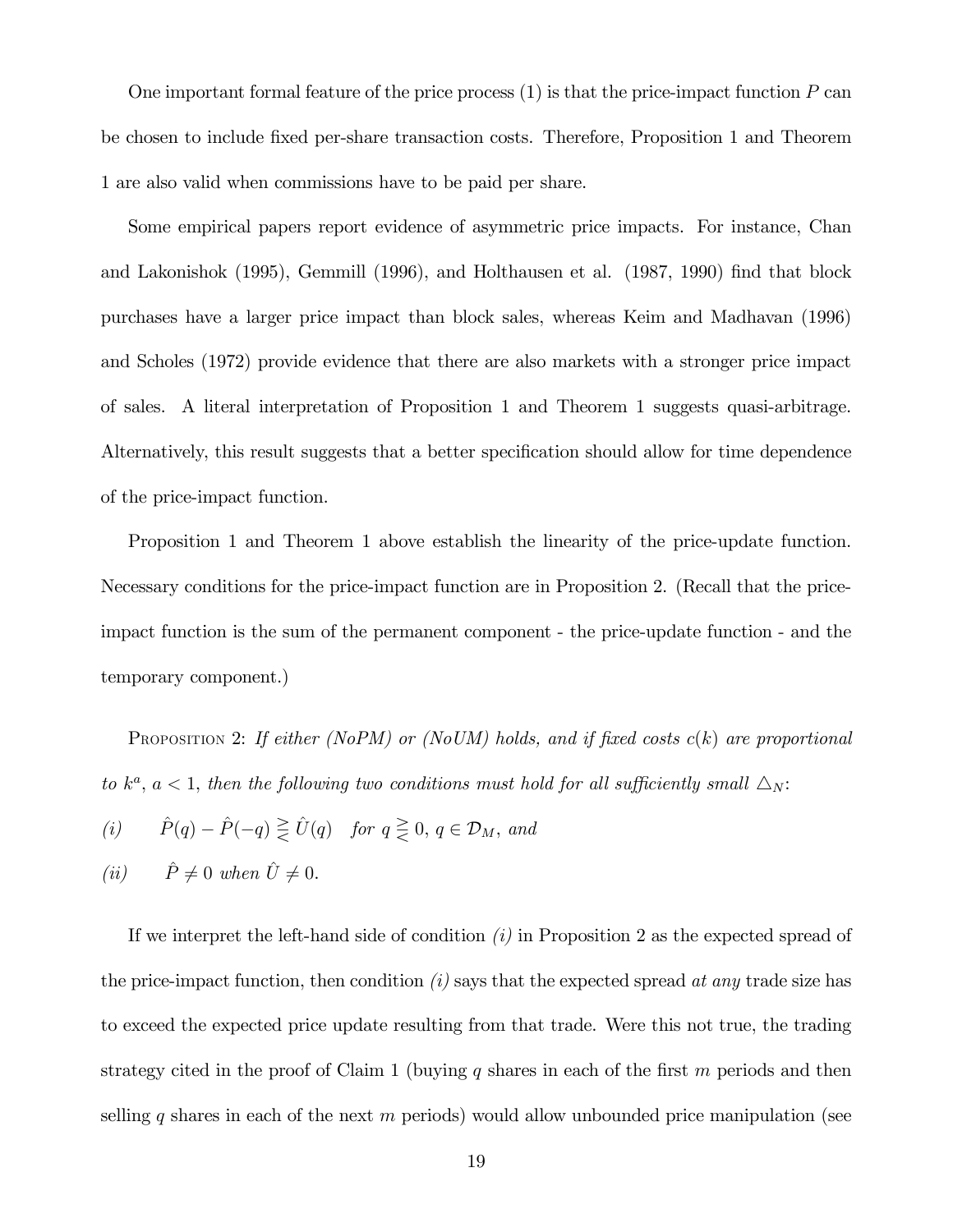(5)). The same trading strategy also implies the second condition in Proposition 2.  $\hat{P}$  always has to be a function of the trade size, unless  $\hat{U} = 0$ . The absence of quasi-arbitrage in general does not imply conditions  $(i)$  and  $(ii)$ .

# 3.2. A Sufficient Condition for the Absence of Quasi-Arbitrage

This subsection derives a sufficient condition for (NoPM)-(NoQA). With the aid of this condition we are able to establish that each (NoPM)-(NoQA) is equivalent to the linearity of the price-update function.

The main observation leading to this sufficient condition is the fact that  $q^{0,N} = 0$  is the unique maximizer of  $\sup_{q^{0,N}} \mathbb{E}[\pi(q^{0,N})]$  if  $P(x) = U(x)/2 = \lambda x/2$ ,  $\lambda \geq 0$ , as is shown in Appendix B.

PROPOSITION 3: Let U be linear with non-negative slope,  $L(\mathbf{R}) - a.e.$  If  $P(q) \ge U(q)/2$  and  $P(-q) = -P(q)$  for non-negative  $q \in \mathcal{D}$ , then (NoPM)-(NoQA) are all satisfied for any  $\Delta_N$ .

For  $0 \le \alpha < 1$ , the price-impact function implied by the price processes (2) and (3) is  $P = U/(1-\alpha)$ . As a result, P meets the requirement on the price-impact function in Proposition 3. An important consequence of Proposition 3 is that nonlinear price-impact functions can lead to prices that preclude price manipulation or quasi-arbitrage. In fact, complicated price-impact functions are admissible.

Having Proposition 3, we are now able to characterize the absence of price manipulation and quasi-arbitrage. Indeed, Propositions 1 and 3 imply the following.

PROPOSITION 4: Suppose (i) P satisfies the condition given in Proposition 3 and (ii) the crowd's trades are normally distributed. Then, linearity of U (with non-negative slope,  $L(\mathbf{R})$  –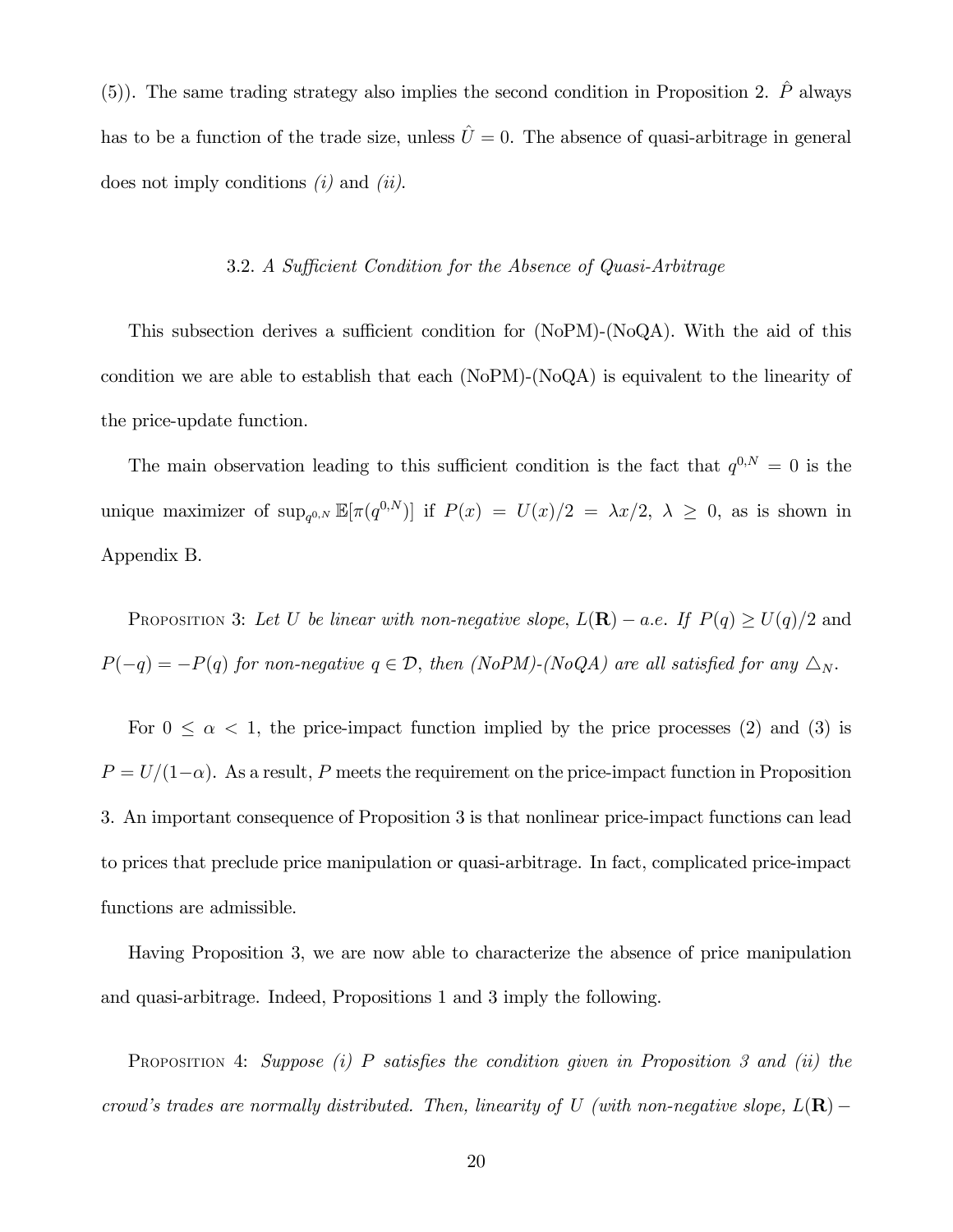a.e.) is equivalent to the absence of price manipulation in  $\mathcal{M}_1(\Delta_N)$ , for all sufficiently small  $\Delta_N$ . The linearity of U (with non-negative slope,  $L(\mathbf{R})-a.e.$ ) is also equivalent to each (NoUM) and (NoQA).

Proposition 4 connects (NoPM)-(NoQA) through one common characterizing property, namely, the linearity of the price-update function.

# 3.3. Strong Viability

Proposition 4 and the observation made before Proposition 3 enable us to determine when markets  $\mathcal{M}_1$  and  $\mathcal{M}_2$  are strongly or weakly viable.

COROLLARY 1: Assume that the conditions  $(i)-(ii)$  in Proposition 4 are met. Then, the absence of quasi-arbitrage in market  $\mathcal{M}_2$  is characterized by the strong viability of  $\mathcal{M}_2$ . If the trader is risk-neutral, the strong viability of market  $\mathcal{M}_1$  is equivalent to the absence of unbounded price manipulation in  $\mathcal{M}_1$ .

Proposition 4 and Corollary 1 can be directly applied to two problems which are often studied in the finance microstructure literature. The first involves insider trading, where a monopolistic insider solves  $\sup_{\{q_n\}_{n=1}^N} \mathbb{E}[\sum_{n=1}^N (v-p_n)q_n]$  for a given N, after having received the value of the asset,  $v$ , in period 0 (e.g., see Dutta and Madhavan  $(1995)$ ). The second problem is discretionary liquidity trading, as studied in Bertsimas and Lo (1998) and Huberman and Stanzl (2002). There, an uninformed trader faces the problem  $\inf_{\{q_n\}_{n=1}^N} \mathbb{E}[\sum_{n=1}^N p_n q_n]$  subject to  $\sum_{n=1}^{N} q_n = \overline{q} \neq 0$ , given the number of trades, N. In other words, this trader wants to minimize the expected costs of trading a certain amount of shares,  $\overline{q}$ , over a certain time horizon. These studies employ a simpler version of the price process (3) with linear price-update functions. Proposition 4 and Corollary 1 justify their linearity assumptions.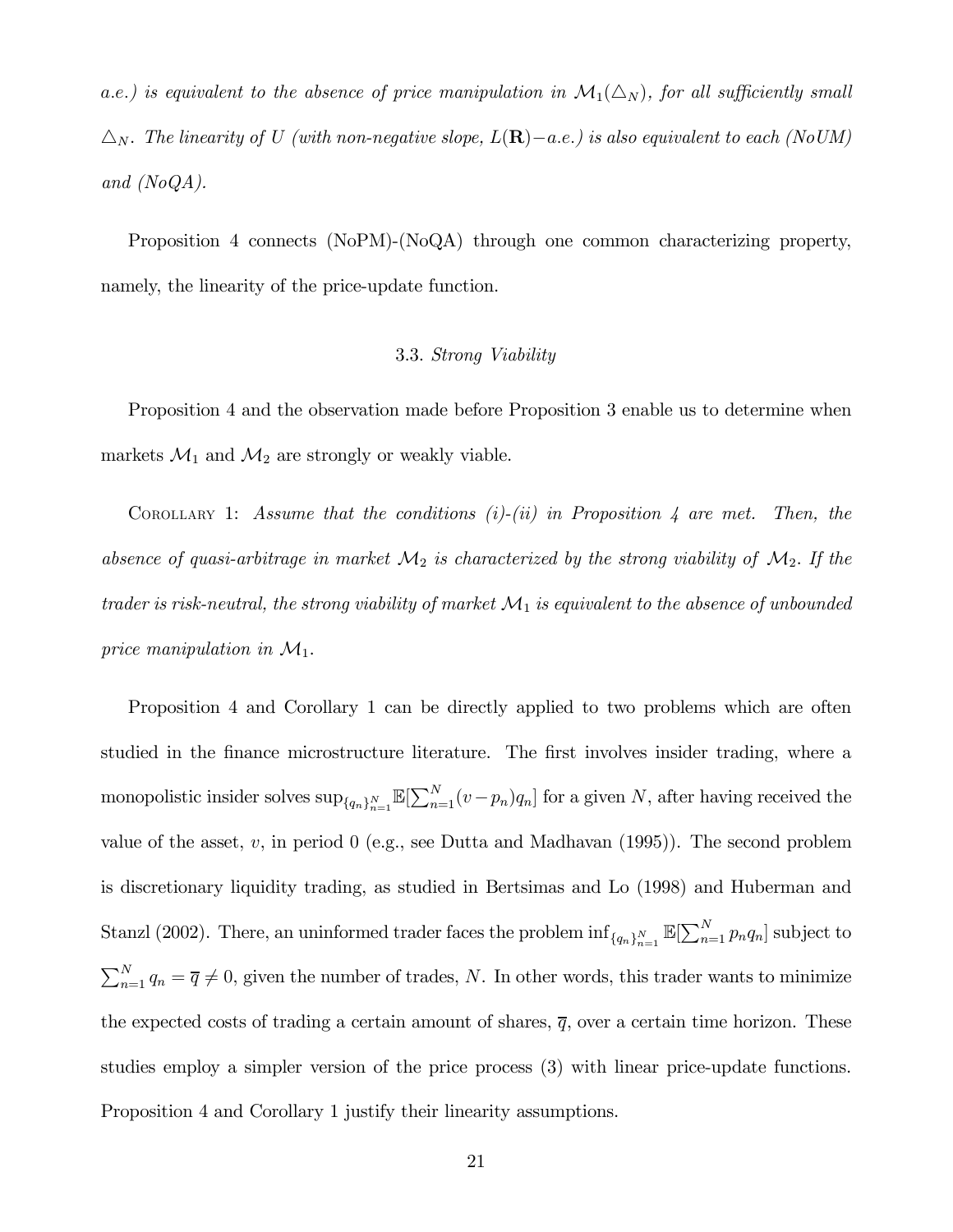#### 4. TIME-DEPENDENT PRICE IMPACT

Until now, the price-impact and price-update functions have been time-independent, i.e., price reacts to traded quantity in the same manner in each period. Liquidity, which is represented by the first derivative of the price-impact and price-update functions (when they exist), is therefore constant through time. In what follows we relax this assumption and allow liquidity to vary across time.

#### 4.1. Absence of Price Manipulation

One way to examine time-dependent liquidity is to consider linear price-impact and priceupdate functions that change over time. More specifically,

(7) 
$$
\tilde{p}_{n,N} = \tilde{p}_{n-1,N} + \lambda_{n-1,N}(q_{n-1,N} + \eta_{n-1,N}) + \varepsilon_{n,N},
$$

$$
p_{n,N} = \tilde{p}_{n,N} + \mu_{n,N}(q_{n,N} + \eta_{n,N}),
$$

for sequences  $\{\lambda_{n,N}\}_{n=1}^N$  and  $\{\mu_{n,N}\}_{n=1}^N$ , where  $\lambda_{1,N} = \mu_{1,N} \geq 0$ . The price-impact and priceupdate functions are allowed to have any sign, that is, the slopes  $\{\lambda_{n,N}\}_{n=2}^N$  and  $\{\mu_{n,N}\}_{n=2}^N$  can either be positive or negative.

We proceed by establishing an equivalent condition for the absence of price manipulation. The main difference with the previous section is that unbounded price manipulation can usually be implemented with finitely many trades. In contrast to the last section, we can employ the global shape of the price-impact and price-update functions to seek for price manipulation.

To get an idea what kind of restrictions the absence of price manipulation imposes on the pair  $(\{\lambda_{n,N}\}_{n=1}^N, {\{\mu_{n,N}\}}_{n=1}^N)$ , let us consider the simple case  $N=3$  where only three trades are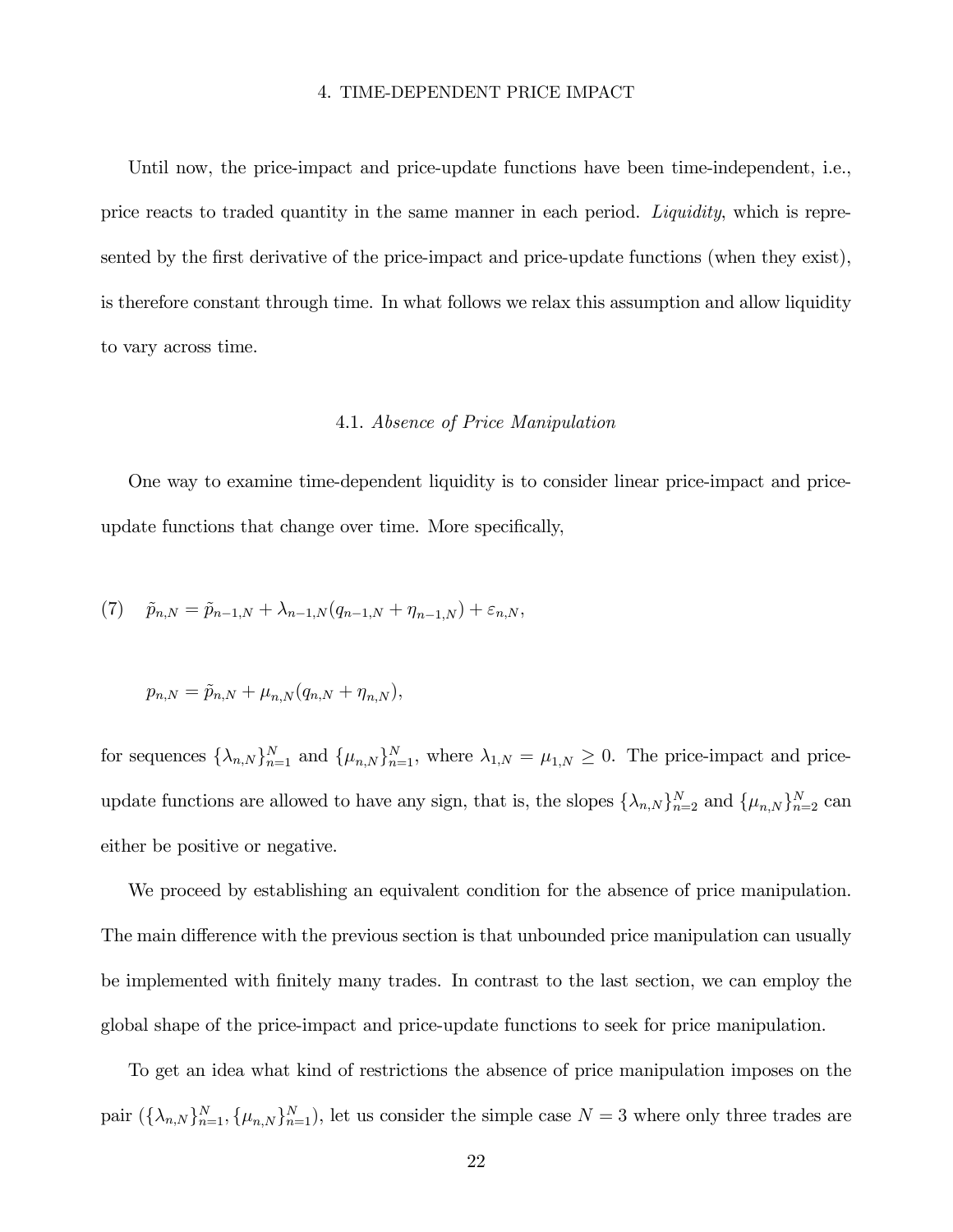feasible. Computing  $\mathbb{E}[\pi(q^{0,3})]$  for any round-trip trade  $q^{0,3}$  leads to

$$
-\mathbb{E}\left[\sum_{n=1}^{3}[\tilde{p}_{0,3} + \sum_{j=1}^{n-1}\lambda_{j,3}(q_{j,3} + \eta_{j,3}) + \mu_{n,3}(q_{n,3} + \eta_{n,3}) + \sum_{j=1}^{n}\varepsilon_{j,3}]q_{n,3}\right] - c(T(q^{0,3}))
$$
  
= 
$$
-\mathbb{E}\left[\mu_{2,3}q_{2,3}^{2} + \lambda_{2,3}q_{2,3}q_{3,3} + \mu_{3,3}q_{3,3}^{2}\right] - c(T(q^{0,3}))
$$

$$
+\mathbb{E}\left[\sum_{n=1}^{2}\lambda_{n,3}\eta_{n,3}\sum_{j=1}^{n}q_{j,3} - \sum_{n=1}^{3}\mu_{n,3}q_{n,3}\eta_{n,3} + \sum_{n=2}^{3}\varepsilon_{n,3}\sum_{j=1}^{n-1}q_{j,3}\right],
$$

which is  $-\mathbb{E} \left[ [q_{2,3} \ q_{3,3}] \Lambda_3[q_{2,3} \ q_{3,3}]^T \right] / 2 - c(T(q^{0,3}))$ , where

$$
\Lambda_3 \equiv \left[ \begin{array}{cc} 2\mu_{2,3} & \lambda_{2,3} \\ \\ \lambda_{2,3} & 2\mu_{3,3} \end{array} \right].
$$

The trades  $q_{2,3}$  and  $q_{3,3}$  in the above expression can take any value as long as the trades  $q_{1,3}$ ,  $q_{2,3}$ , and  $q_{3,3}$  do not cause negative expected prices. Hence, for all sufficiently large initial prices  $\tilde{p}_{0,3}$ , the absence of price manipulation is equivalent to  $\Lambda_3$  being positive semidefinite.

The removal of  $q_{1,3}$  is arbitrary. If we remove  $q_{2,3}$  or  $q_{3,3}$ , we would find that

$$
\left[\begin{array}{cc} 2\mu_{2,3} & 2\mu_{2,3} - \lambda_{2,3} \\ 2\mu_{2,3} - \lambda_{2,3} & 2(\mu_{2,3} - \lambda_{2,3} + \mu_{3,3}) \end{array}\right] \text{ and } \left[\begin{array}{cc} 2\mu_{3,3} & 2\mu_{3,3} - \lambda_{2,3} \\ 2\mu_{3,3} - \lambda_{2,3} & 2(\mu_{2,3} - \lambda_{2,3} + \mu_{3,3}) \end{array}\right],
$$

respectively, have to be positive semidefinite to exclude price manipulation. Since all matrix representations employ the same parameters and each matrix is positive semidefinite if and only if the others are, either matrix can be used for the analysis. We work here only with  $\Lambda_3$ henceforth.

For  $\Lambda_3$  to be positive semidefinite,  $\mu_{2,3}$  and  $\mu_{3,3}$  must be non-negative and  $\mu_{2,3}\mu_{3,3} \geq \lambda_{2,3}^2/4$ .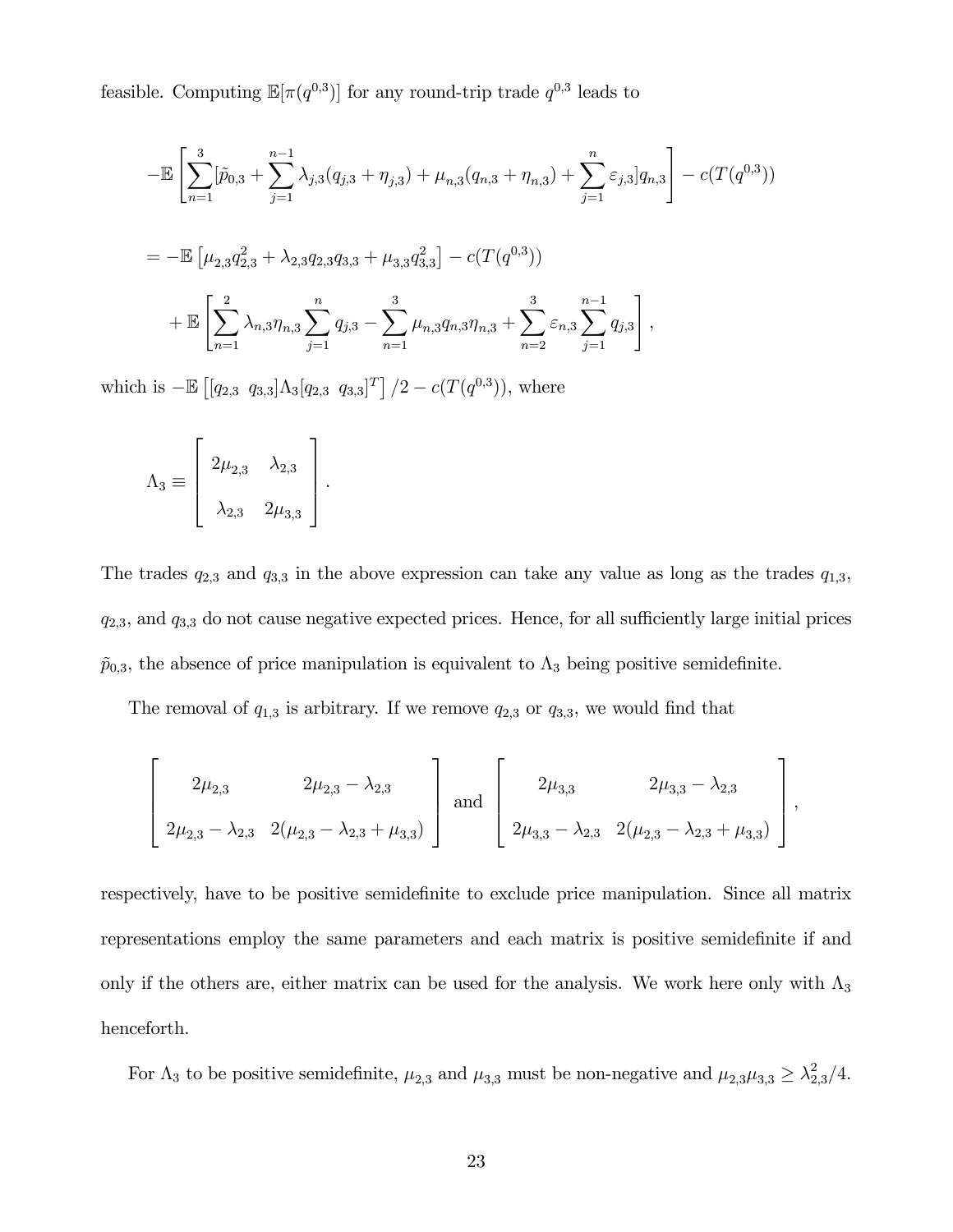These conditions, together with  $\mu_{1,3} \geq 0$ , say that the absence of price manipulation rules out negative price-impact sequences in all periods and that  $\mu_{2,3}$  and  $\mu_{3,3}$  have to be sufficiently large relative to  $\lambda_{2,3}^2$ .

The same method as above applied to the general case gives the following.

THEOREM 2: Fix an arbitrary  $\Delta_N$ . For all sufficiently large initial prices  $\tilde{p}_{0,N}$ , no price manipulation in  $\mathcal{M}_1(\Delta_N)$  is characterized by the positive semidefiniteness of the matrix

$$
(8) \quad \Lambda_N \equiv \begin{bmatrix} 2\mu_{2,N} & \lambda_{2,N} & \lambda_{2,N} & \dots & \lambda_{2,N} \\ \lambda_{2,N} & 2\mu_{3,N} & \lambda_{3,N} & \dots & \lambda_{3,N} \\ \lambda_{2,N} & \lambda_{3,N} & 2\mu_{4,N} & \dots & \lambda_{4,N} \\ \vdots & \vdots & \vdots & \ddots & \vdots \\ \lambda_{2,N} & \lambda_{3,N} & \lambda_{4,N} & \dots & 2\mu_{N,N} \end{bmatrix}.
$$

Theorem 2 gives a specific computational criterion for the absence of price manipulation. Testing whether  $\Lambda_N$  is positive semidefinite can be easily done, unless N is too big. In any case, we suggest to first check whether  $\Lambda_N$  is positive definite. If  $\Lambda_{j,N}$  denotes the  $j<sup>th</sup>$ -order leading principal submatrix of  $\Lambda_N$  (delete the last  $N-1-j$  rows and the last  $N-1-j$  columns of  $(\Lambda_N)$ , then det  $\Lambda_{j,N} > 0$  for all  $1 \leq j \leq N-1$  if and only if  $\Lambda_N$  is positive definite. Each det  $\Lambda_{j,N}$ can be obtained recursively from

(9) 
$$
\det \Lambda_{j,N} = 2(\mu_{j,N} + \mu_{j-1,N} - \lambda_{j-1,N}) \ \det \Lambda_{j-1,N} - (2\mu_{j-1,N} - \lambda_{j-1,N})^2 \ \det \Lambda_{j-2,N}
$$

for  $3 \le j \le N-1$ , where  $\Lambda_{N-1,N} = \Lambda_N$ , with initial conditions  $\det \Lambda_{1,N} = 2\mu_{2,N}$  and  $\det \Lambda_{2,N} = 1$  $4\mu_{2,N}\mu_{3,N} - \lambda_{2,N}^2$ . Hence, the complexity of testing for positive definiteness is only of linear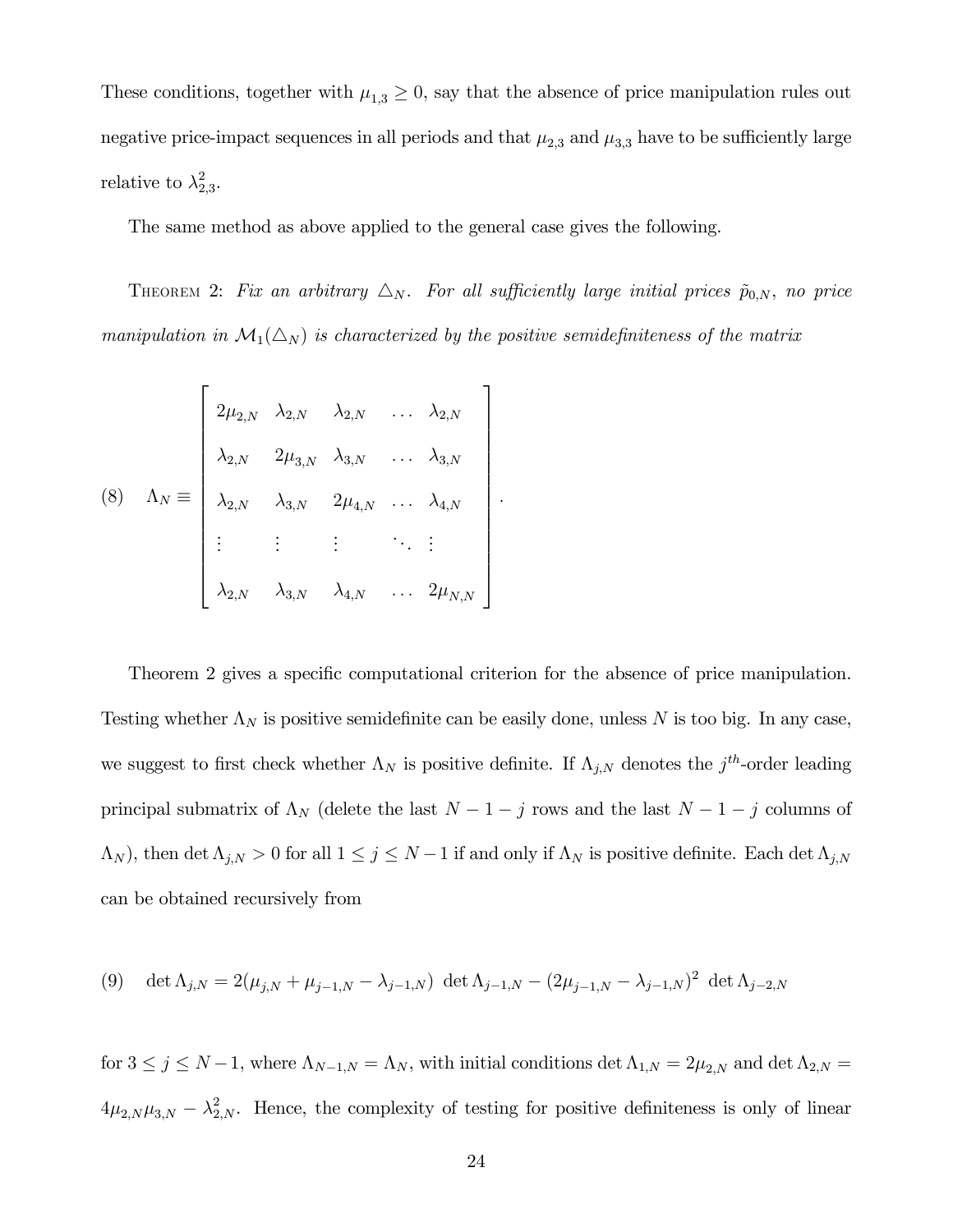order.

Another important implication of Theorem 2 is that for any given price-update sequence there exists a price-impact sequence that preserves the absence of price manipulation. This is a consequence of the price-update and price-impact slopes being different: the  $\mu_{n,N}$ 's only have to be chosen high enough, according to (9).

While all  $\mu_{n,N}$ 's must be non-negative, the signs of the  $\lambda_{n,N}$ 's are ambiguous. Negative  $\lambda_{n,N}$ 's are in discord with the interpretations that purchases either signal good news about the asset's value, or assert positive price pressure due to a declining inventory of the liquidity providers. But in this context negativity makes sense. The main mechanism that makes price manipulation successful is the positive relation between price update and trading volume. If the  $\lambda_{n,N}$ 's are negative, this mechanism would not work any more. For example, a purchase that drives up the price today but moves down future prices would erode the trader's ability to make money from trading.

The condition put forward in Theorem 2 is easiest interpreted when temporary price impacts are absent  $(\lambda_{n,N} = \mu_{n,N}$  for  $1 \leq n \leq N)$ . In this case, a positive semidefinite  $\Lambda_N$  implies that liquidity cannot increase over time by too high a rate. Otherwise, the trader could lock in expected profits from price manipulation: he begins pushing up the price in the early illiquid periods by consecutive purchases until the market becomes more liquid. He then sells the shares he is holding and makes profits since, due to the more liquid market, he can do the selling at an average price higher than the average purchase price. On the other hand, if liquidity decreases over time, price manipulation is infeasible. For instance, selling shares in the first periods and buying them back in later, less liquid periods would be unprofitable, because the purchase prices would exceed the selling prices on average.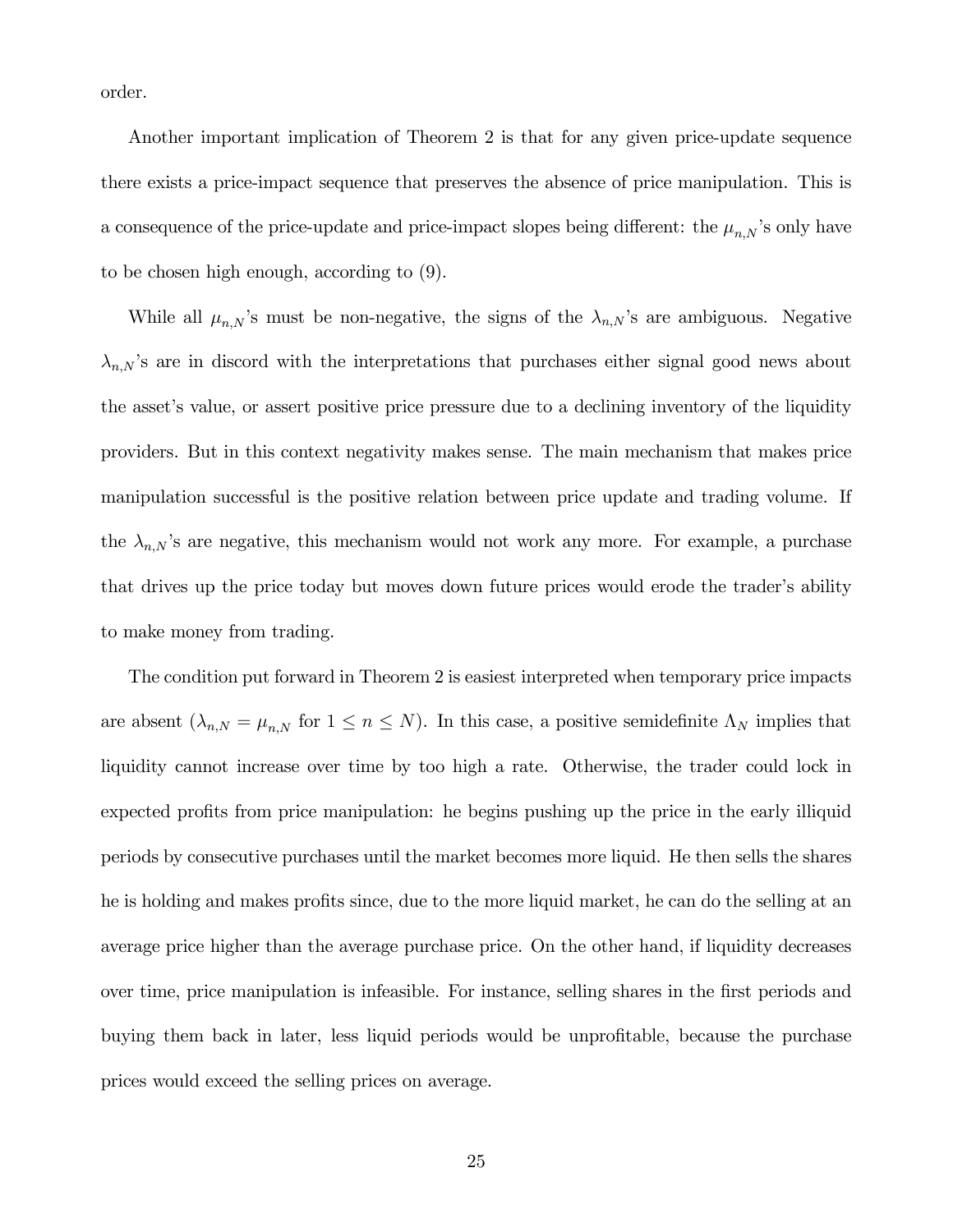Unfortunately, there is no handy characterizing condition for the absence of unbounded price manipulation or quasi-arbitrage. As a consequence, one has to verify whether quasi-arbitrage is possible for each individual case. However, this task is in general not too difficult, because the price-update and price-impact functions are linear. Here is an example. Consider  $\tilde{p}_{0,N} = 10$ ,  ${\{\lambda_{n,3}\}}_{n=1}^3 = {\{\mu_{n,3}\}}_{n=1}^3$  with  $\lambda_{1,3} = \lambda_{2,3} = 1$  and  $\lambda_{3,3} = 0$ . Buying q units of the asset in each of periods 1 and 2, and then selling the holdings in the third period results in expected profits of  $\mathbb{E}[\pi(q^{0,3})] = -(10+q)q - (10+2q)q + 2q(10+2q) = q^2$ , while  $Std[\pi(q^{0,3})] = q\sqrt{\sigma_{\eta}^2(3) + 5\sigma_{\varepsilon}^2(3)}$ . Hence,  $\mathbb{E}[\pi(q^{0,3})] \to \infty$  and  $\text{SR}[\pi(q^{0,3})] \to \infty$  as  $q \to \infty$ . Such prices would not be weakly viable.

REMARK: Breen et al. (2002), Chen et al. (2002), and Hasbrouck (1991) estimate the relation between prices and trading volume by employing price-impact functions which differ from ours. Theorems 1 and 2 are thus inapplicable to their models. Yet, a test for price manipulation can be easily conducted. Given their parameter estimates and reasonable assumptions on the levels of  $\triangle_N$  and fixed transaction costs, price manipulation is feasible in each model. In such circumstances, empirical papers should either impose parameter conditions that exclude quasiarbitrage or drop the assumption that the sequence of past trades does not affect the shape of the current price-impact function.

REMARK: Nonlinear, time-dependent price-update functions may assume "chaotic" shapes without giving rise to price manipulation. Only when additional assumptions are made on the shapes of the price-update functions the analysis becomes meaningful. We focus here on linear price-impact and price-update functions, but one could impose other restrictions.

In the next subsection we will examine the insider trading problem based on the Kyle (1985) model in more detail.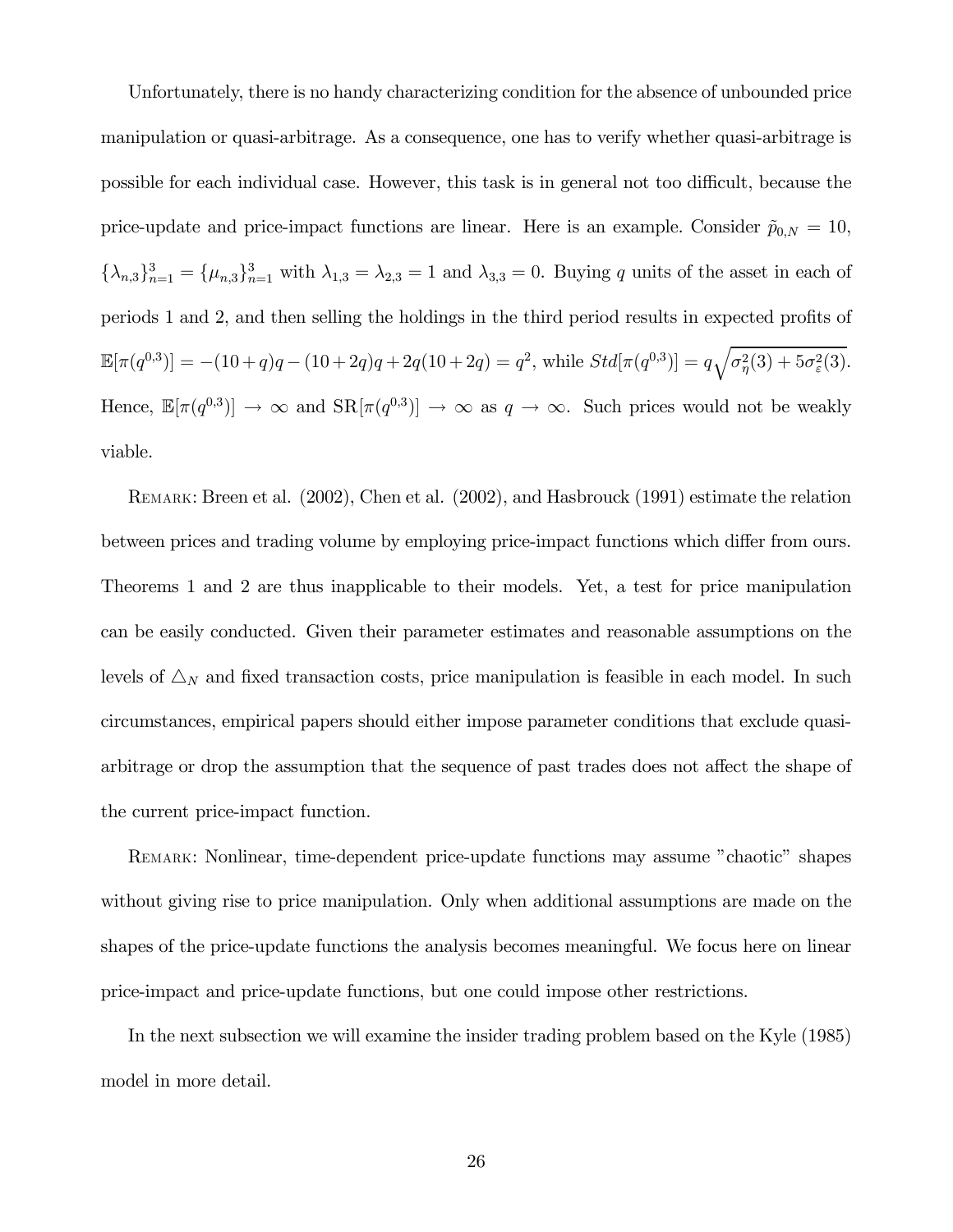Black (1995) conjectures that the Kyle (1985) model allows "arbitrage opportunities" for uninformed agents if they pretend to be informed. We will prove that this conjecture is wrong and that the equilibrium price-update functions in Kyle must be linear asymptotically under certain conditions.

Kyle's model describes a game between competitive market-makers, who set the price in each period, and an individual risk-neutral insider trader, who has information on the liquidation value  $v > 0$  of the single asset that is traded. The framework is as follows. All trades take place in the time interval [0, 1] and the insider can choose any trade size. In each period, the market-makers observe only the aggregate trading volume, which is the sum of the insider's trading quantity and crowd's trades. They cannot observe the insider's amounts. Knowing the history of trades and the fact that there is one risk-neutral informed trader who maximizes his profits, they set the price equal to the conditional expected value, that is,  $p_{n,N} = \mathbb{E}[v \mid \mathcal{F}_{n\triangle_N}^{(N)}]$ for  $1 \leq n \leq N$ . The insider, on the other hand, taking into account how the market-makers compute the price, submits in each round the quantity  $q_{n,N}$  that maximizes his profits.

As Kyle shows for the case of normally and independently distributed trading volume of the crowd, this game has a unique linear equilibrium where the price evolves according to  $p_{n,N} = p_{n-1,N} + \lambda_{n,N} (q_{n,N} + \eta_{n,N}),$  the liquidity parameters  $\lambda_{n,N}$  being endogenously (but deterministically) determined. But this price process is just a special case of (7) if the price impact has no temporary component and  $\varepsilon_{n,N} = 0$ . Thus, Theorem 2 can be applied to Kyle. For any  $\Delta_N$ , Kyle's slopes are almost constant and hence price manipulation is infeasible.  $Consequently, Kyle's equilibrium is strongly viable.$ 

One can extend the Kyle model with one insider by allowing prices that incorporate more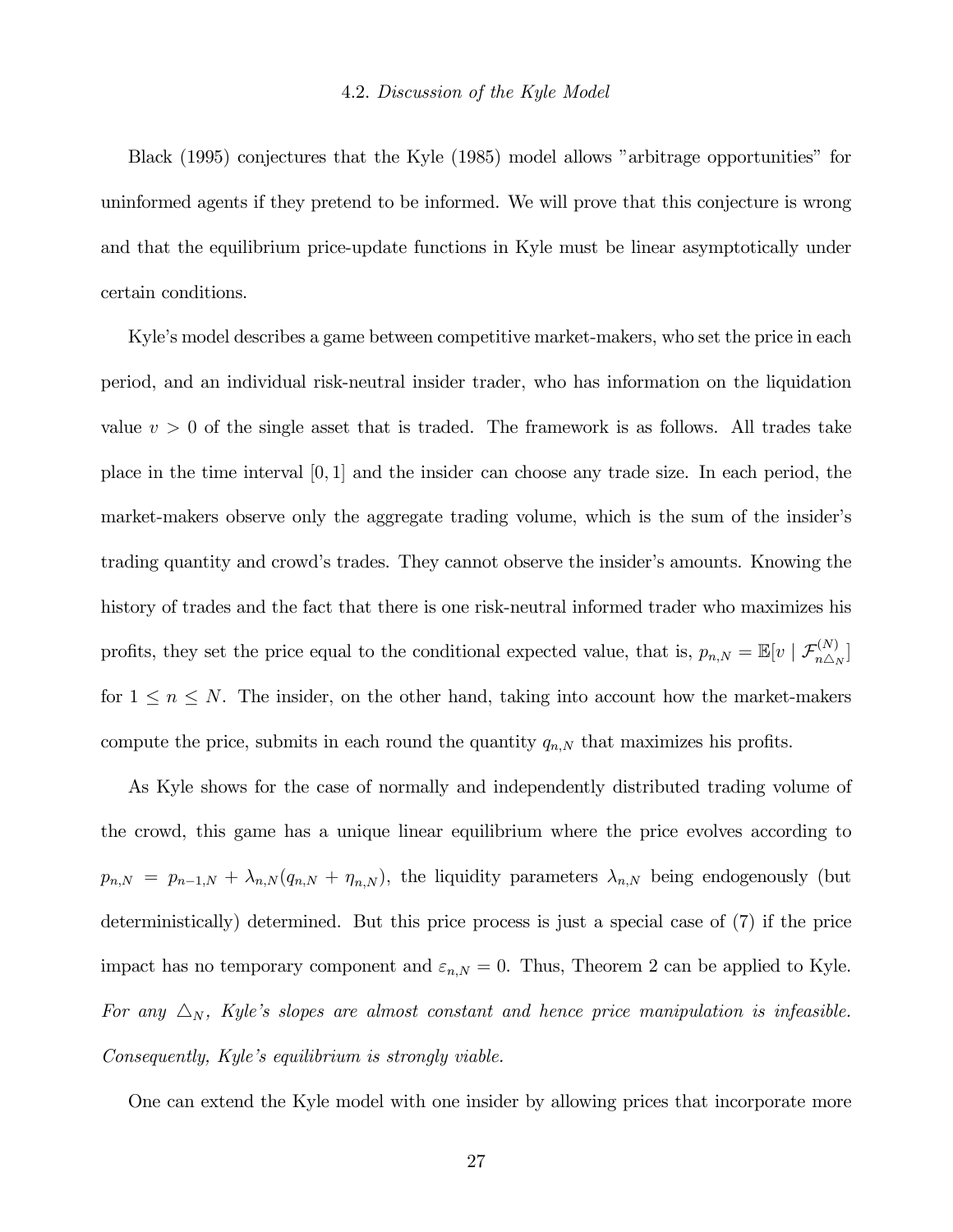general nonlinear price-update functions, like  $p_{n,N} = p_{n-1,N} + U_{n,N}(q_{n,N} + \eta_{n,N}) + \varepsilon_{n,N}$  (the price process given in (3)). Since the absence of unbounded price manipulation is necessary in equilibrium, it can be used to find the shape of equilibrium price-update functions.

PROPOSITION 5: Suppose the price-update functions  $\{U_{n,N}\}_{n=1}^N$  are symmetric, i.e.,  $U_{n,N}(x) =$  $-U_{n,N}(-x) \geq 0$ ,  $x \geq 0$ , and monotone in the sense that  $U_{n,N}(x) \leq U_{n-1,N}(x)$  for  $x \geq 0$ . Then, given the price dynamics in (3), the absence of unbounded price manipulation in  $\mathcal{M}_1$  implies that the expected price-update functions converge pointwise to a linear function on any interval  $(\tau, 1 - \tau), 0 < \tau < 1/2$ , as  $N \to \infty$ . More formally, for any  $\varepsilon > 0$  and  $x \in \mathbb{R}$  there exists an index  $N_0$  such that for  $N \ge N_0 \left| \hat{U}_{n,N}(x) - \lambda x \right| < \varepsilon$ , with  $\tau \le n/N \le 1 - \tau$ ,  $\lambda \ge 0$ .

The monotonicity assumption implies that the insider's optimal policy causes the market maker to react less sensitively to trade size over time. This assumption is motivated by the properties of the linear equilibrium in Kyle.

Thus, as the number of auctions, N, becomes very large, only equilibria with approximately linear expected price-update functions are sustainable.

## 5. MULTIPLE ASSETS

So far we have discussed price manipulation and quasi-arbitrage only for one financial asset, but in typical applications investors trade many assets at the same time. In this section we extend our approach to the multivariate setting where a portfolio of  $K > 1$  assets can be traded. The price-impact and price-update functions are assumed to be time-independent.

The multivariate case contains several interesting features not captured by the single-asset analysis. Presumably, the most important one is the ability to incorporate *cross-price impact*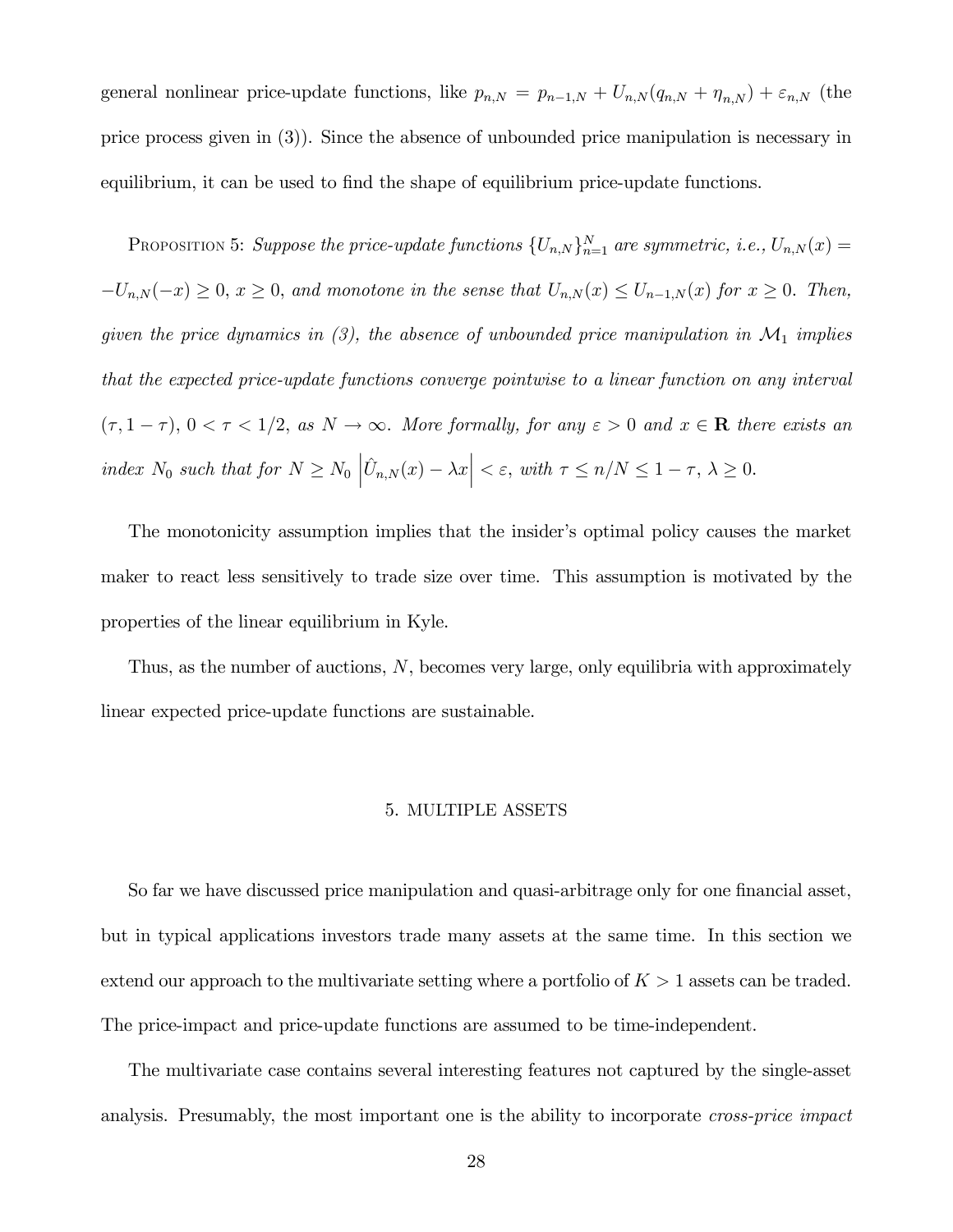functions: the traded quantity of asset  $i$  affects not only the price of asset  $i$  but also the prices of other assets.

To extend formally the single-asset model to a multidimensional one, just replace all (singlevalued) variables by K-dimensional vectors. In particular, the price-impact and price-update functions take each the traded quantities of the  $K$  assets as arguments, and map to a  $K$  vector, where component j gives the price-impact and price-update functions for asset j, respectively. Further, the non-negative slope  $\lambda$  in the definition of quasi-linearity (see Definition 5 above) now is a positive semidefinite matrix.

As the following example illustrates, cross-price-impact functions may lead to price manipulation. Suppose that there are two assets A and B, that only one share can be traded, and that price-impact functions are permanent. Table I shows a price-impact function for these two assets which exhibits asymmetric cross-price impacts. If one share of A is bought and none of B, then the price of A increases by one dollar and that of B by 50 cents. On the other hand, if one purchases one share of B and none of A, only the price of B rises (by one dollar). Now, buying one share of asset B in each of the first three periods, buying one share of A in each of the next eight periods, selling one share of B in each of the following three periods, and then selling one share of A in the subsequent eight periods, yields a profit of one dollar on average.

#### INSERT TABLE I ABOUT HERE

All results stated in Theorem 1 and Propositions 1 and 4 regarding the absence of price manipulation in  $\mathcal{M}_1(\Delta_N)$  are literally true for the multi-asset case. Only Proposition 4 has to be adjusted slightly. Instead of condition (i) we impose  $U = P$  (no temporary price impacts) as a sufficient condition.

Thus, the absence of price manipulation is equivalent to the price-impact function being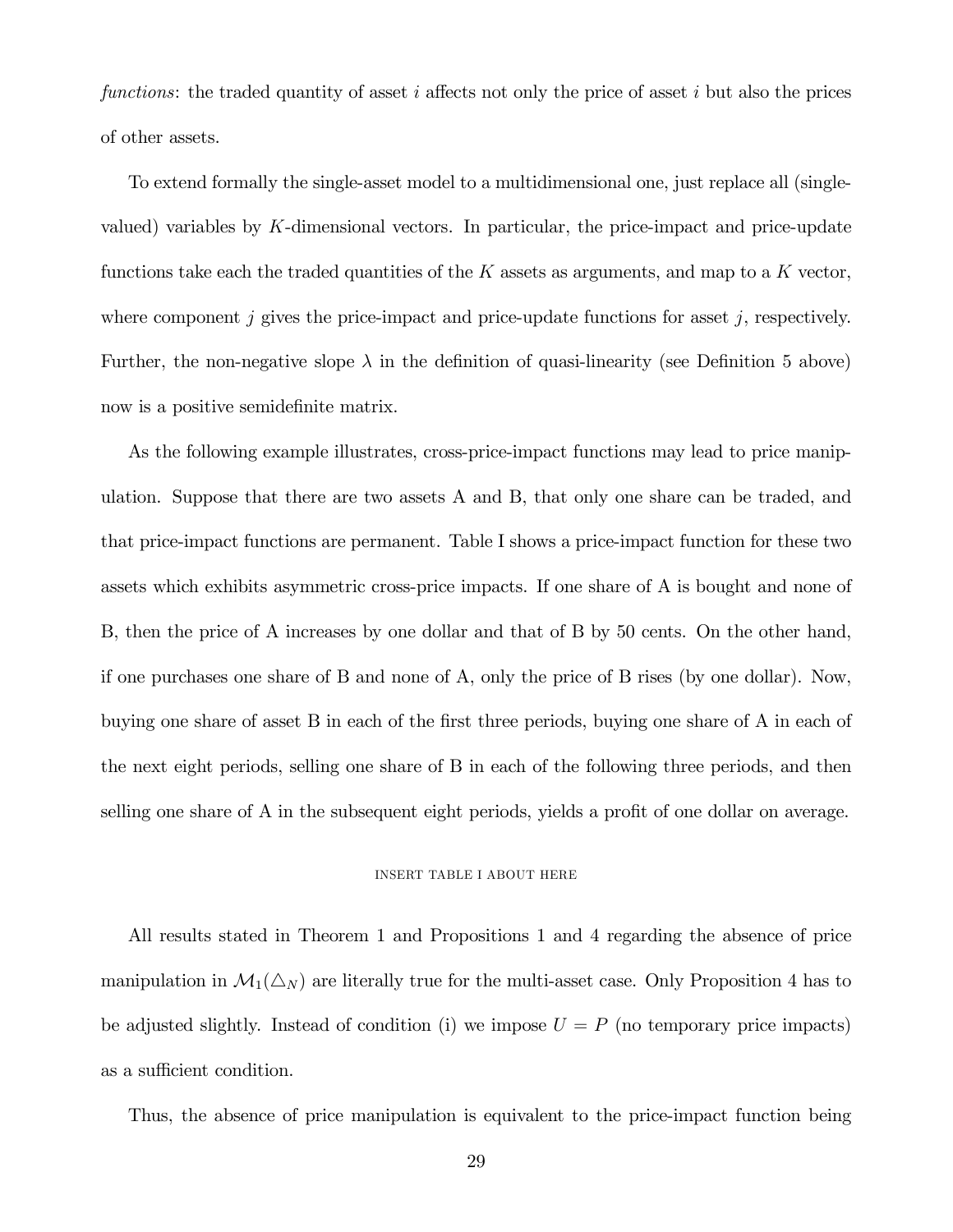linear, represented by a positive semidefinite matrix. In particular, all cross-price impact functions are linear and pairwise symmetric, that is, the price impact of asset  $i$  on asset  $j$  is the same as the price impact of asset  $i$  on asset  $i$ .

The concept of unbounded price manipulation or quasi-arbitrage is less applicable here. Trading infinite amounts introduces a technical difficulty of the following sort. Suppose there exists a quasi-arbitrage for asset A in the single-asset world. Introduce another asset B whose price goes down whenever asset A is bought. Since a quasi-arbitrage typically requires to buy a certain amount of shares of asset A infinitely many times, the price of B will eventually become negative, even if the negative price impact on B is tiny. To avoid such cases we would need to make additional assumptions about prices. We refrain from doing that in order not to lose generality. Anyway, price manipulation can become fairly large if the trade of an asset has a considerably larger impact on its own price than on the prices of other assets.

Black (1995) informally argues that the sum of the price update of individual trades must equal the price update of trading the "basket" containing these individual trades. In other words, the price update must be an additive function in the trading volume. Our results demonstrate that eliminating price manipulation requires more structure on the shape of the price-update function than Black claims.

## 6. PRICE MANIPULATION AND THE GAIN-LOSS RATIO

Bernardo and Ledoit  $(2000)$  propose to use the "gain-loss" ratio of an investment as a measure of its attractiveness. It is defined as the expectation of the investment's positive excess payoffs divided by the expectation of its negative excess payoffs. More formally, if z denotes the payoff of a zero-cost portfolio, then the gain-loss ratio equals  $GLR[z] \equiv \mathbb{E}[z^+]/\mathbb{E}[z^-]$ , where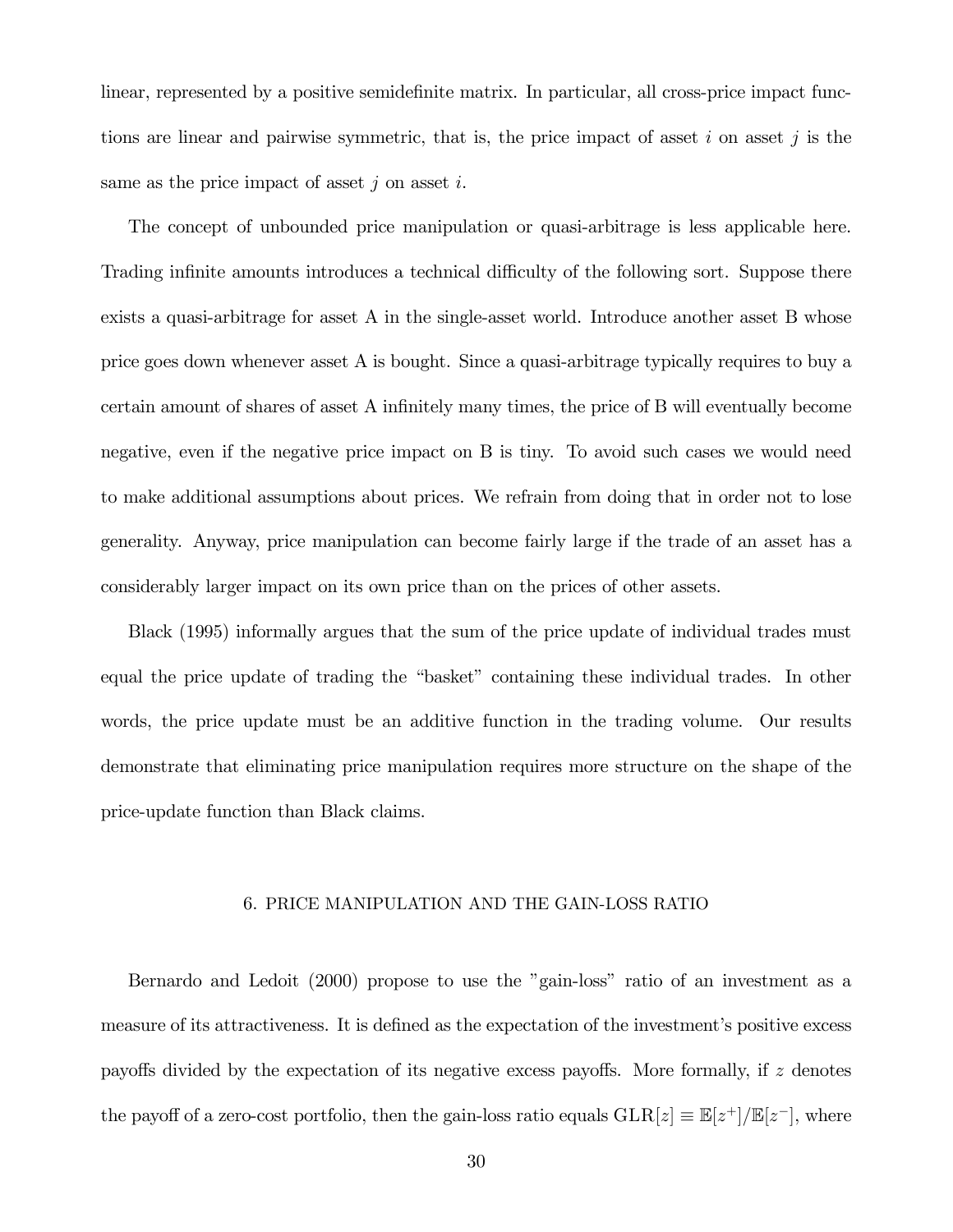$z^+ = \max(z, 0)$  and  $z^- = \max(-z, 0)$ . One advantage of using the gain-loss ratio to detect attractive investment opportunities, rather than the Sharpe ratio, is that it recognizes a pure arbitrage with fat upper tails and flat lower tails as desirable, while the Sharpe ratio may not.

In the framework of Bernardo and Ledoit (2000) the absence of pure arbitrage is equivalent to the gain-loss ratio being finite. Thus, by imposing an upper bound on the gain-loss ratio arbitrage opportunities are ruled out. Even though our model generally does not exhibit this equivalence, one might want to exclude round-trip trades,  ${q_m^{0,N}}_{m=1}^{\infty}$ , with  $\lim_{m\to\infty} \mathbb{E}[\pi(q_m^{0,N})] =$  $\lim_{m\to\infty} GLR[\pi(q_m^{0,N})] = \infty$ . The existence of such *"great deals"* may threaten market viability.

To analyze great deals, we focus here only on time-independent price-impact and priceupdate functions. The market environment is described by  $\mathcal{M}_1^*$  which is  $\mathcal{M}_2$  with the difference that the growth conditions (as  $\Delta_N$  becomes small) are imposed on the negative part of the random variables involved rather than on their variances (see Appendix A).

Everything derived in Section 3 for the absence of quasi-arbitrage in market  $\mathcal{M}_2$  also applies to the absence of great deals in market  $\mathcal{M}_1^*$ . More precisely, all statements made in Theorem 1 and Propositions 1, 3, and 4 regarding the absence of quasi-arbitrage in  $\mathcal{M}_2$  are also true for the absence of great deals in  $\mathcal{M}_1^*$ . Hence, linearity of the price-update function is necessary to rule out great deals. It is also sufficient for the absence of great deals if the conditions in Proposition 4 are met.

In order to examine market viability, suppose that the trader's utility is given by  $u(\text{GLR}[\pi(q^{0,N})])$ , where u is strictly increasing and  $\text{GLR}[\pi(0)] \equiv 1$ . The following result, which resembles Corollary 1, can be easily deduced when conditions (i)-(ii) in Proposition 4 are satisfied. The absence of great deals in  $\mathcal{M}_1^*$  is equivalent to the strong viability of  $\mathcal{M}_1^*$ .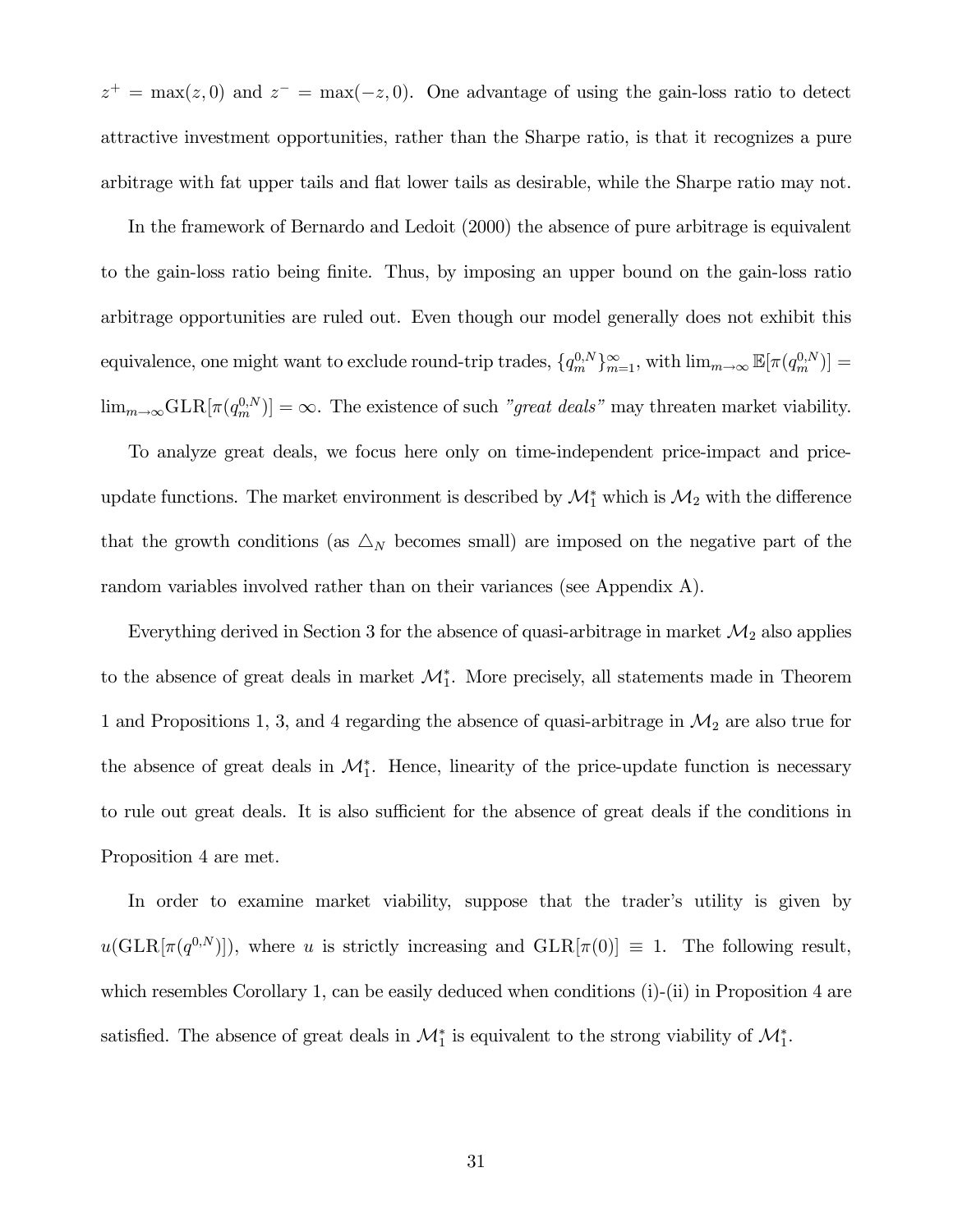# 7. CONCLUDING REMARKS

This paper studies price manipulation and quasi-arbitrage for markets where trade size moves the price and prices are uncertain when trades are placed. A price manipulation and a quasi-arbitrage are both round-trip trading strategies, where the first creates a positive expected payoff, while the second produces an infinite expected payoff, as well as an infinite Sharpe ratio. Markets with time-independent price-impact functions are strongly viable if and only if there is no quasi-arbitrage, when agents' utility is measured by the Sharpe ratio of an investment opportunity.

We examine the conditions imposed by the absence of quasi-arbitrage on the functional shape of the temporary and permanent price effect of a trade. If the price-impact and priceupdate functions are time-independent and certain multiples of each other, then the absence of quasi-arbitrage is equivalent to the linearity of both functions. On the other hand, if the price-impact and price-update functions are independent, then only the price-update function must be linear in trading volume, while the temporary price impact can have various forms without offering quasi-arbitrage opportunities.

The theoretical microstructure literature usually assumes that the change in prices is timeindependent and reacts linearly to trading volume. This paper demonstrates that the assumption of time independence of price changes already implies the linearity of the price-update function.

Linearity as a necessary condition for the absence of quasi-arbitrage calls for a careful examination of empirical estimations of price-update functions. To the extent that they detect deviations from linearity, one may wonder why some price manipulation possibilities had gone unexploited or one can suspect some misspecification (perhaps a time-dependent environment).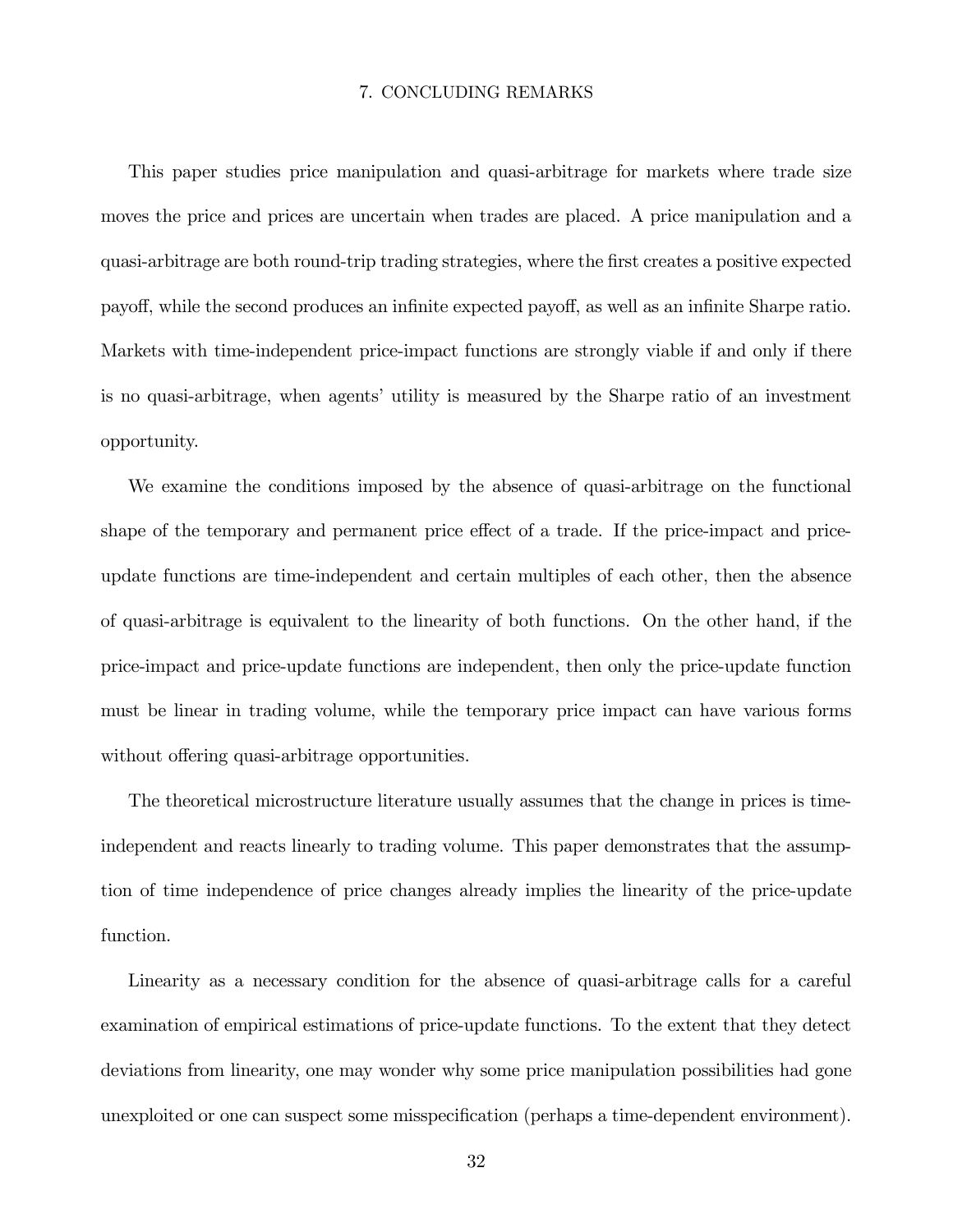Postulating a finite gain-loss ratio instead of the absence of quasi-arbitrage does not change any of our conclusions. Also in this case the price-update function has to be linear, since otherwise the gain-loss ratio would become infinite.

The results of this paper call for one main extension, namely to permit the trading of market and limit orders at the same time. How do limit orders affect the market price? And what does a no-arbitrage condition look like if traders can submit market and limit orders simultaneously? Most important, we would like to examine how market and limit orders can coexist in an equilibrium exchange.

Columbia Business School, 3022 Broadway, New York, NY 10027,

and

Ziff Brothers Investments, L.L.C., 153 East 53rd Street, 43rd Floor, New York, NY 10022.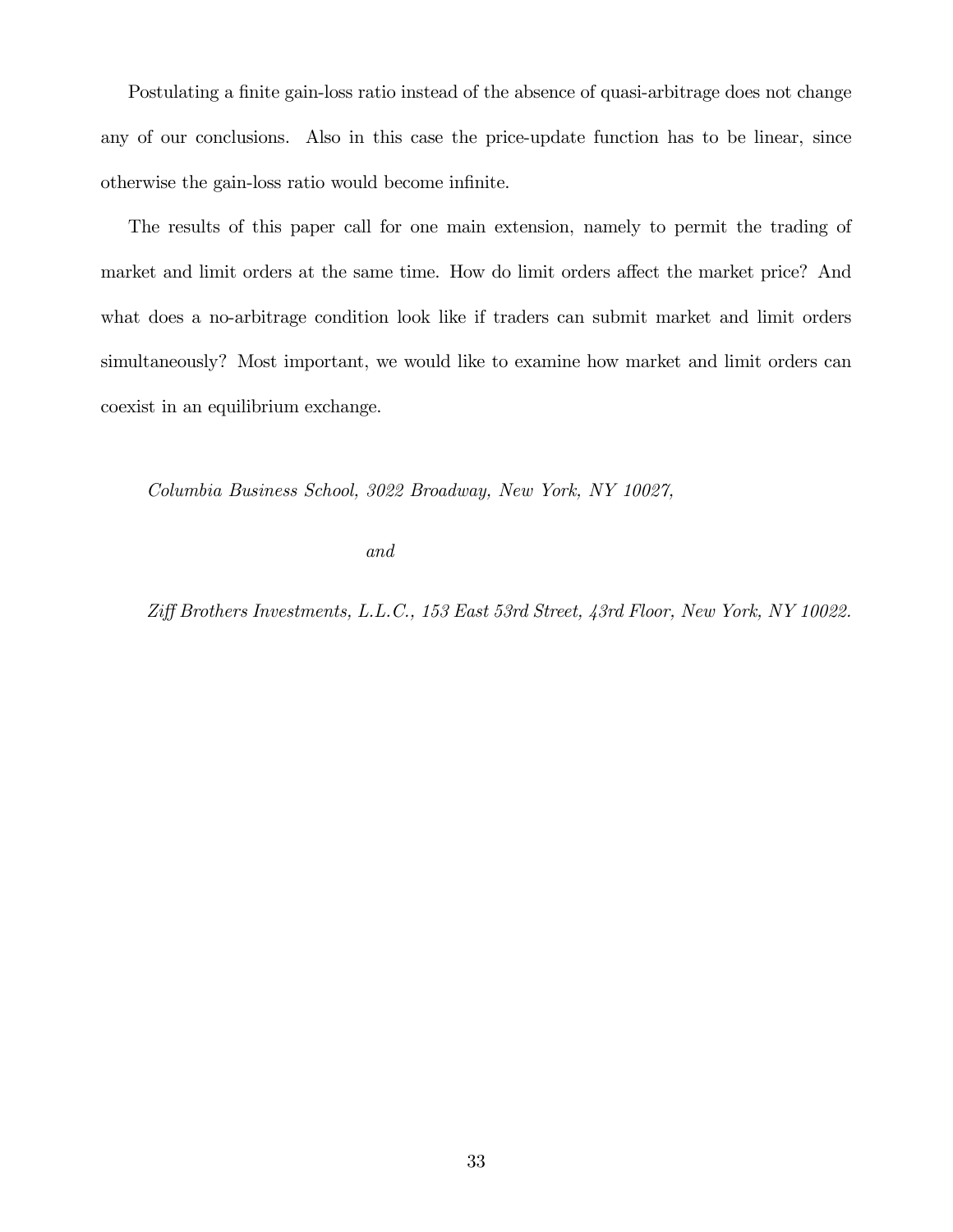Consider two positive functions f and g, each defined on a set of the type  $\mathbb{N}\setminus\{1, 2, ..., n-1\}$ ,  $n \geq 1$ . Following convention, write  $f = O(g)$  to express the fact that f asymptotically evolves no faster than g, i.e., there exist constants  $C > 0$  and  $\overline{N}$  such that  $f(N)/g(N) \leq C$  for all  $N \ge \overline{N}$ . Note that the domain of the functions  $V_U(q, n,.)$  and  $V_P(q, n,.)$  is  $\mathbb{N}\setminus\{1, 2, ..., n-1\}$ . In the following, the properties of the markets  $\mathcal{M}_1(\Delta_N)$ ,  $\mathcal{M}_1$ ,  $\mathcal{M}_2$ , and  $\mathcal{M}_1^*$  are listed. In all markets,  $\hat{P}_{n,N}(q) \ge 0$  and  $\hat{U}_{n,N}(q) \ge 0$  if  $q \ge 0$ , and  $\hat{P}_{n,N}(q) \le 0$  and  $\hat{U}_{n,N}(q) \le 0$  if  $q < 0$ .

MARKET  $\mathcal{M}_1(\Delta_N)$ : (1) the exchange fixes the time between trades,  $\Delta_N$ ; (2) the functions  $\hat{P}_{n,N}$  and  $\hat{U}_{n,N}$  exist for all  $1 \leq n \leq N$ ; (3)  $c(k) \propto k^e$ , where  $e < 2$ .

MARKET  $\mathcal{M}_1$ : (1) the trader chooses the time between trades,  $\triangle_N$ ; (2) the functions  $\hat{P}_{n,N}$ and  $\hat{U}_{n,N}$  exist for all  $N \in \mathbb{N}$  and  $1 \leq n \leq N$ ; (3)  $\hat{U}_{n,N}(q) \geq -\hat{U}_{n,N}(-q)$  for all  $q \in \mathcal{D}_M \cap \mathbb{R}^+$ , *N* ∈ **N**, and  $1 \le n \le N$ ; (4)  $c(k) = O(k^e)$ , where  $e < 2$ .

MARKET  $\mathcal{M}_2$ : (1) the trader chooses the time between trades,  $\Delta_N$ ; (2) the variances  $V_P(q,n,N)$ ,  $V_U(q,n,N)$ , and  $\sigma_{\varepsilon}^2(N)$  exist for all  $q \in \mathcal{D}_M$ ,  $N \in \mathbb{N}$ , and  $1 \leq n \leq N$ ; (3)  $\hat{U}_{n,N}(q) \geq -\hat{U}_{n,N}(-q)$  for all  $q \in \mathcal{D}_M \cap \mathbf{R}^+$ ,  $N \in \mathbf{N}$ , and  $1 \leq n \leq N$ ; (4)  $V_P(q,n,.) = O(N^{a(q,n)})$ ,  $V_U(q,n,.) = O(N^{b(q,n)})$ , and  $\sigma_{\varepsilon}^2(N) = O(N^d)$ , where  $a(q,n) < 1$ ,  $b(q,n) < 1$ , and  $d < 1$ , for each  $q \in \mathcal{D}_M$  and  $n \in \mathbb{N}$ ; (5)  $c(k) = O(k^e)$ , where  $e < 2$ .

MARKET  $\mathcal{M}_{1}^{*}$ : (1) the trader chooses the time between trades,  $\Delta_{N}$ ; (2) the expectations  $\mathbb{E}[P_{n,N}(q+\eta_{n,N})^{-}], \mathbb{E}[U_{n,N}(q+\eta_{n,N})^{-}],$  and  $\mathbb{E}[\varepsilon_{1,N}^{-}]$  exist for all  $q \in \mathcal{D}_M$ ,  $N \in \mathbb{N}$ , and  $1 \leq$  $n \leq N$ ; (3)  $\hat{U}_{n,N}(q) \geq -\hat{U}_{n,N}(-q)$  for all  $q \in \mathcal{D}_M \cap \mathbb{R}^+$ ,  $N \in \mathbb{N}$ , and  $1 \leq n \leq N$ ; (4)  $\mathbb{E}[P_{n,N}(q+\eta_{n,N})^{-}] = O(N^{a(q,n)}), \, \mathbb{E}[U_{n,N}(q+\eta_{n,N})^{-}] = O(N^{b(q,n)}), \, \text{and} \, \, \mathbb{E}[\varepsilon_{1,N}^{-}] = O(N^{d}), \, \text{where}$  $a(q, n) < 1, b(q, n) < 0$ , and  $d < 0$ , for each  $q \in \mathcal{D}_M$  and  $n \in \mathbb{N}$ ; (5)  $c(k) = O(k^e)$ , where  $e < 2$ .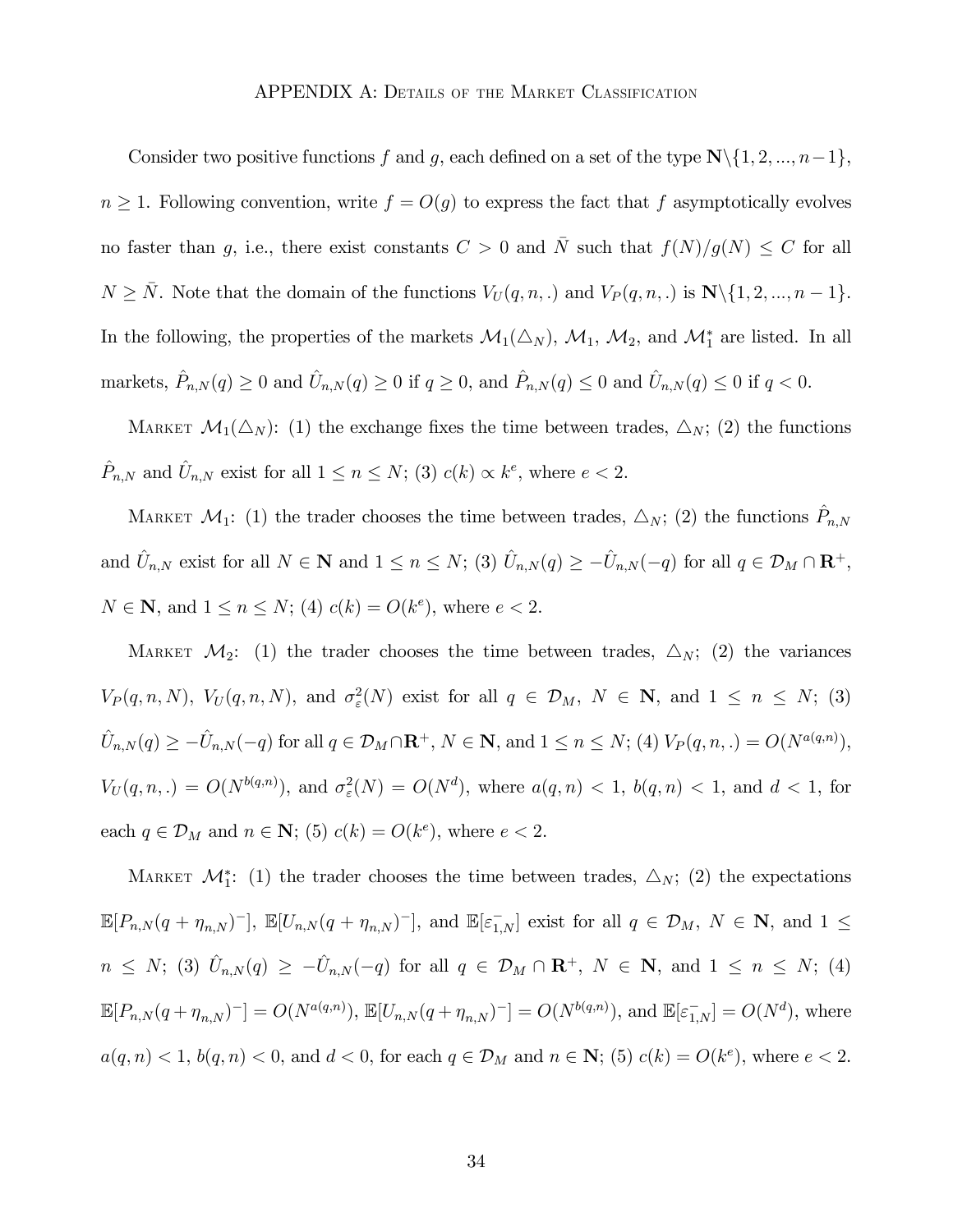Before proving Proposition 1 and Theorem 1, we derive two helpful results. To simplify the analysis, we make three technical assumptions:

(C1) If a sale is expected to induce a negative transaction price, then the expected revenue from this sale is set equal to zero;

(C2) If  $q \in \mathcal{D}_M$  is irrational, then there exists at least one sequence  $\{q_j\}_{j=1}^{\infty}$  such that all  $q_j \in \mathcal{D}_M \cap \mathbf{Q}$  and  $\lim_{j \to \infty} q_j = q;$ 

(C3)  $\mathbb{P}[\varepsilon_{1,N} > a] > 0$  for all  $a > 0$  and  $N \in \mathbb{N}$ .

LEMMA 1: Each of the conditions (NoPM)-(NoQA) in Theorem 1 implies:

(i)  $\hat{U}$  is symmetric on  $\mathcal{D}_M$ , i.e.,  $\hat{U}(q) = -\hat{U}(-q)$  for  $q \in \mathcal{D}_M$ ; and

$$
(ii) \qquad \lim_{j \to \infty} \hat{U}(q_j) = \hat{U}(q) \ \text{if} \ \lim_{j \to \infty} q_j = q \neq 0.
$$

PROOF: To verify (i) we start by proving that  $\hat{U}(q) \leq -\hat{U}(-q)$  holds for all positive  $q \in \mathcal{D}_M$ . Suppose that this is not true, that is, there exists a  $q > 0$  with  $\hat{U}(q) > -\hat{U}(-q)$ . Implement now the following trading strategy  $q^{0,N}$ : buy in each of the first m periods the volume q, and then sell the quantity q in each of the next m periods. This round-trip strategy implies nonnegative expected prices and an expected profit given by (5). Therefore, if  $\Delta_N$  is sufficiently small and  $2m \leq N$ ,  $\mathbb{E}[\pi(q^{0,N})] > 0$  and price manipulation is feasible.

If the variances exist, we can calculate

$$
(10) \ \ Var[\pi(q^{0,N})] \le q^2 \left\{ \frac{m(m+1)(2m+1)}{6} V_U(q) + m V_P(q) + m(m+1) \sqrt{V_U(q) V_P(q)} \right\}
$$

$$
+ \frac{(m-1)m(2m-1)}{6}V_U(-q) + mV_P(-q) + m(m-1)\sqrt{V_U(-q)V_P(-q)} + \frac{m(2m^2+1)}{3}\sigma_{\varepsilon}^2(N)\bigg\}
$$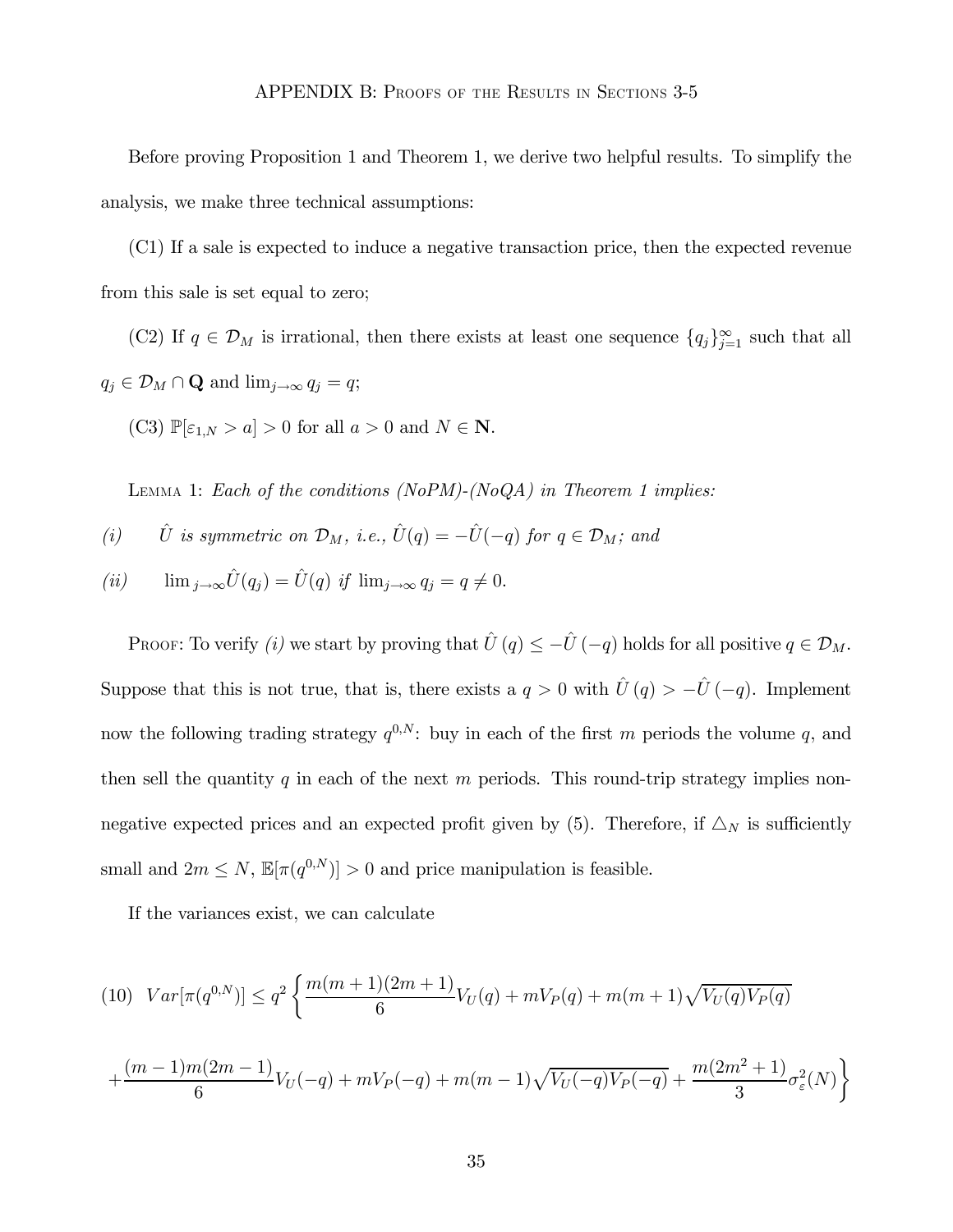thanks to Minkowski's inequality, where  $V_U(q) = V_U(q, n, N)$  and  $V_P(q) = V_P(q, n, N)$ . As  $\mathbb{E}[\pi(q^{0,N})] = O(m^2)$  in  $\mathcal{M}_1$  and  $\mathcal{M}_2$ , and  $Std[\pi(q^{0,N})] = O(m^{\theta}), \theta < 2$  in  $\mathcal{M}_2$ , the inequality  $\hat{U}(q) > -\hat{U}(-q)$  also contradicts (NoUM) and (NoQA), for all sufficiently small  $\triangle_N$ .

Using even simpler arguments one can derive that  $\hat{U}(0) = 0$ .

Next, we show  $\hat{U}(q) \geq -\hat{U}(-q)$  for all positive  $q \in \mathcal{D}_M$ , also by contradiction (only the case (NoPM) needs to be treated). For this purpose assume a  $q > 0$  satisfying  $\hat{U}(q) < -\hat{U}(-q)$ . Now, conditional on  $\tilde{p}_{0,N} + \varepsilon_{1,N} \ge \max\{-(m-1)\hat{U}(-q) - \hat{P}(-q), -m\hat{U}(-q)\}\)$ , selling in each of the first m periods the quantity q and then buying the volume q in each of the following m periods results in  $\mathbb{E}[\pi(q^{0,N})] > 0$  and  $\mathbb{E}[p_{n,N}] \ge 0$  for all  $1 \le n \le 2m \le N$ , if  $\triangle_N$  is sufficiently small. As a consequence, (NoPM) is violated.

The second assertion, (ii), is easiest shown by contradiction, too. Assume that  $q \in \mathcal{D}_M \setminus \{0\}$ and  $\lim_{j\to\infty}q_j = q$ , and that *(ii)* does not hold, i.e., there exists a  $q > 0$  (we can choose a positive q due to (i)) and  $\varepsilon > 0$  such that one the following cases applies:

- 1. there exists a subsequence  $q_{j'} \downarrow q$  with  $\hat{U}(q_{j'}) \geq \hat{U}(q) + \varepsilon$ ,
- 2. there exists a subsequence  $q_{j'} \downarrow q$  with  $\hat{U}(q_{j'}) \leq \hat{U}(q) \varepsilon$ ,
- 3. there exists a subsequence  $q_{j'} \uparrow q$  with  $\hat{U}(q_{j'}) \geq \hat{U}(q) + \varepsilon$ ,
- 4. there exists a subsequence  $q_{j'} \uparrow q$  with  $\hat{U}(q_{j'}) \leq \hat{U}(q) \varepsilon$ .

We shall show that  $U$  violates (NoPM)-(NoQA) in each case.

Case 1. Use the following strategy: buy  $q_{j'}$  units of the asset in each of the first m periods, where j' is an arbitrary index of the subsequence; then sell the quantity q in the each of the following m periods and the remaining  $m(q_{j'} - q)$  shares in period  $2m + 1$ . Given (i), the mean of these transactions' profit,  $\mathbb{E}[\pi(q^{0,N})]$ , is  $O\left(m^2[(\hat{U}(q_{j'}) - \hat{U}(q))q + \hat{U}(q_{j'})(q - q_{j'})]/2\right)$ , and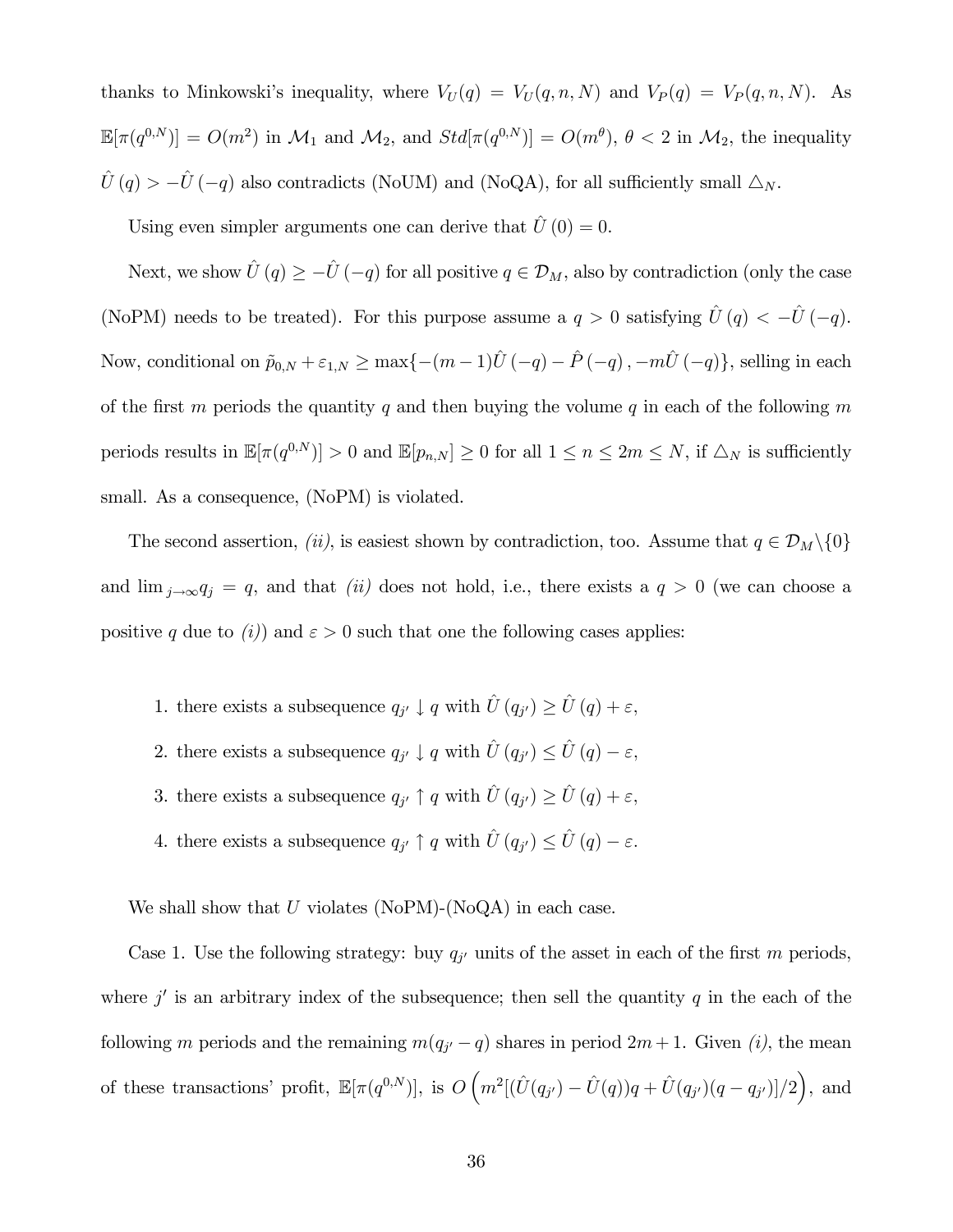the volatility,  $Std[\pi(q^{0,N})],$  is  $O(m^{\theta}), \theta < 2$ . Since the coefficient in the former term is positive for sufficiently large j' (verify that the sequence  $\{\hat{U}(q_{j'})\}$  must be bounded!), a contradiction to each of (NoPM)-(NoQA) is established, for all sufficiently small  $\triangle_N$ .

Case 2. Trading strategy: buy volume  $q$  in the each of the first  $m$  periods and then sell  $q_{j'}$  units in each of the next  $m - 1$  periods and the remaining  $mq - (m - 1)q_{j'}$  shares in period 2m  $((m-1)q_{j'} \leq mq$  is met if j' is large enough). This implies  $\mathbb{E}[\pi(q^{0,N})]$  to be  $O\left(m^2[(\hat{U}(q) - \hat{U}(q_{j'}))q_{j'} + \hat{U}(q)(q_{j'} - q)]/2\right)$  and  $Std[\pi(q^{0,N})] = O(m^{\theta}), \theta < 2$ . But the coefficient in the first expression becomes positive if j' is sufficiently large. Again,  $(NoPM)-(NoQA)$ are all invalid, if  $\Delta_N$  is sufficiently small.

The reader can easily check that for the remaining cases the following two trading strategies contradict each of (NoPM)-(NoQA): for case 3, buy  $q_{j'}$  units in each of the first m periods and then sell quantity q in each of the following  $m-1$  periods and the remaining shares in period 2m; for case 4, buy q units in each of the first m periods and then sell the volume  $q_{j'}$  in each of the next m periods and the residual shares in period  $2m + 1$ . Q.E.D.

LEMMA 2: Each of (NoPM)-(NoQA) requires that U satisfies the integral equation

(11) 
$$
\int_{\Omega} R_U(q + \eta) d\mathbb{P} = 0 \quad \text{for all } q \in \mathcal{D}_M,
$$

where  $R_U(x) \equiv U(x) - \lambda x, \, \lambda \geq 0, \, x \in \mathcal{D}$ , and  $\eta$  assumes the distribution of the crowd's trades.

PROOF: Note that (11) is equivalent to  $\hat{U}(q) = \lambda q$  for all  $q \in \mathcal{D}_M$ . To prove Lemma 2, suppose that  $\hat{U}$  does not have the above property, i.e., there exists a  $q > 0$ , such that  $\hat{U}(q) > \hat{U}(1) q$  or  $\hat{U}(q) < \hat{U}(1) q$ . Let us deal with the first case. Thanks to Lemma 1 *(ii)* and assumption  $(C2)$  we can choose q to be a rational number. Implement now the following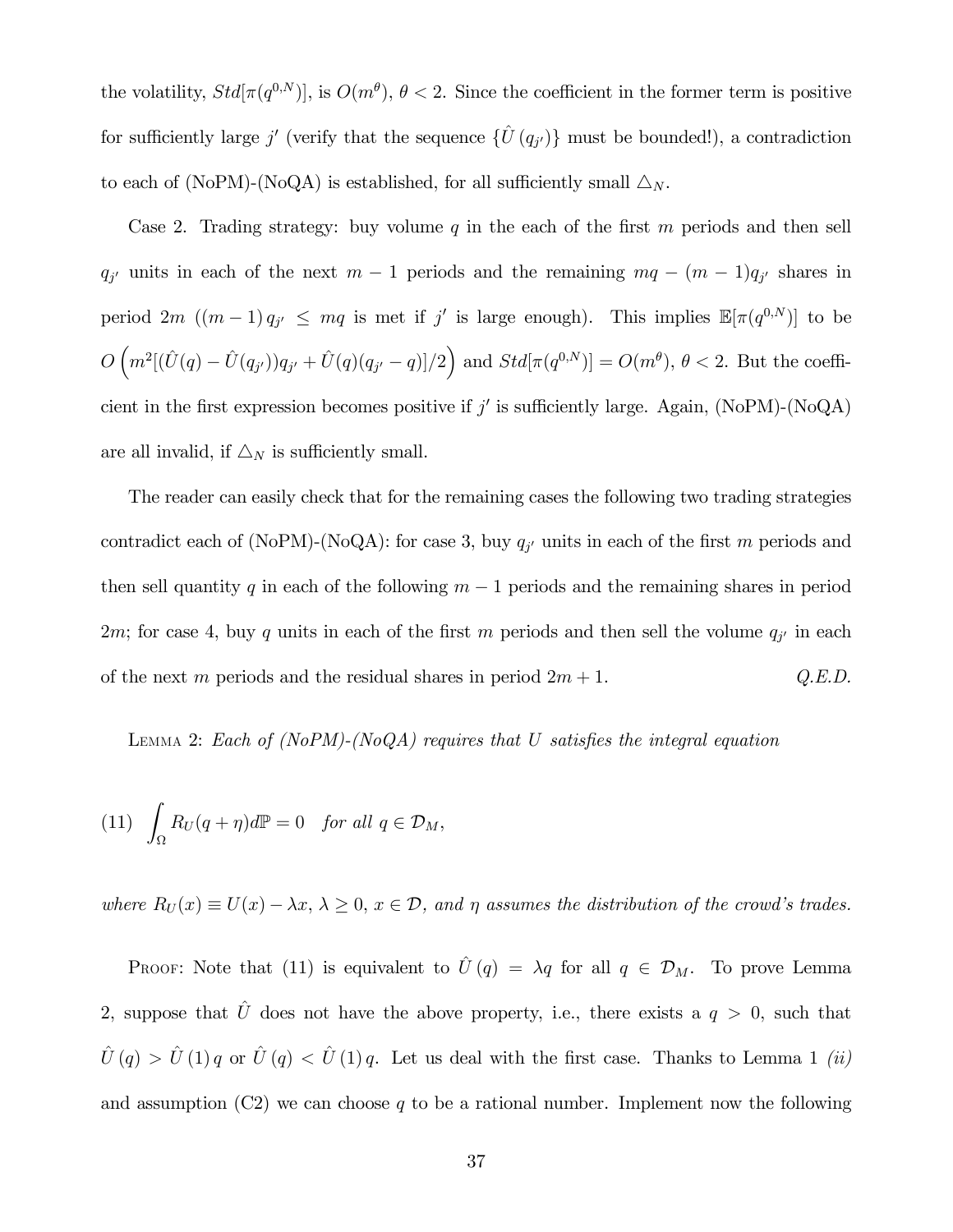trading strategy: buy q units of the asset in each of the first m periods such that  $mq$  is an integer, then sell one unit in each of the following mq periods  $(m(1 + q) \le N)$ . It follows that  $\mathbb{E}[\pi(q^{0,N})] = O(m^2q[\hat{U}(q) - \hat{U}(1)q]/2)$  and  $Std[\pi(q^{0,N})] = O(m^{\theta}), \theta < 2$ , contradicting each of (NoPM)-(NoQA), if  $\triangle_N$  is sufficiently small.

The case  $\hat{U}(q) < \hat{U}(1)q$  can be tackled similarly: it is easy to verify that the strategy of buying one unit in each of the first  $mq$  periods and then selling q units in each of the next m periods results in a violation of each (NoPM)-(NoQA).  $Q.E.D.$ 

PROOF OF THEOREM 1: Immediate consequence of Lemmas 1 and 2.  $Q.E.D.$ 

PROOF OF PROPOSITION 1: We only have to study here equation (11).

If  $\mathbb{P}[\eta_{1,N} = 0] = 1$ , then  $U(q) = \lambda q$ ,  $L(\mathbf{R}) - a.e.$ , follows immediately from (11).

To simplify the analysis for case (ii), we assume that there exists a number  $a \in (0,1)$ (preferably close to one) such that the function  $x \mapsto U(x)e^{-ax^2/(2\sigma_{\eta}^2(N))}$  is  $L(\mathbf{R})$ -integrable. This is a mild assumption because  $\mathbb{E}[U(\eta_{1,N})] < \infty$  in any case.

For normally distributed  $\eta_{n,N}$ 's the integral equation (11) becomes

(12) 
$$
\frac{1}{\sqrt{2\pi}\sigma_{\eta}(N)}\int_{\mathbf{R}}R_{U}(x)e^{-\frac{(x-q)^{2}}{2\sigma_{\eta}^{2}(N)}}dx=0 \text{ for all } q\in\mathbf{R}, \lambda\geq 0.
$$

Using the above assumption, it is an easy exercise to verify that (12) can be reformulated as

(13) 
$$
\int_{\mathbf{R}} \left[ R_U(x) e^{-a \frac{x^2}{2\sigma_\eta^2(N)}} \right] \left[ \frac{1}{\sqrt{2\pi}\sigma_\eta(N)/\sqrt{1-a}} e^{-\frac{(x-q)^2}{2\sigma_\eta^2(N)/(1-a)}} \right] dx = 0
$$

for all  $q \in \mathbf{R}, \lambda \geq 0$ .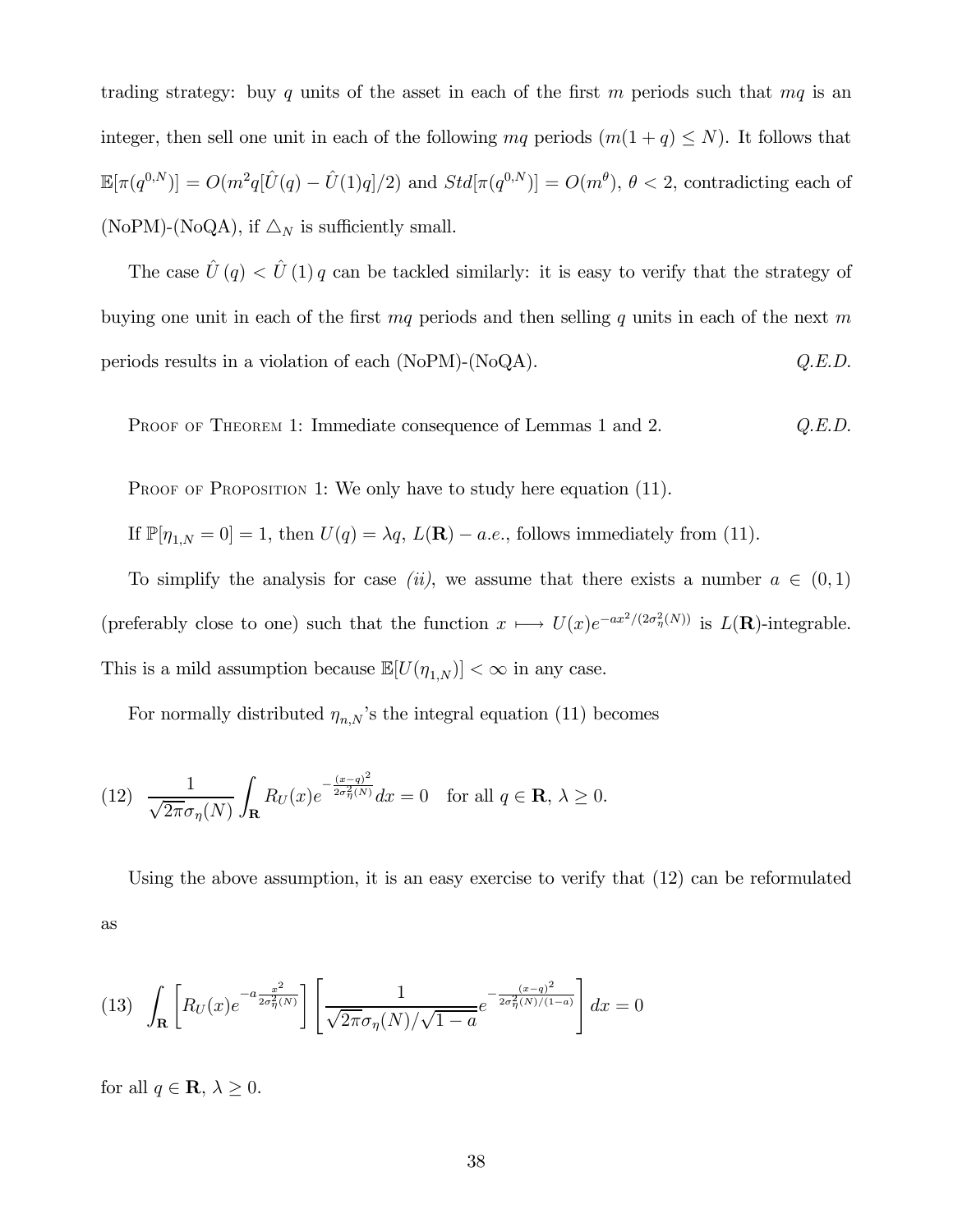Now, recall that the Fourier transform  $F[f] : \mathbf{R} \to \mathbf{C}$  of a  $L(\mathbf{R})$ -integrable function f:  $\mathbf{R} \to \mathbf{R}$  is defined by  $F[f](x) \equiv \int_{\mathbf{R}} e^{ixy} f(y) dy$ . Invoking the convolution theorem of Fourier transforms for (13) gives

$$
F\left[y \mapsto R_U(y)e^{-a\frac{y^2}{2\sigma_\eta^2(N)}}\right](x) e^{-\frac{\sigma_\eta^2(N)}{2(1-a)}x^2} = 0 \text{ for all } x \in \mathbf{R},
$$

which implies that  $R_U = 0$ ,  $L(\mathbf{R}) - a.e.$ , since F is injective. So  $U(q) = \lambda q$ ,  $L(\mathbf{R}) - a.e.$ , holds also for the case of normally-distributed  $\eta_{n,N}$ 's.  $Q.E.D.$ 

PROOF OF PROPOSITION 3: The result follows from the fact that, if  $P(x) = U(x)/2 = \lambda x/2$ , then  $\mathbb{E}[\pi(q^{0,N})]$  equals

$$
\mathbb{E}\left[-\frac{\lambda}{2}\left(\sum_{n=1}^{N}q_{n,N}\right)^{2} + \lambda \sum_{n=1}^{N-1}\eta_{n,N}\sum_{j=1}^{n}q_{j,N} - \frac{\lambda}{2}\sum_{n=1}^{N}\eta_{n,N}q_{n,N} + \sum_{n=2}^{N}\varepsilon_{n,N}\sum_{j=1}^{n-1}q_{j,N}\right] - c(T(q^{0,N})),
$$

which is  $-c(T(q^{0,N})) < 0$ , for all round-trip trades  $q^{0,N} \neq 0$ .  $Q.E.D.$ 

PROOF OF PROPOSITION 5: Take any  $\varepsilon > 0$  and define  $n(\tau, N) \equiv \max\{j \in \mathbf{N} \mid j/N \leq \tau\}, \tau <$ 1/2. First, we demonstrate that for an arbitrary  $q \ge 0$ ,  $\hat{U}_{n(\tau,N),N}(q) \le \hat{U}_{N-n(\tau,N),N}(q) + \varepsilon$ , if N is sufficiently large. Suppose not, i.e., there exists a sequence  $N_m \to \infty$  such that  $\hat{U}_{n(\tau,N_m),N_m}(q)$  $\hat{U}_{N_m-n(\tau,N_m),N_m}(q) + \varepsilon$ . Then buying q shares in each of the first  $n(\tau, N_m)$  periods, and then selling q shares in each of the periods  $N_m - n(\tau, N_m) + 1$ ,  $N_m - n(\tau, N_m) + 2, \ldots$ ,  $N_m$ , results in  $\mathbb{E}[\pi(q^{0,N_m})] = O(n(\tau, N_m)^2 \varepsilon)$ , which contradicts (NoUM).

Next, we verify that the inequalities

(14) 
$$
q\hat{U}_{N-n(\tau,N),N}(1)-\varepsilon \leq \hat{U}_{N-n(\tau,N),N}(q) \leq q\hat{U}_{N-n(\tau,N),N}(1)+\varepsilon,
$$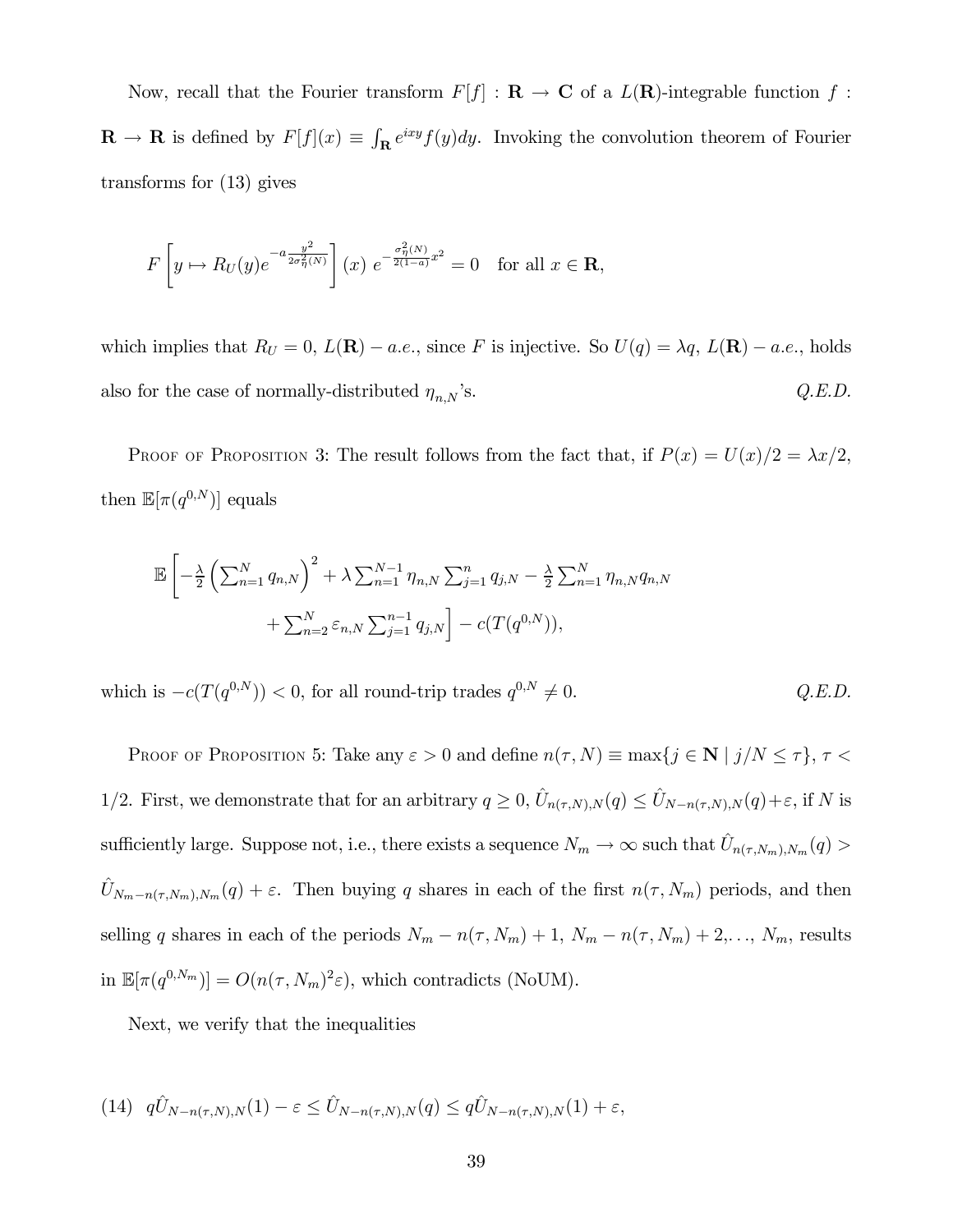$q \geq 0$ , must hold for sufficiently large N. If the second inequality were false, then there would exist a  $q > 0$  and a sequence  $N_m \to \infty$  such that  $\hat{U}_{N_m-n(\tau,N_m),N_m}(q) > q\hat{U}_{N_m-n(\tau,N_m),N_m}(1) + \varepsilon$ . The strategy purchasing q shares in each of the first  $n'_m$  periods, and then selling one share in periods  $N_m - n(\tau, N_m) + 1$ ,  $N_m - n(\tau, N_m) + 2, ..., N_m - n(\tau, N_m) + qn'_m$ , where  $n'_m$  and  $qn'_m \in \mathbb{N}$  are smaller than  $n(\tau, N_m)$ , constitutes a price manipulation. The first inequality in (14) can be shown by a similar argument. The proposition follows then from the maintained  $Q.E.D.$ 

PROOF OF MULTI-ASSET VERSIONS OF THEOREM 1, PROPOSITIONS 1, AND 4 (REGARDING PRICE MANIPULATION): We start by demonstrating the first part of Theorem 1. For this purpose we define  $\hat{U}_{ij}(q) \in \mathbf{R}$  to be the expected price update of asset i when  $q \in \mathcal{D}_{M}^{j} \subseteq \mathbf{R}$  shares of asset  $j$  and none of the other assets are traded. The proof is divided into five steps. If necessary, a round-trip trade below is conditioned on  $\varepsilon_{1,N}$  to be sufficiently large so that it does not cause negative expected prices (recall assumption (C3)).

Step 1:  $\hat{U}_{ij}$  is symmetric, i.e.,  $\hat{U}_{ij}(q) = -\hat{U}_{ij}(-q)$  on  $\mathcal{D}_M^j$ .

If not, then either (i)  $\hat{U}_{ij}(q) > -\hat{U}_{ij}(-q)$  or (ii)  $\hat{U}_{ij}(q) < -\hat{U}_{ij}(-q)$  for a  $q > 0$ , or (iii)  $\hat{U}_{ij}(0) \neq 0$ . For case (i) consider the strategy of buying q shares of asset i in each of the first m periods, buying q shares of asset j in each of the next m periods, selling q shares of asset j in each of the next m periods, and selling q shares of asset i in each of the following m periods. This implies  $\mathbb{E}[\pi(q^{0,N})] = O(m^2q[\hat{U}_{ij}(q) + \hat{U}_{ij}(-q)]),$  given that  $\Delta_N$  is sufficiently small. For case (ii) consider selling in each of the first m periods q shares of asset i, buying in each of the next m periods q shares of asset j, selling in each of the next m periods q shares of asset j, and buying in each of the subsequent m periods  $q$  shares of asset i. Then,  $\mathbb{E}[\pi(q^{0,N})] = O(-m^2q[\hat{U}_{ij}(q) + \hat{U}_{ij}(-q)])$ . Both trading strategies contradict (NoPM). Case (iii)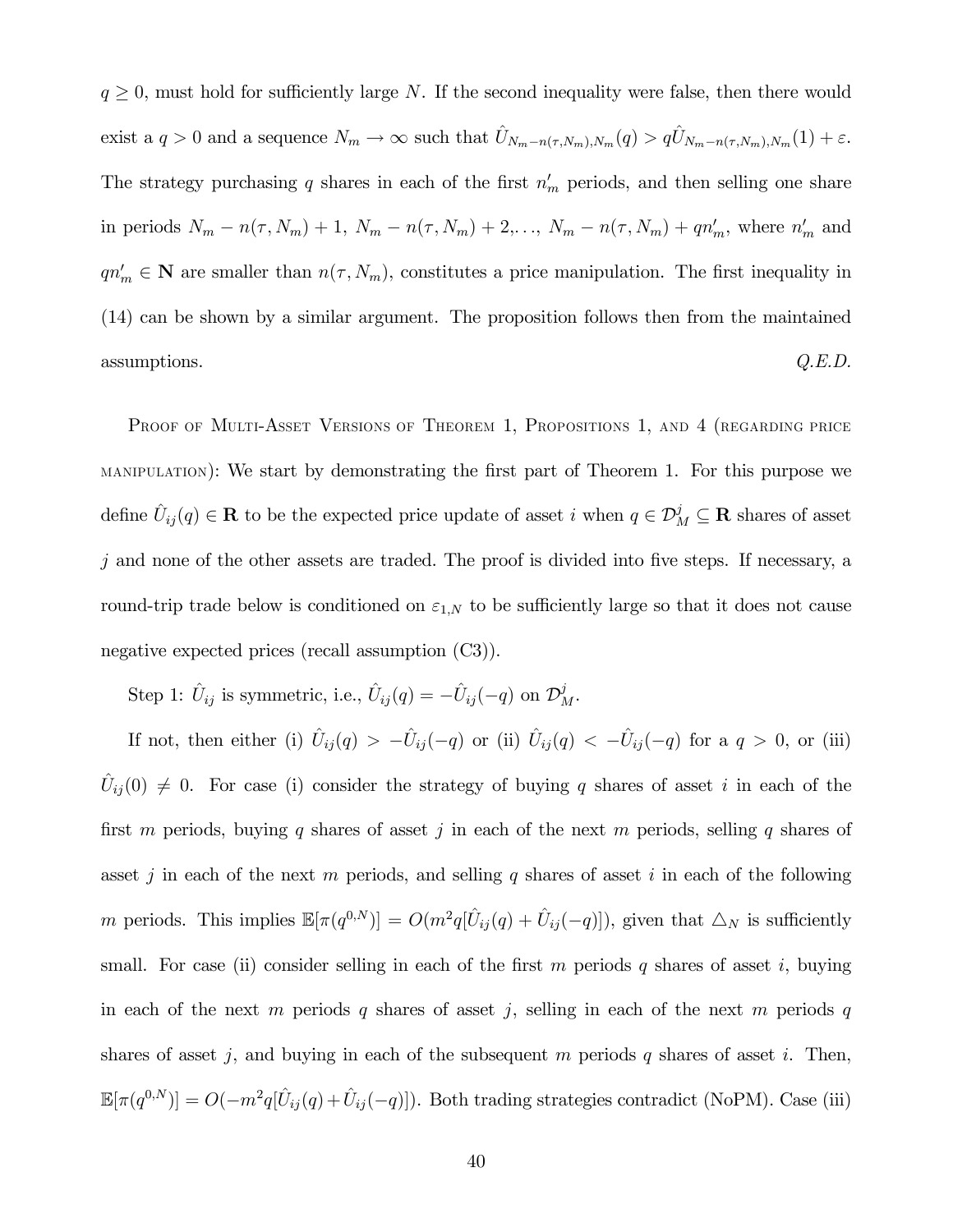is easy to rebut and left to the reader.

Step 2:  $\lim_{k\to\infty} \hat{U}_{ij}(q_k) = \hat{U}_{ij}(q)$  if  $\lim_{k\to\infty} q_k = q$ . In what follows, we verify that none of the four discontinuities stated in the proof of Lemma 1 can hold for  $\hat{U}_{ij}$ . For the first discontinuity take the strategy of buying q shares of asset i in each of the first m periods, buying  $q_{k'}$  shares of asset j in each of the next m periods, selling q shares of asset j in each of the next m periods, selling q shares of asset i in each of the following m periods, and selling  $m(q_{k'} - q)$  shares of asset j in period  $4m + 1$ . This results in  $\mathbb{E}[\pi(q^{0,N})] = O(m^2q[\hat{U}_{ij}(q_{k'}) - \hat{U}_{ij}(q)])$ . For the second discontinuity, consider buying q shares of asset i in each of the first m periods, buying q shares of asset j in each of the next m periods, selling  $q_{k'}$  shares of asset j in each of the following m-1 periods, selling q shares of asset i in each of the next m periods, and selling  $mq - (m-1)q_{k}$ shares of asset j in period 4m. As a consequence,  $\mathbb{E}[\pi(q^{0,N})] = O(m^2q[\hat{U}_{ij}(q) - \hat{U}_{ij}(q_{k'})])$ . In the third case, take the strategy of buying q shares of asset i in each of the first  $m$  periods, buying  $q_{k'}$  shares of asset j in each of the next m periods, selling q shares of asset j in each of the next  $m-1$  periods, selling q shares of asset i in each of the following m periods, and selling  $mq_{k'}-(m-1)q$  shares of asset j in period 4m. We obtain  $\mathbb{E}[\pi(q^{0,N})] = O(m^2q[\hat{U}_{ij} (q_{k'})-\hat{U}_{ij}(q)]).$ For the last discontinuity, consider buying q shares of asset i in each of the first  $m$  periods, buying q shares of asset j in each of the next m periods, selling  $q_{k'}$  shares of asset j in each of the following m periods, selling q shares of asset i in each of the next m periods, and selling  $m(q - q_{k'})$  shares of asset j in period  $4m+1$ . This yields  $\mathbb{E}[\pi(q^{0,N})] = O(m^2q[\hat{U}_{ij}(q) - \hat{U}_{ij}(q_{k'})])$ . All trading strategies contradict (NoPM).

Step 3:  $\hat{U}_{ij}(q) = \hat{U}_{ij}(1)q$  on  $\mathcal{D}^j_M$ . If it were not, either  $\hat{U}_{ij}(q) > \hat{U}_{ij}(1)q$  or  $\hat{U}_{ij}(q) < \hat{U}_{ij}(1)q$  for  $a q > 0$ . In the first case, the trading strategy of buying q shares of asset i in the first m periods, buying q shares of asset j in the next m periods, selling one share of asset j in each of the next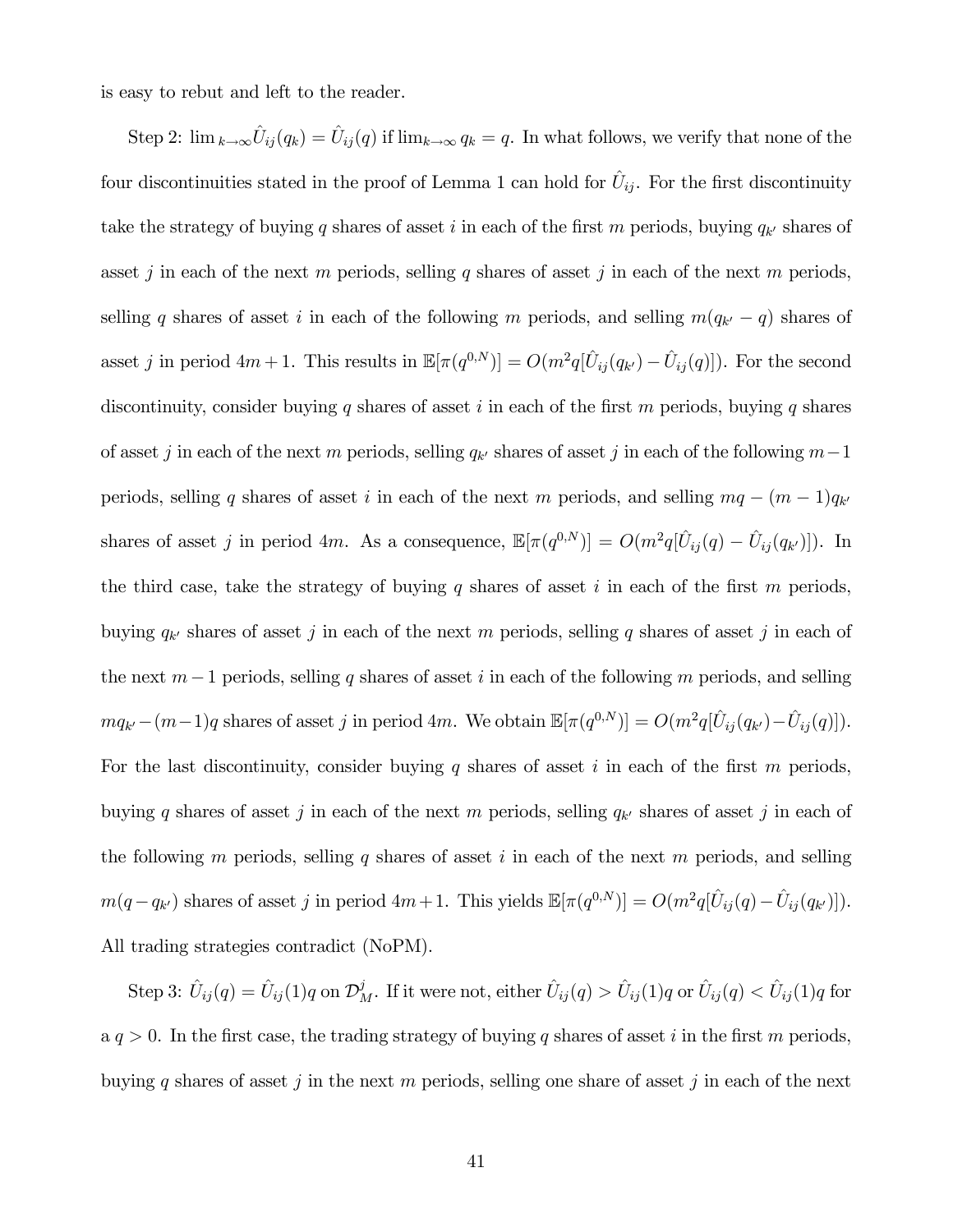mq periods, and selling q shares of asset i in each of the next m periods gives  $\mathbb{E}[\pi(q^{0,N})] =$  $O(m^2q[\hat{U}_{ij}(q) - \hat{U}_{ij}(1)q])$ . In the second case, we obtain  $\mathbb{E}[\pi(q^{0,N})] = O(m^2q[\hat{U}_{ij}(1)q - \hat{U}_{ij}(q)])$ from buying q shares of asset i in each of the first m periods, buying one share of asset j in each of the next mq periods, selling q shares of asset j in each of the next m periods, and selling q shares of asset i in each of the following m periods. Hence, both round-trip trades are at variance with (NoPM).

Step 4:  $\hat{U}_{ij} = \hat{U}_{ji}$ . Consider the strategy of buying q shares of asset i in each of the first m periods, buying q shares of asset j in each of the next m periods, selling q shares of asset i in each of the next m periods, and selling q shares of asset j in each of the next m periods. This implies  $\mathbb{E}[\pi(q^{0,N})] = O(m^2q[\hat{U}_{ij}(q) - \hat{U}_{ji}(q)])$ . Obviously, this is in discord with (NoPM) if  $\hat{U}_{ij}(q) > \hat{U}_{ji}(q)$  for a  $q > 0$ . By symmetry,  $\hat{U}_{ji}(q) \leq \hat{U}_{ij}(q)$ ,  $q > 0$ , and therefore  $\hat{U}_{ij} = \hat{U}_{ji}$ .

Last Step:  $\hat{U}_i(q_1, q_2, \ldots, q_K) = \sum_{j=1}^K \hat{U}_{ij}(q_j)$ . For brevity we prove the latter equality only for the case  $K = 2$  here; the extension to arbitrary K is straightforward. Take m even and employ the following two strategies.

Strategy X: trade  $-q_j$  shares of asset j in each of the first  $m/2$  periods, trade  $(q_1, q_2)$ shares each of asset i and asset j in each of the next m periods, trade  $q_j$  shares of asset j in each of the next  $m/2$  periods, trade  $-q_j$  shares of asset j in each of the following m periods, and trade  $-q_i$  shares of asset i in each of the next m periods;

Strategy Y: trade  $-q_j$  shares of asset j in each of the first m periods, trade  $-q_i$  shares of asset i in each of the next m periods, trade  $q_j$  shares of asset j in each of the following  $m/2$  periods, trade  $(q_1, q_2)$  shares each of asset i and asset j in each of the next m periods, and trade  $-q_j$  shares of asset j in each of the next  $m/2$  periods.

Strategy X gives rise to  $\mathbb{E}[\pi(q^{0,N})] = O(m^2 q_i [\hat{U}_i(q_1, q_2) - \hat{U}_{ii}(q_i) - \hat{U}_{ij}(q_j)]),$  while strategy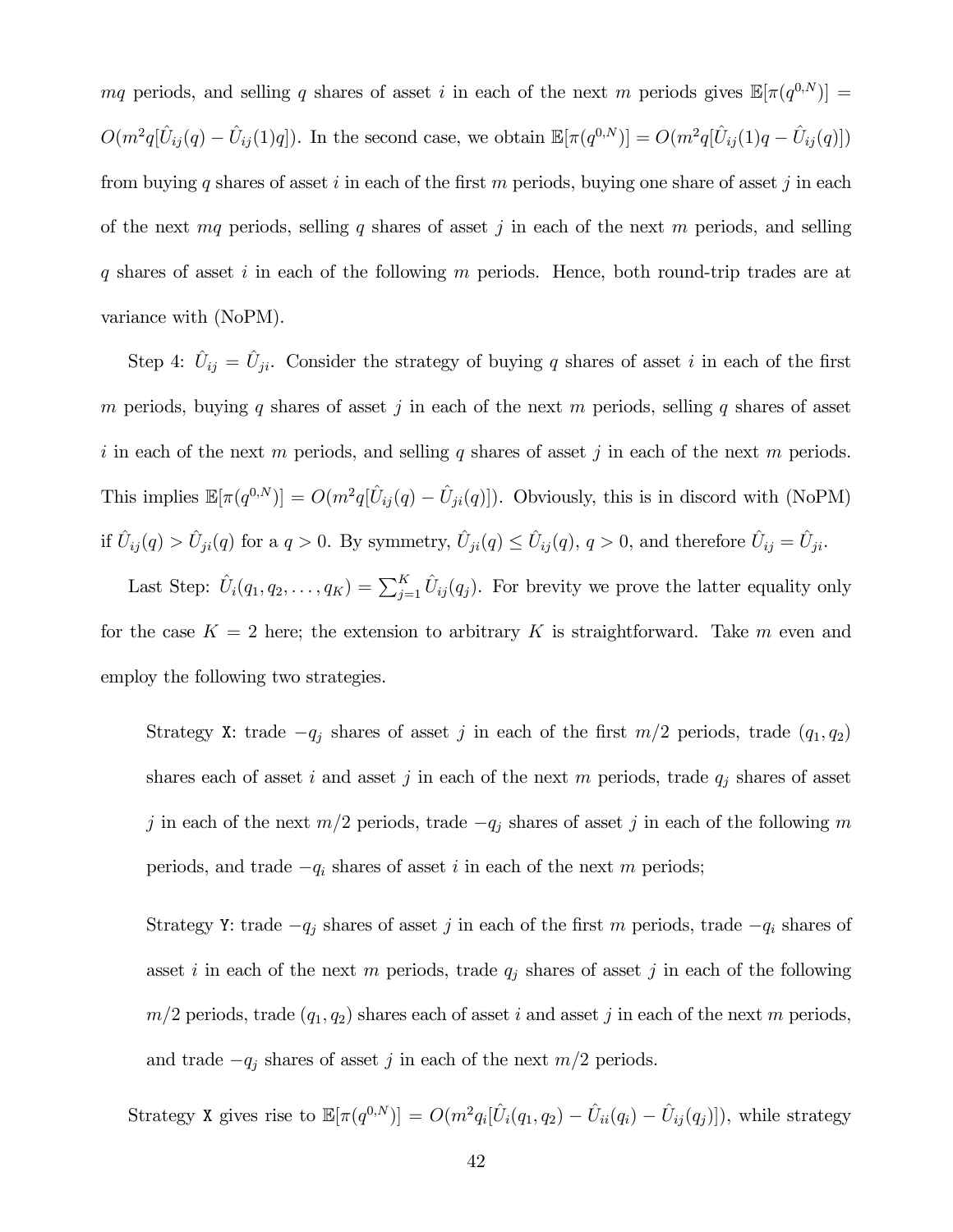Y has  $\mathbb{E}[\pi(q^{0,N})] = O(-m^2 q_i [\hat{U}_i(q_1, q_2) - \hat{U}_{ii}(q_i) - \hat{U}_{ij}(q_j)])$  as a result. Thus, regardless of the value of  $q_i$ , (NoPM) implies  $\hat{U}_i(q_1, q_2) = \hat{U}_{ii}(q_i) + \hat{U}_{ij}(q_j)$  and  $\hat{U}_i$  is linear.

The slope  $\lambda$  of U has to be positive semidefinite: if there exists a q such that  $q^T \lambda q < 0$ , then consider the strategy of trading the vector  $q$  in the first period, and then trading  $-q$  in second period. The result is  $\mathbb{E}[\pi(q^{0,N})] = -q^T \lambda q$ . Therefore, (NoPM) requires  $\lambda$  to be positive semidefinite. This completes the proof of the first part of Theorem 1.

The multi-asset version of Proposition 1 regarding (NoPM) is shown by using the same arguments as for the single-asset case. If  $U = P$ , then  $\arg \sup_{q^{0,N}} \mathbb{E}[\pi(q^{0,N})] = 0$ , as Huberman and Stanzl (2002) prove. Hence, the multiple-asset version of Proposition 4 for (NoPM)  $Q.E.D.$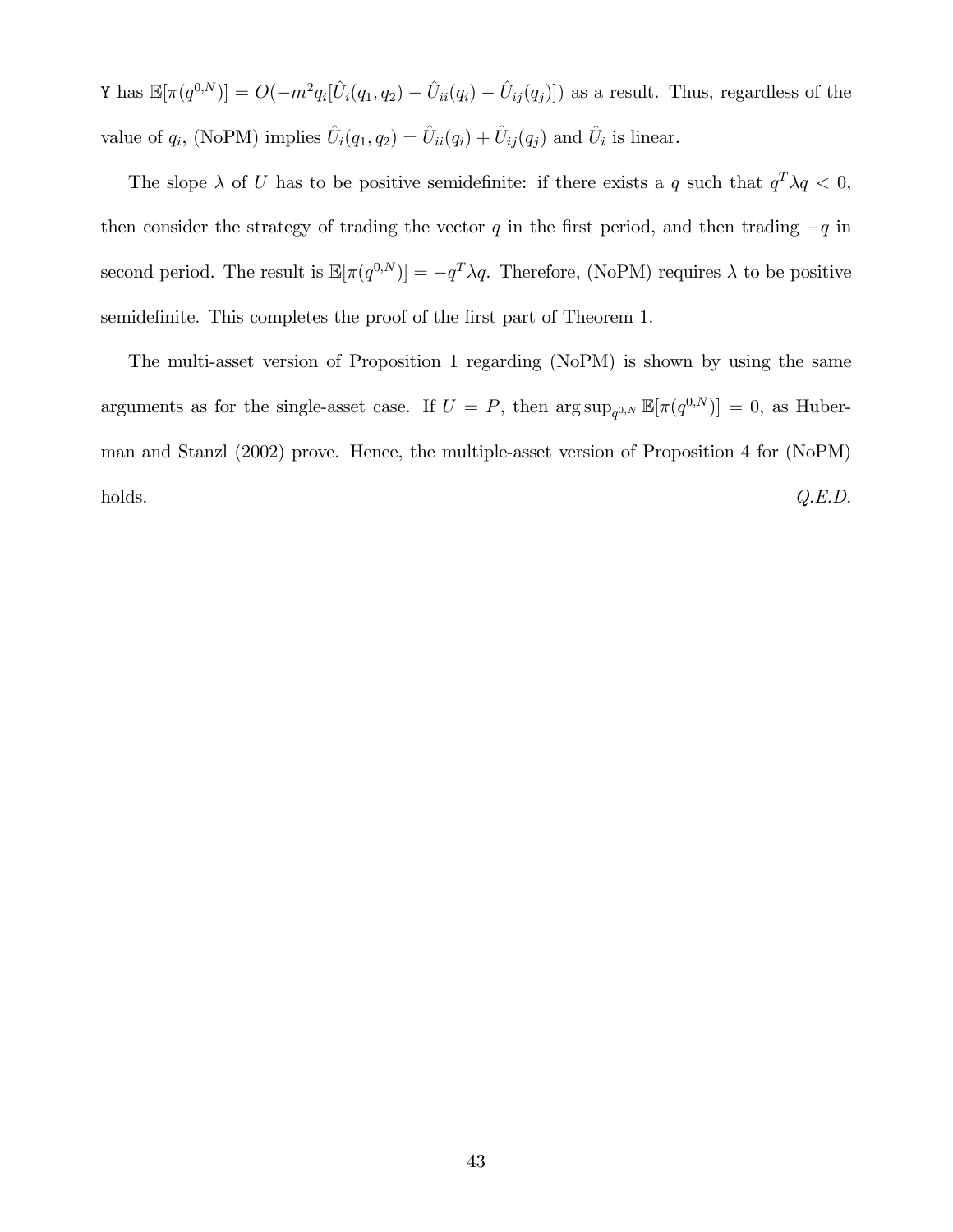EXAMPLE A (Bernoulli distribution) Suppose  $\mathcal{D}_M = \mathbf{R}$  and that the residual trades can only assume two values with positive probability, namely,  $\mathbb{P}[\eta_{1,N} = -\eta_0] = \mathbb{P}[\eta_{1,N} = \eta_0] = 1/2$  $1/2 + \mathbb{P}[\eta_{1,N} = 0]$  for  $n \in N$  and  $\eta_0 > 0$ . In this case, U is quasi-linear if and only if  $U(x) = \lambda x + R_U(x)$ , where  $R_U(x) = -R_U(x - 2\eta_0)$  for all  $x \in \mathbb{R}$ .

EXAMPLE B (Uniform distribution) Assume  $\mathcal{D}_M = \mathbf{R}$  and that the  $\eta_{n,N}$ 's are uniformly distributed on  $\mathbf R$ , with compact support  $[-s, s]$ ,  $s > 0$ , and that U is continuous and of bounded variation on **R**. Then, U is quasi-linear if and only if  $U(x) = \lambda x + R_U(x)$  where  $R_U$  is a 2s-periodic trigonometric Fourier series satisfying  $\int_0^{2s} R_U(x) dx = 0$ . (For the precise form of  $R_U$  see below.)

Observe that to derive the result in Example B, we need to impose smoothness assumptions on  $U$ , unlike the results in Propositions 1 and 4 and Example A.

In Examples A and B  $R_U$  can take on a variety of functional forms. For instance, any multiple of the sine function would be a possible candidate for the function  $R_U$  in Example B, if the periodicity is  $s = 2\pi$ . The reader is invited to construe candidate  $R_U$ -functions for Example A.

The precise shape of  $R_U$  is determined by the curvature of the density function of the crowd's trades and is therefore variable. For more complicated distributions,  $R_U$  can still be computed, albeit with much more intricate structure.

For the proofs note that  $\int_{\Omega} R_U(q+\eta_{n,N})d\mathbb{P} = 0$  for all  $q \in \mathcal{D}_M$  is equivalent to  $\mathbb{E}_{n,N}[R_U(\tilde{q}_{n,N} +$  $[\eta_{n,N})] = 0$ , for any  $\mathcal{G}_{n\triangle_N}^{(N)}$ -measurable random variable  $\tilde{q}_{n,N}$ .

PROOF OF EXAMPLE A:  $\int_{\Omega} R_U(q + \eta_{n,N}) d\mathbb{P} = 0$  is just  $R_U(q + \eta_0) + R_U(q - \eta_0) = 0$ ,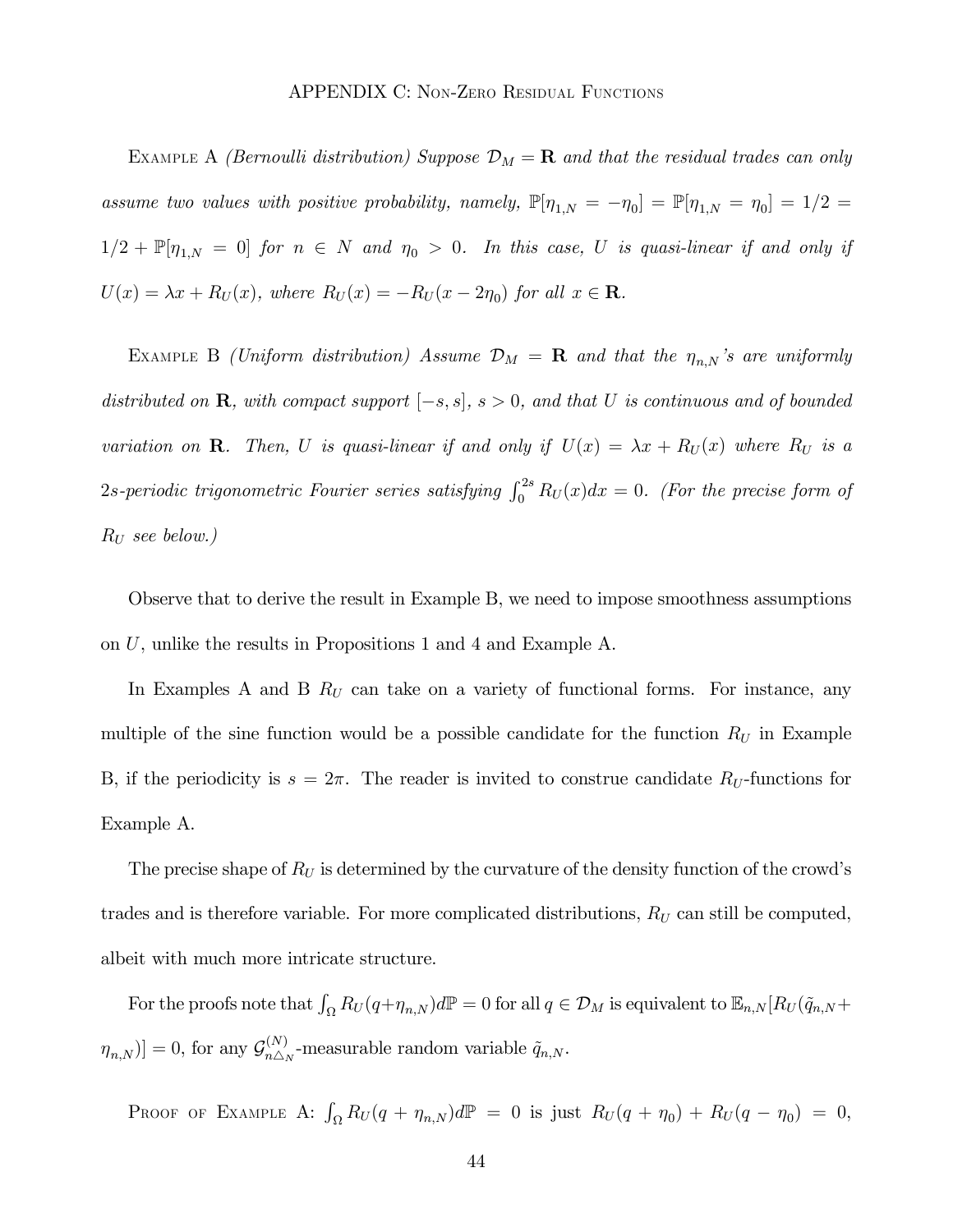PROOF OF EXAMPLE B: Under the assumption that  $U$  is quasi-linear, equation (6) becomes

(15) 
$$
\int_{q-s}^{q+s} R_U(x) dx = 0 \text{ for all } q \in \mathbf{R}.
$$

By differentiating the above integral equation with respect to  $q$ , we obtain that  $R_U$  is 2s-periodic on R. Since, by assumption,  $R_U$  is continuous and of bounded variation, it has a trigonometric Fourier representation given by

(16) 
$$
R_U(q) = \sum_{n=1}^{\infty} \left[ a_n \cos(\frac{\pi n}{s} q) + b_n \sin(\frac{\pi n}{s} q) \right],
$$
  

$$
a_n = \frac{1}{s} \int_{-s}^{s} R_U(x) \cos(\frac{\pi n}{s} x) dx, \ \ b_n = \frac{1}{s} \int_{-s}^{s} R_U(x) \sin(\frac{\pi n}{s} x) dx.
$$

The above Fourier series does not have an intercept part,  $a_0$ , since  $a_0 = \int_{-s}^{s} R_U(x) dx = 0$ . Hence  $R_U$  possesses the claimed 2s-periodic trigonometric Fourier series with  $\int_0^{2s} R_U(x)dx = 0$ .

Conversely, if  $R_U(q) = U(q) - \lambda q$  is 2s-periodic and satisfies  $\int_0^{2s} R_U(x) dx = 0$ , then it has the representation  $(16)$  and meets  $(15)$ .  $Q.E.D.$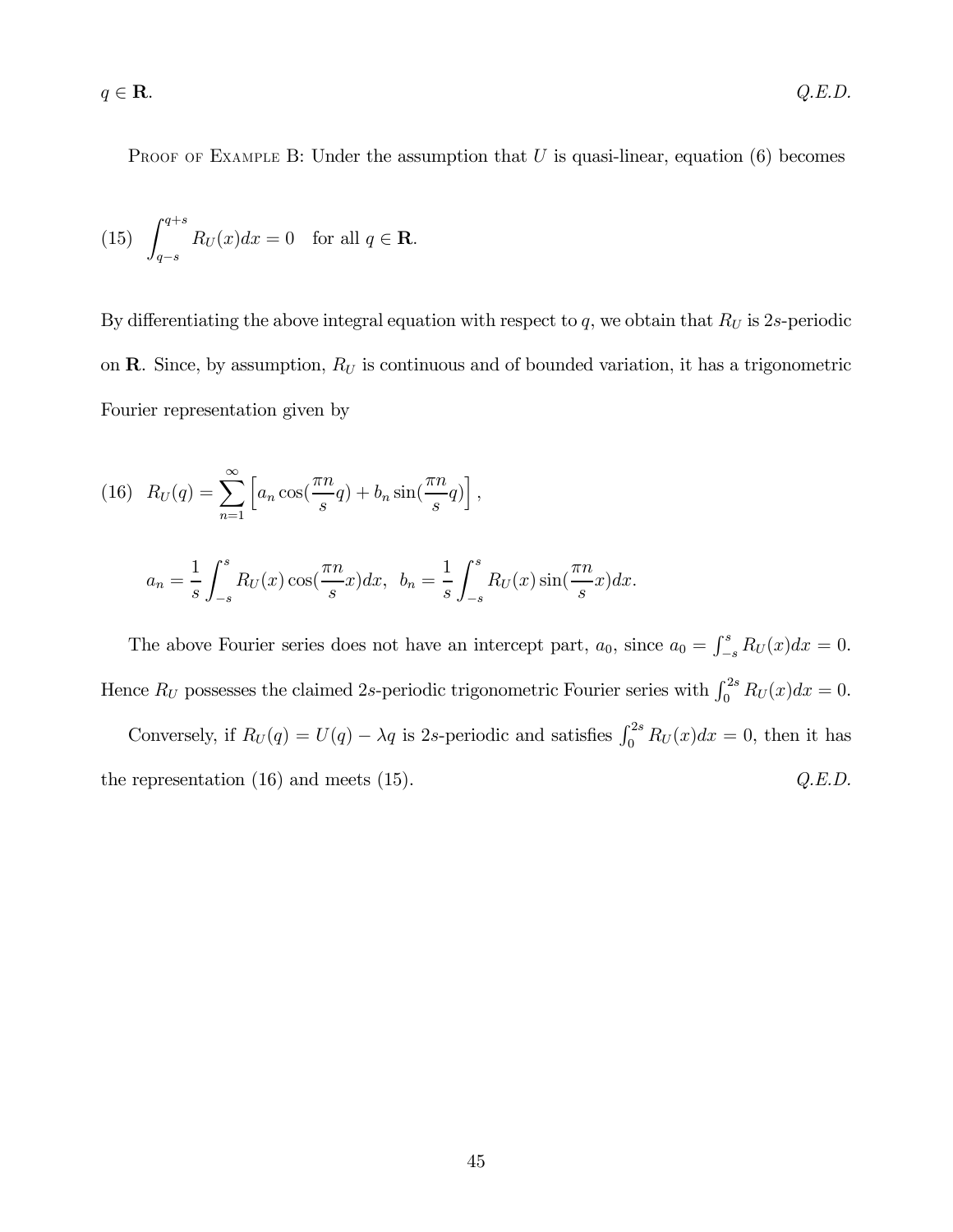#### REFERENCES

- ALLEN, F., AND D. GALE (1992): "Stock-Price Manipulation," Review of Financial Studies, 5, 503-529.
- AMIHUD, Y., AND H. MENDELSON (1980): "Dealership Market: Market-Making with Inventory," Journal of Financial Economics, 8, 31-53.
- BERNARDO, A. E., AND O. LEDOIT (2000): "Gain, Loss, and Asset Pricing," Journal of Political Economy, 108, 144-172.
- BERTSIMAS, D., AND A. W. Lo (1998): "Optimal Control of Execution Costs," Journal of Financial Markets 1, 1-50.
- BLACK, F. (1995): "Equilibrium Exchanges," Financial Analysts Journal, May-June, 23-29.
- BREEN, W. J., L. HODRICK, AND R. A. KORAJCZYK (2002): "Prediciting Equity Liquidity," Management Science, 48, 470-483.
- CHAN, L. K., AND J. LAKONISHOK (1995): "The Behavior of Stock Prices around Institutional Trades," Journal of Finance, 50, 1147-1174.
- CHEN, Z., W. STANZL, AND M. WATANABE (2002): "Price-Impact Costs and the Limit of Arbitrage," Unpublished Manuscript, Yale University.
- COCHRANE, J. H., AND J. SAA-REQUEJO (2000): "Beyond Arbitrage: Good-Deal Asset Price Bounds in Incomplete Markets," Journal of Political Economy, 108, 79-119.
- DUTTA, P. K., AND A. MADHAVAN (1995): "Price Continuity Rules and Insider Trading," Journal of Financial and Quantitative Analysis, 30, 199-221.
- DYBVIG, P. H., AND S. A. ROSS (1987): "Arbitrage," in The New Palgrave: Finance, ed. by J. Eatwell, M. Milgate, and P. Newman, MacMillan Press, New York, 57-71.
- EASLEY, D., AND M. O'HARA (1987): "Price, Trade Size, and Information in Securities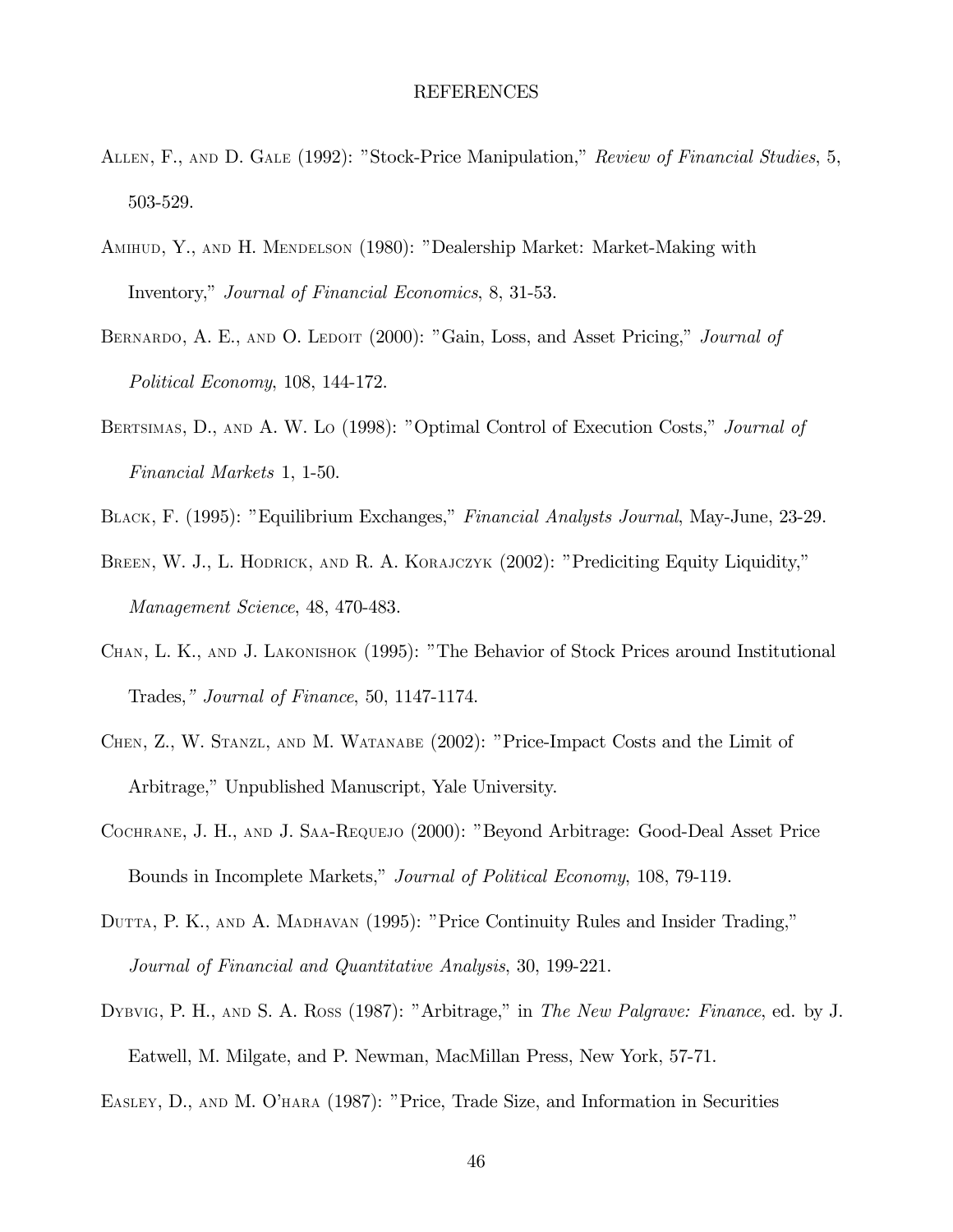Markets," Journal of Financial Economics, 19, 69-90.

 $(1992)$ , "Time and the Process of Security Price Adjustment," *Journal of Finance*, 47, 577-605.

- GEMMILL, G. (1996): "Transparency and Liquidity: A Study of Block Trades on the London Stock Exchange under Different Publication Rules," Journal of Finance, 51, 1765-1790.
- GLOSTEN, L. R., AND P. MILGROM (1985): "Bid, Ask, and Transaction Prices in a Specialist Market with Heterogeneously Informed Agents," Journal of Financial Economics, 14, 71-100.
- HASBROUCK, J. (1991): "Measuring the Information Content of Stock Trades," Journal of Finance, 46, 179-207.
- HASBROUCK, J., AND T. HO (1987): "Order Arrival, Quote Behavior, and the Return Generating Process," Journal of Finance, 42, 1035-1048.
- HAUSMAN, J. A., A. W. Lo, AND A. C. MACKINLAY (1992): "An Ordered Probit Analysis of Transaction Stock Prices," Journal of Financial Economics, 31, 319-379.
- Ho, T., AND H. R. STOLL (1981): "Optimal Dealer Pricing Under Transactions and Return Uncertainty," Journal of Financial Economics, 9, 47-73.
- HOLTHAUSEN, R., R. LEFTWICH, AND D. MAYERS (1987): "The Effect of Large Block Transactions on Security Prices," Journal of Financial Economics, 19, 237-267.
- ñññ (1990): îLarge Block Transactions, the Speed of Response, and Temporary and Permanent Stock-Prices Effects," Journal of Financial Economics, 26, 71-95.
- HUBERMAN, G. (1982): "A Simple Approach to Arbitrage Pricing Theory," Journal of Economic Theory, 28, 183-191.

HUBERMAN, G., AND W. STANZL (2002): "Optimal Liquidity Trading," Unpublished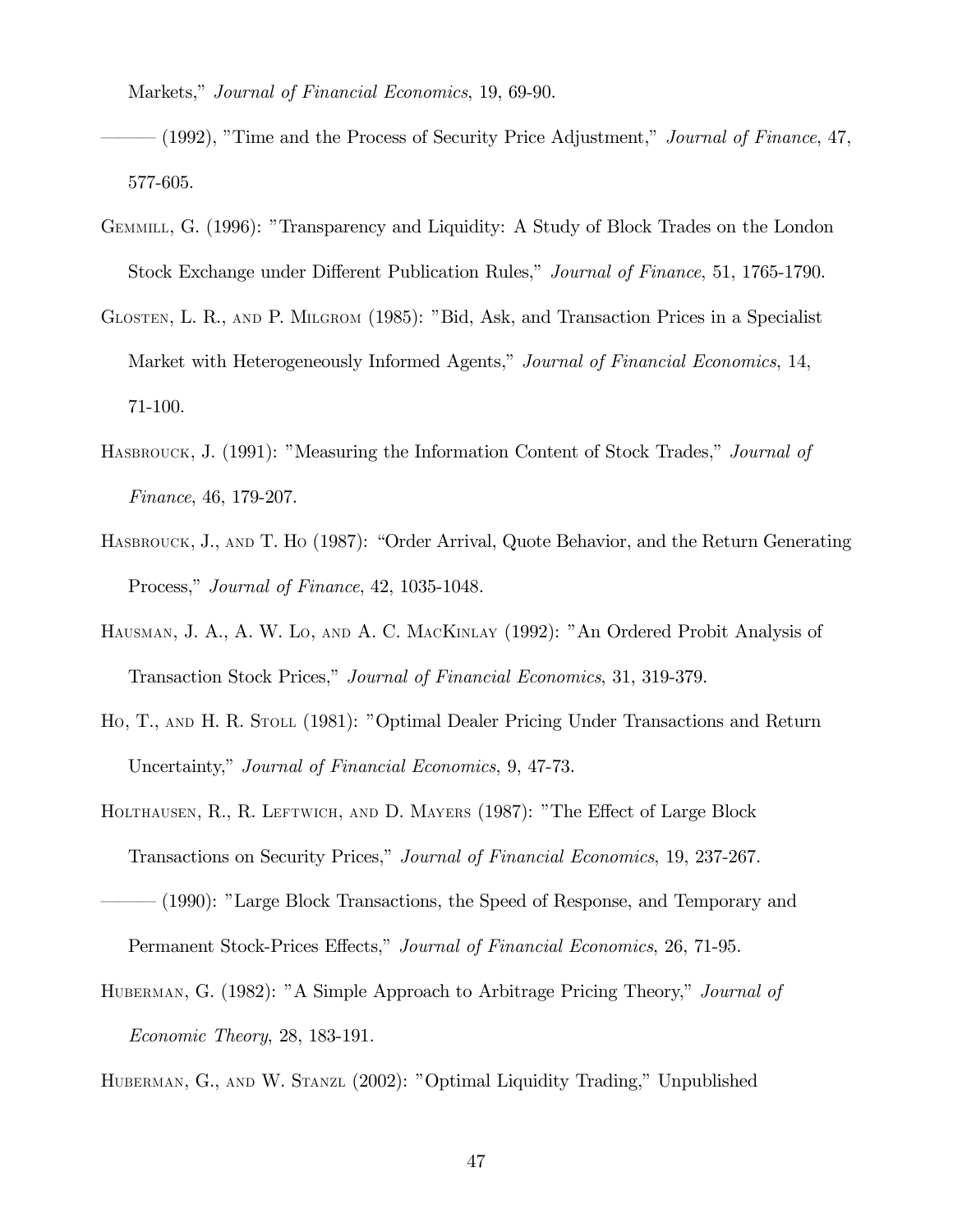Manuscript, Columbia University.

- JARROW, R. A. (1992): "Market Manipulation, Bubbles, Corners, and Short Squeezes," Journal of Financial and Quantitative Analysis, 27, 311-336.
- KEIM, D. B., AND A. MADHAVAN (1996): "The Upstairs Market for Large Block Transactions: Analysis and Measurement of Price Effects," Review of Financial Studies, 9, 1-36.
- KEMPF, A., AND O. KORN (1999): "Market Depth and Order Size," Journal of Financial Markets, 2, 29-48.
- KYLE, A. S. (1985): "Continuous Auctions and Insider Trading," *Econometrica*, 53, 1315-1336.
- LEDOIT, O. (1995): "Essays on Risk and Return in the Stock Market," Ph.D. dissertation, MIT.
- MADHAVAN, A., M. RICHARDSON, AND M. ROMMANS (1997): "Why Do Security Prices Change? A Transaction-Level Analysis of NYSE Stocks," Review of Financial Studies, 10, 1035-1064.
- MERTON, R. C. (1990): *Continuous-time Finance*, Blackwell, Cambridge, MA, & Oxford, UK.
- SCHOLES, M. S. (1972): "The Market for Securities: Substitution versus Price Pressure and the Effects of Information on Share Prices," Journal of Business, 45, 179-211.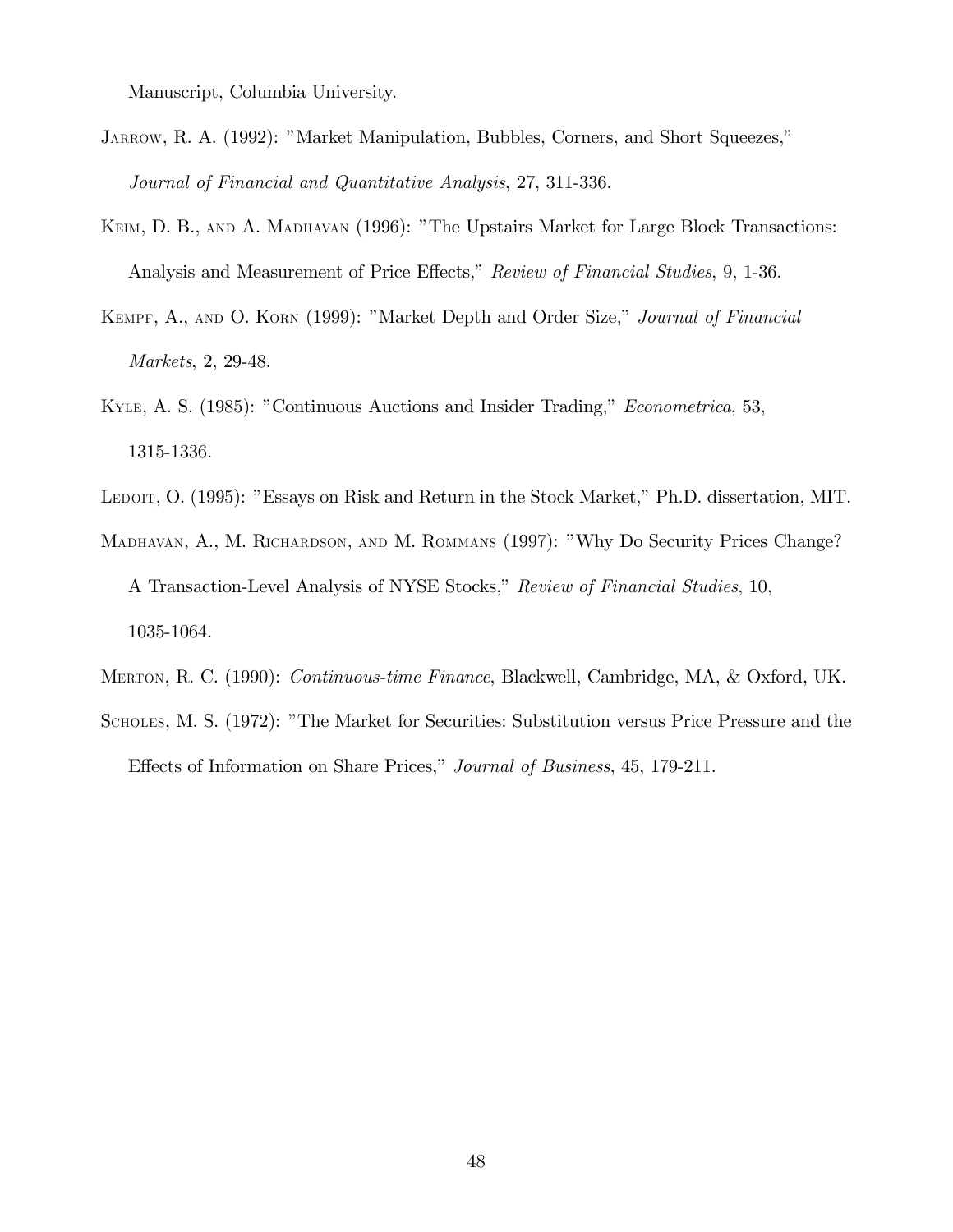# FOOTNOTES

<sup>1</sup>We are grateful to Prajit Dutta, Charles Jones, and Matthew Rhodes-Kropf for conversations and comments. Larry Glosten was especially and extremely helpful and supportive. We also thank the participants of the NASDAQ-Notre Dame Conference 2000, the Western Finance Association Meetings 2001, the European Finance Association Meetings 2001, and of the ESSFM Meetings 2001 in Gerzensee; in particular, Craig Holden, Eugene Kandel, Mark Loewenstein, Massimo Massa, and Anna Pavlova. An earlier version of this paper circulated under the title "Arbitrage-free Price-Update and Price-Impact Functions."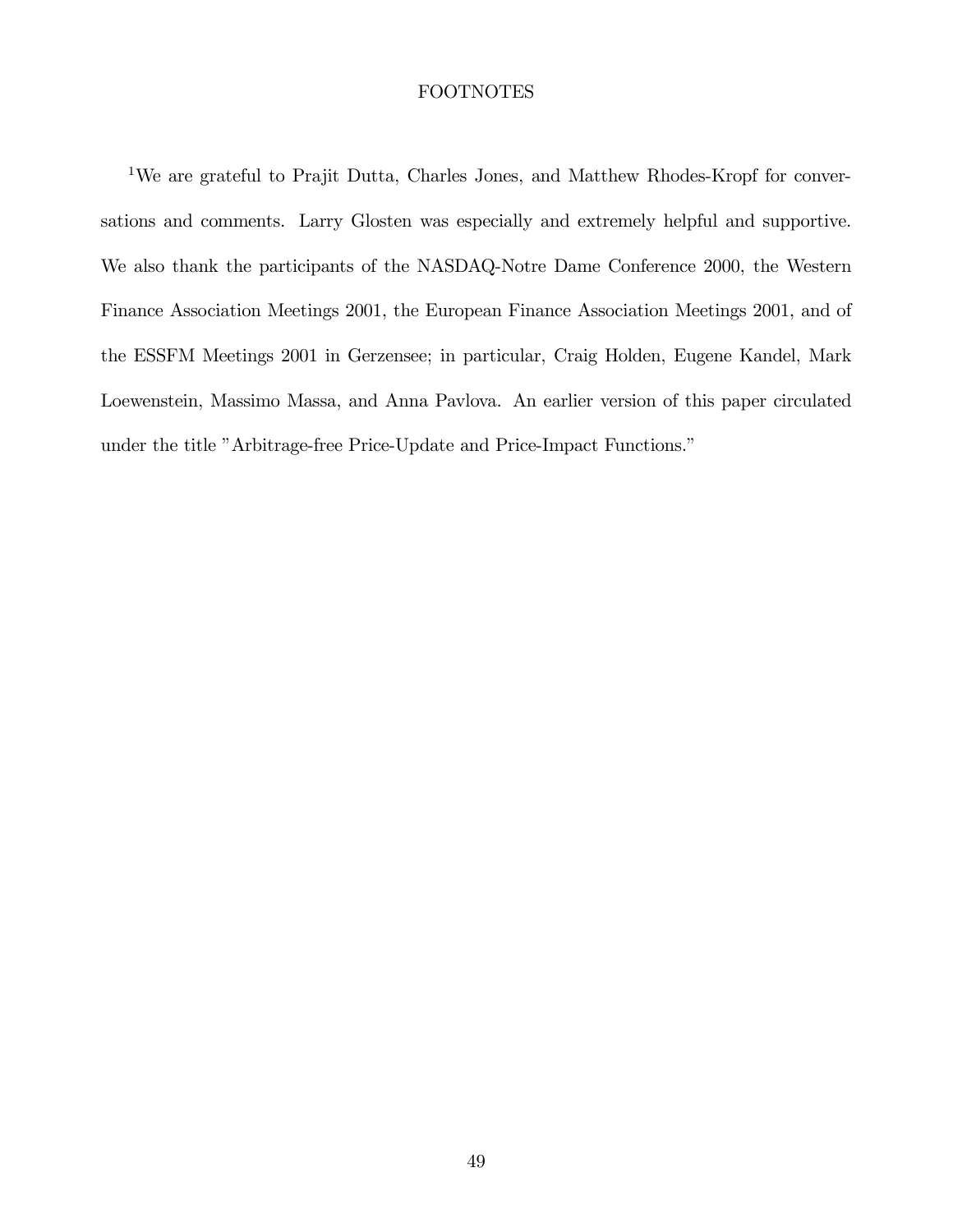# TABLES

# **TABLE I**

PRICE-IMPACT FUNCTION WITH ASYMMETRIC CROSS-PRICE IMPACT

|         |                  | Asset B              |        |            |
|---------|------------------|----------------------|--------|------------|
|         |                  | $\theta$             |        | - 1        |
|         | $\boldsymbol{0}$ | (0, 0)               | (0, 1) | $(0, -1)$  |
| Asset A |                  | $(1, \frac{1}{2})$   | (1, 1) | (0, 0)     |
|         | $-1$             | $(-1, -\frac{1}{2})$ | (0, 0) | $(-1, -1)$ |
|         |                  |                      |        |            |